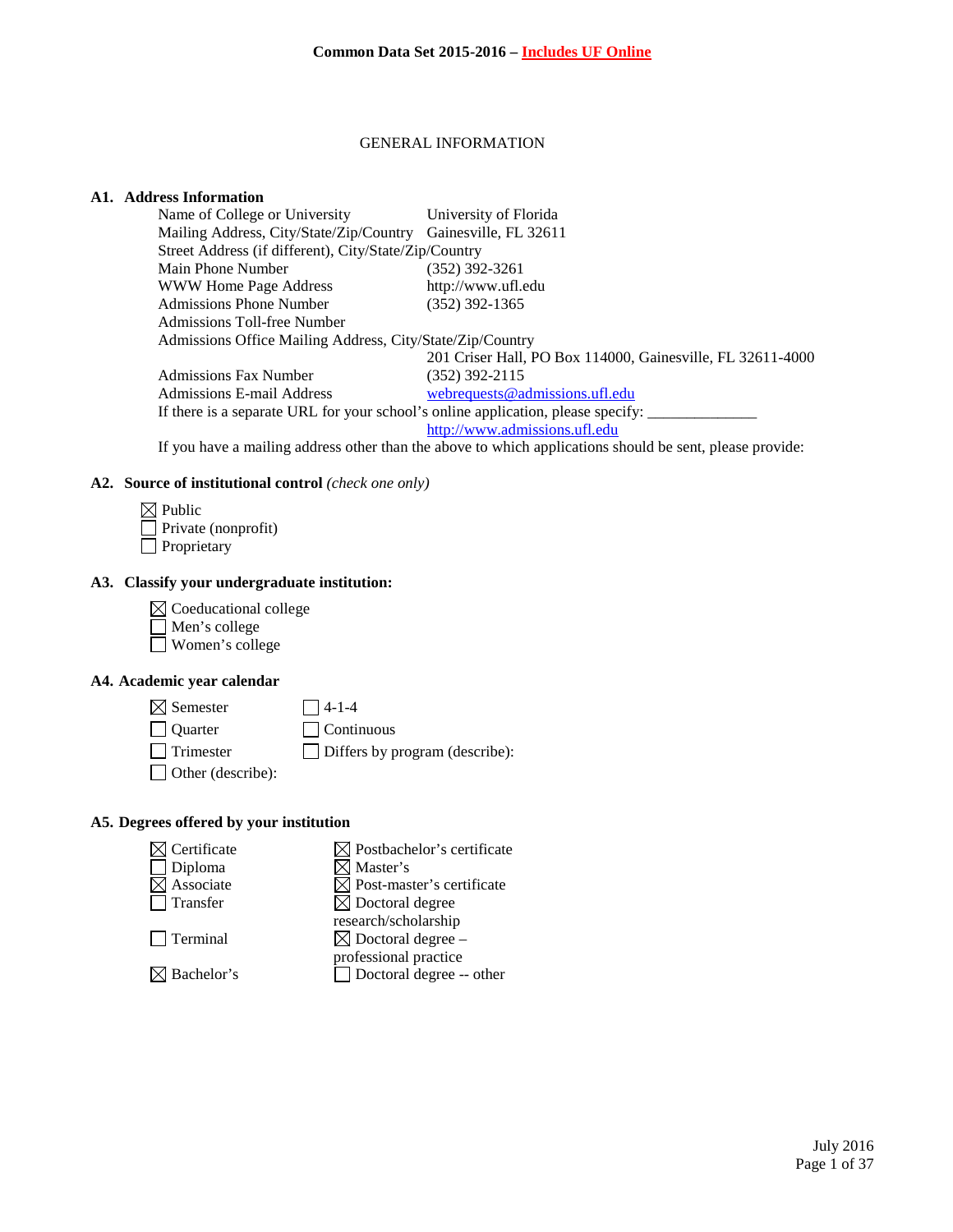# **B. ENROLLMENT AND PERSISTENCE**

**B1. Institutional Enrollment—Men and Women** Provide numbers of students for each of the following categories as of the institution's official fall reporting date or as of October 15, 2015. Note: Report students formerly designated as "first professional" in the graduate cells.

|                                                        | <b>FULL-TIME</b> |        | <b>PART-TIME</b> |       |
|--------------------------------------------------------|------------------|--------|------------------|-------|
|                                                        | Men              | Women  | Men              | Women |
| <b>Undergraduates</b>                                  |                  |        |                  |       |
|                                                        |                  |        |                  |       |
| Degree-seeking, first-time<br>freshmen                 | 2,923            | 4,171  | 38               | 60    |
| Other first-year, degree-<br>seeking                   | 84               | 134    | 38               | 35    |
| All other degree-seeking                               | 10,369           | 12,913 | 1,733            | 1,474 |
| Total degree-seeking                                   | 13,376           | 17,218 | 1,809            | 1,569 |
| All other undergraduates<br>enrolled in credit courses | 143              | 170    | 360              | 398   |
| Total undergraduates                                   | 13,519           | 17,388 | 2,169            | 1,967 |
| <b>Graduate</b>                                        |                  |        |                  |       |
| Degree-seeking, first-time                             | 1,589            | 1,568  | 267              | 346   |
| All other degree-seeking                               | 4,578            | 4,574  | 1,450            | 1,864 |
| All other graduates enrolled<br>in credit courses      | 61               | 109    | 278              | 559   |
| Total graduate                                         | 6,228            | 6,251  | 1,995            | 2,769 |

Total all undergraduates: 35,043

Total all graduate:  $17,243$ 

GRAND TOTAL ALL STUDENTS: 52,286

\*Figures include UF Online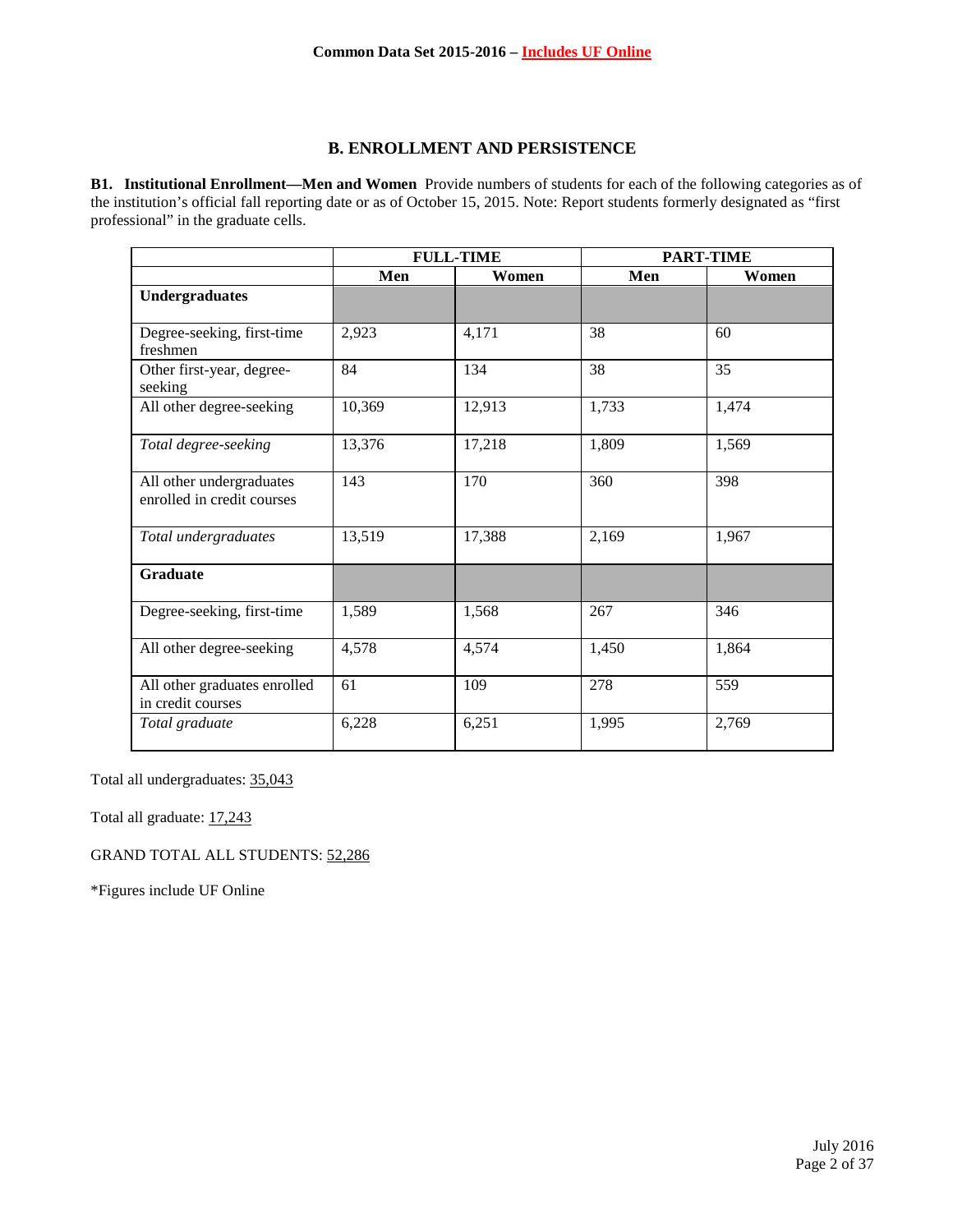**B2. Enrollment by Racial/Ethnic Category.** Provide numbers of undergraduate students for each of the following categories as of the institution's official fall reporting date or as of October 15, 2015. Include international students only in the category "Nonresident aliens." Complete the "Total Undergraduates" column only if you cannot provide data for the first two columns. Report as your institution reports to IPEDS: persons who are Hispanic should be reported only on the Hispanic line, not under any race, and persons who are non-Hispanic multi-racial should be reported only under "Two or more races."

|                                                            | Degree-seeking<br><b>First-time First year</b> | Degree-seeking<br><b>Undergraduates</b><br>(include first-time<br>first-year) | <b>Total</b><br><b>Undergraduates</b><br>(both degree- and non-<br>degree-seeking) |
|------------------------------------------------------------|------------------------------------------------|-------------------------------------------------------------------------------|------------------------------------------------------------------------------------|
| Nonresident aliens                                         | 93                                             | 459                                                                           | 658                                                                                |
| Hispanic/Latino                                            | 1,493                                          | 7,042                                                                         | 7,228                                                                              |
| Black or African American, non-<br>Hispanic                | 440                                            | 2,178                                                                         | 2,259                                                                              |
| White, non-Hispanic                                        | 4,023                                          | 19,457                                                                        | 19,931                                                                             |
| American Indian or Alaska Native, non-<br>Hispanic         | 10                                             | 81                                                                            | 83                                                                                 |
| Asian, non-Hispanic                                        | 667                                            | 2,639                                                                         | 2,717                                                                              |
| Native Hawaiian or other Pacific<br>Islander, non-Hispanic | 16                                             | 178                                                                           | 187                                                                                |
| Two or more races, non-Hispanic                            | 278                                            | 996                                                                           | 1,011                                                                              |
| Race and/or ethnicity unknown                              | 172                                            | 942                                                                           | 969                                                                                |
| Total                                                      | 7.192                                          | 33,972                                                                        | 35,043                                                                             |

# **Persistence**

## **B3. Number of degrees awarded by your institution from July 1, 2014, to June 30, 2015.**

## **Note: Matches IPEDS Completions, includes double-majors.**

| Certificate/diploma                      |       |
|------------------------------------------|-------|
| Associate degrees                        | 393   |
| Bachelor's degrees                       | 8,696 |
| Postbachelor's certificates              |       |
| Master's degrees                         | 3,630 |
| Post-master's certificates               | 67    |
| Doctoral degrees - research/scholarship  | 754   |
| Doctoral degrees – professional practice | 1,137 |
| Doctoral degrees – other                 | 24    |
|                                          |       |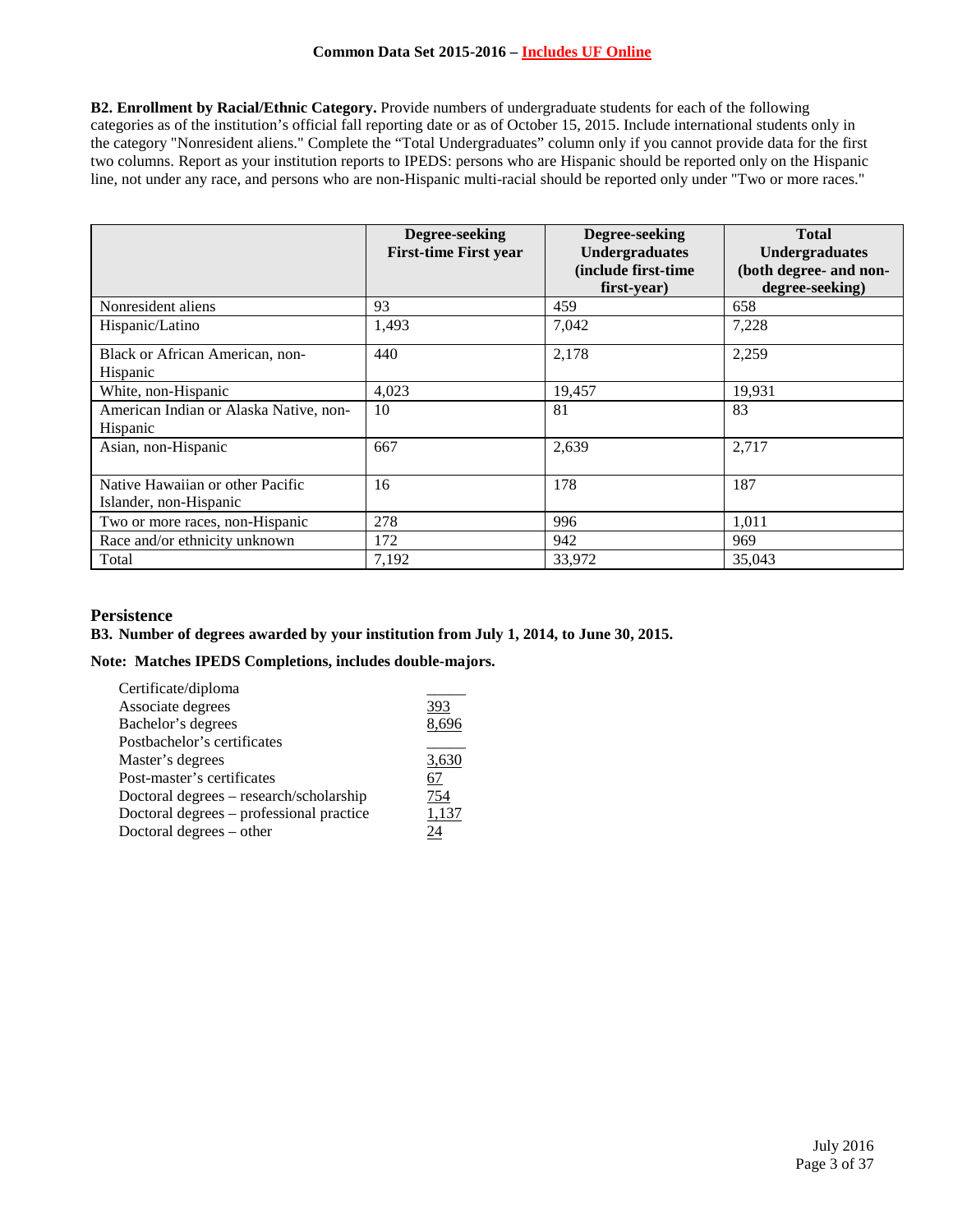## **Graduation Rates**

The items in this section correspond to data elements collected by the IPEDS Web-based Data Collection System's Graduation Rate Survey (GRS). For complete instructions and definitions of data elements, see the IPEDS GRS instructions and glossary on the 2015 Web-based survey.

### **For Bachelor's or Equivalent Programs**

Please provide data for the Fall 2009 cohort if available. If Fall 2009 cohort data are not available, provide data for the Fall 2008 cohort.

| Fall 2008 Cohort                                                | Fall 2009 Cohort                                                |
|-----------------------------------------------------------------|-----------------------------------------------------------------|
| Report for the cohort of full-time first-time bachelor's (or    | Report for the cohort of full-time first-time bachelor's (or    |
| equivalent) degree-seeking undergraduate students who           | equivalent) degree-seeking undergraduate students who           |
| entered in Fall 2008. Include in the cohort those who           | entered in Fall 2009. Include in the cohort those who           |
| entered your institution during the summer term                 | entered your institution during the summer term                 |
| preceding Fall 2008.                                            | preceding Fall 2009.                                            |
| B4. Initial 2008 cohort of first-time, full-time bachelor's     | B4. Initial 2009 cohort of first-time, full-time bachelor's     |
| (or equivalent) degree-seeking undergraduate students;          | (or equivalent) degree-seeking undergraduate students;          |
| total all students: 6,394                                       | total all students: 6,257                                       |
| <b>B5.</b> Of the initial 2008 cohort, how many did not persist | <b>B5.</b> Of the initial 2009 cohort, how many did not persist |
| and did not graduate for the following reasons: death,          | and did not graduate for the following reasons: death,          |
| permanent disability, or service in the armed forces,           | permanent disability, or service in the armed forces,           |
| foreign aid service of the federal government, or official      | foreign aid service of the federal government, or official      |
| church missions; total allowable exclusions: 12                 | church missions; total allowable exclusions: 4                  |
| <b>B6.</b> Final 2008 cohort, after adjusting for allowable     | <b>B6.</b> Final 2009 cohort, after adjusting for allowable     |
| exclusions: 6,382                                               | exclusions: 6,253                                               |
| (Subtract question B5 from question B4)                         | (Subtract question B5 from question B4)                         |
| <b>B7.</b> Of the initial 2008 cohort, how many completed the   | <b>B7.</b> Of the initial 2009 cohort, how many completed the   |
| program in four years or less (by August 31, 2012): 4,289       | program in four years or less (by August 31, 2013): 4,149       |
| <b>B8</b> . Of the initial 2008 cohort, how many completed the  | <b>B8</b> . Of the initial 2009 cohort, how many completed the  |
| program in more than four years but in five years or less       | program in more than four years but in five years or less       |
| (after August 31, 2012 and by August 31, 2013): 1,086           | (after August 31, 2013 and by August 31, 2014): 1,119           |
| B9. Of the initial 2008 cohort, how many completed the          | B9. Of the initial 2009 cohort, how many completed the          |
| program in more than five years but in six years or less        | program in more than five years but in six years or less        |
| (after August 31, 2013 and by August 31, 2014): 210             | (after August 31, 2014 and by August 31, 2015): 141             |
| <b>B10.</b> Total graduating within six years (sum of questions | <b>B10.</b> Total graduating within six years (sum of questions |
| B7, B8, and B9): 5,585                                          | B7, B8, and B9): 5,409                                          |
| B11. Six-year graduation rate for 2008 cohort (question         | B11. Six-year graduation rate for 2009 cohort (question         |
| B10 divided by question B6): 88 %                               | B10 divided by question B6): 87 %                               |

## **For Two-Year Institutions**

Please provide data for the 2012 cohort if available. If 2012 cohort data are not available, provide data for the 2011 cohort.

## **2011 Cohort 2012 Cohort**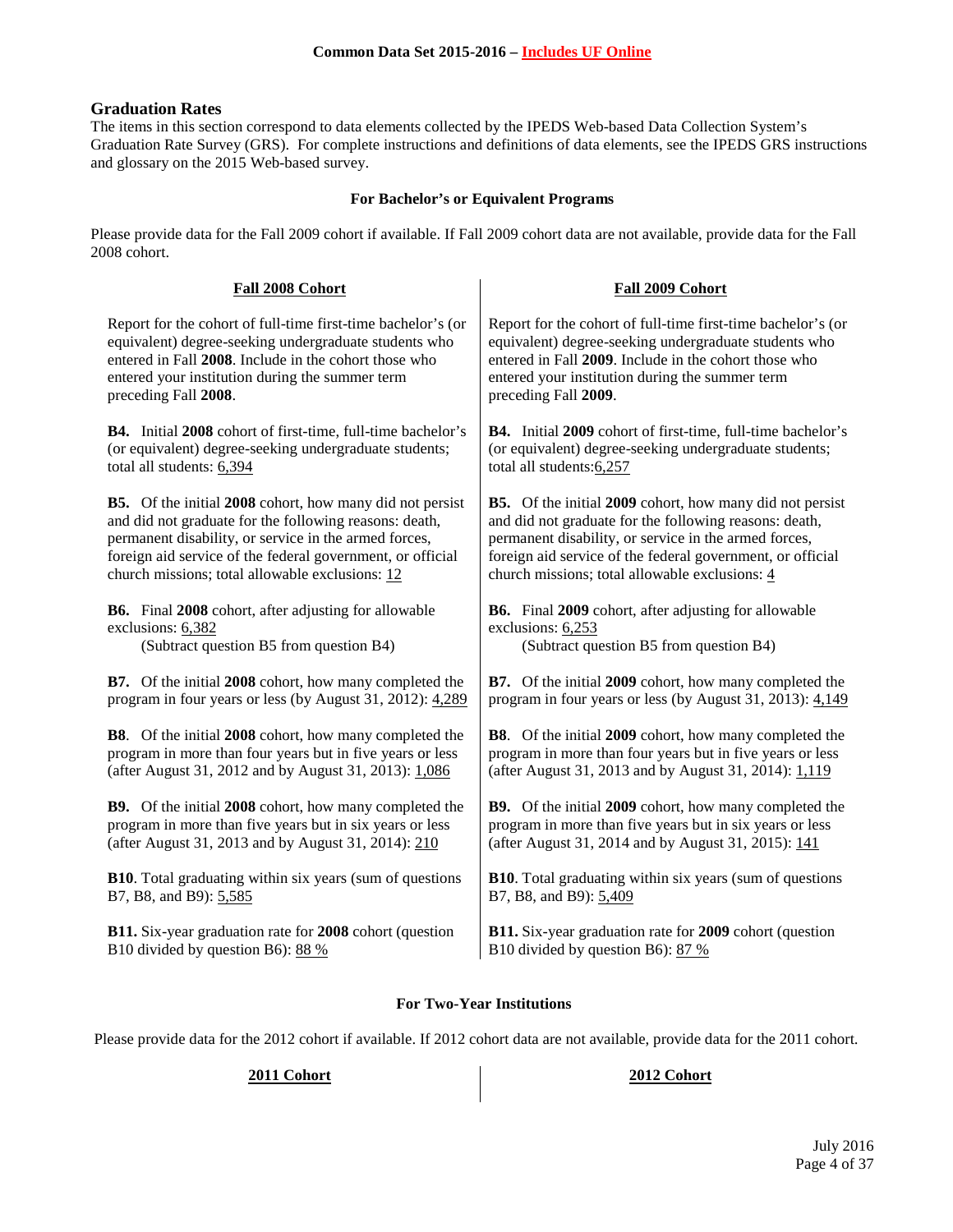| B12. Initial 2011 cohort, total of first-time, full-time                                                                                                                                                                                                                                                                                                                                                          | B12. Initial 2012 cohort, total of first-time, full-time         |
|-------------------------------------------------------------------------------------------------------------------------------------------------------------------------------------------------------------------------------------------------------------------------------------------------------------------------------------------------------------------------------------------------------------------|------------------------------------------------------------------|
| degree/certificate-seeking students: _______________                                                                                                                                                                                                                                                                                                                                                              |                                                                  |
| B13. Of the initial 2011 cohort, how many did not persist                                                                                                                                                                                                                                                                                                                                                         | <b>B13.</b> Of the initial 2012 cohort, how many did not persist |
| and did not graduate for the following reasons: death,                                                                                                                                                                                                                                                                                                                                                            | and did not graduate for the following reasons: death,           |
| permanently disability, or service in the armed forces,                                                                                                                                                                                                                                                                                                                                                           | permanently disability, or service in the armed forces,          |
| foreign aid service of the federal government, or official                                                                                                                                                                                                                                                                                                                                                        | foreign aid service of the federal government, or official       |
| church missions; total allowable exclusions:                                                                                                                                                                                                                                                                                                                                                                      | church missions; total allowable exclusions:                     |
| <b>B14.</b> Final 2011 cohort, after adjusting for allowable                                                                                                                                                                                                                                                                                                                                                      | <b>B14.</b> Final 2012 cohort, after adjusting for allowable     |
| exclusions                                                                                                                                                                                                                                                                                                                                                                                                        | exclusions                                                       |
| (Subtract question B13 from question B12)                                                                                                                                                                                                                                                                                                                                                                         | (Subtract question B13 from question B12)                        |
| B15. Completers of programs of less than two years                                                                                                                                                                                                                                                                                                                                                                | <b>B15.</b> Completers of programs of less than two years        |
| duration (total): $\frac{1}{\sqrt{1-\frac{1}{\sqrt{1-\frac{1}{\sqrt{1-\frac{1}{\sqrt{1-\frac{1}{\sqrt{1-\frac{1}{\sqrt{1-\frac{1}{\sqrt{1-\frac{1}{\sqrt{1-\frac{1}{\sqrt{1-\frac{1}{\sqrt{1-\frac{1}{\sqrt{1-\frac{1}{\sqrt{1-\frac{1}{\sqrt{1-\frac{1}{\sqrt{1-\frac{1}{\sqrt{1-\frac{1}{\sqrt{1-\frac{1}{\sqrt{1-\frac{1}{\sqrt{1-\frac{1}{\sqrt{1-\frac{1}{\sqrt{1-\frac{1}{\sqrt{1-\frac{1}{\sqrt{1-\frac{1$ |                                                                  |
| <b>B16.</b> Completers of programs of less than two years                                                                                                                                                                                                                                                                                                                                                         | <b>B16.</b> Completers of programs of less than two years        |
| within 150 percent of normal time: ____________                                                                                                                                                                                                                                                                                                                                                                   | within 150 percent of normal time: ____________                  |
| <b>B17.</b> Completers of programs of at least two but less than                                                                                                                                                                                                                                                                                                                                                  | <b>B17.</b> Completers of programs of at least two but less than |
| four years (total): $\frac{1}{2}$ = $\frac{1}{2}$ = $\frac{1}{2}$ = $\frac{1}{2}$ = $\frac{1}{2}$ = $\frac{1}{2}$ = $\frac{1}{2}$ = $\frac{1}{2}$ = $\frac{1}{2}$ = $\frac{1}{2}$ = $\frac{1}{2}$ = $\frac{1}{2}$ = $\frac{1}{2}$ = $\frac{1}{2}$ = $\frac{1}{2}$ = $\frac{1}{2}$ = $\frac{1}{2}$                                                                                                                 |                                                                  |
| <b>B18.</b> Completers of programs of at least two but less than                                                                                                                                                                                                                                                                                                                                                  | <b>B18.</b> Completers of programs of at least two but less than |
| four-years within 150 percent of normal time:                                                                                                                                                                                                                                                                                                                                                                     | four-years within 150 percent of normal time:                    |
| <b>B19.</b> Total transfers-out (within three years) to other                                                                                                                                                                                                                                                                                                                                                     | <b>B19.</b> Total transfers-out (within three years) to other    |
| $\text{intstitutions:} \_\_\_\_\_\_\_\_\_\_\_\_\_\_\_\_\_\_\_\_\_\_\_\_\_\_\_\_\_\_\_\_\_\_$                                                                                                                                                                                                                                                                                                                      | $institutions: \_$                                               |
| <b>B20.</b> Total transfers to two-year institutions:                                                                                                                                                                                                                                                                                                                                                             | <b>B20.</b> Total transfers to two-year institutions:            |
| <b>B21.</b> Total transfers to four-year institutions:                                                                                                                                                                                                                                                                                                                                                            | B21. Total transfers to four-year institutions:                  |
|                                                                                                                                                                                                                                                                                                                                                                                                                   |                                                                  |

# **Retention Rates**

Report for the cohort of all full-time, first-time bachelor's (or equivalent) degree-seeking undergraduate students who entered in Fall 2014 (or the preceding summer term). The initial cohort may be adjusted for students who departed for the following reasons: death, permanent disability, or service in the armed forces, foreign aid service of the federal government or official church missions. No other adjustments to the initial cohort should be made.

**B22.** For the cohort of all full-time bachelor's (or equivalent) degree-seeking undergraduate students who entered your institution as freshmen in Fall 2014 (or the preceding summer term), what percentage was enrolled at your institution as of the date your institution calculates its official enrollment in Fall 2015? **96%**

## **C. FIRST-TIME, FIRST-YEAR (FRESHMAN) ADMISSION**

### **Applications**

**C1. First-time, first-year (freshman) students:** Provide the number of degree-seeking, first-time, first-year students who applied, were admitted, and enrolled (full- or part-time) in Fall 2015. Include early decision, early action, and students who began studies during summer in this cohort. Applicants should include only those students who fulfilled the requirements for consideration for admission (i.e., who completed actionable applications) and who have been notified of one of the following actions: admission, non-admission, placement on waiting list, or application withdrawn (by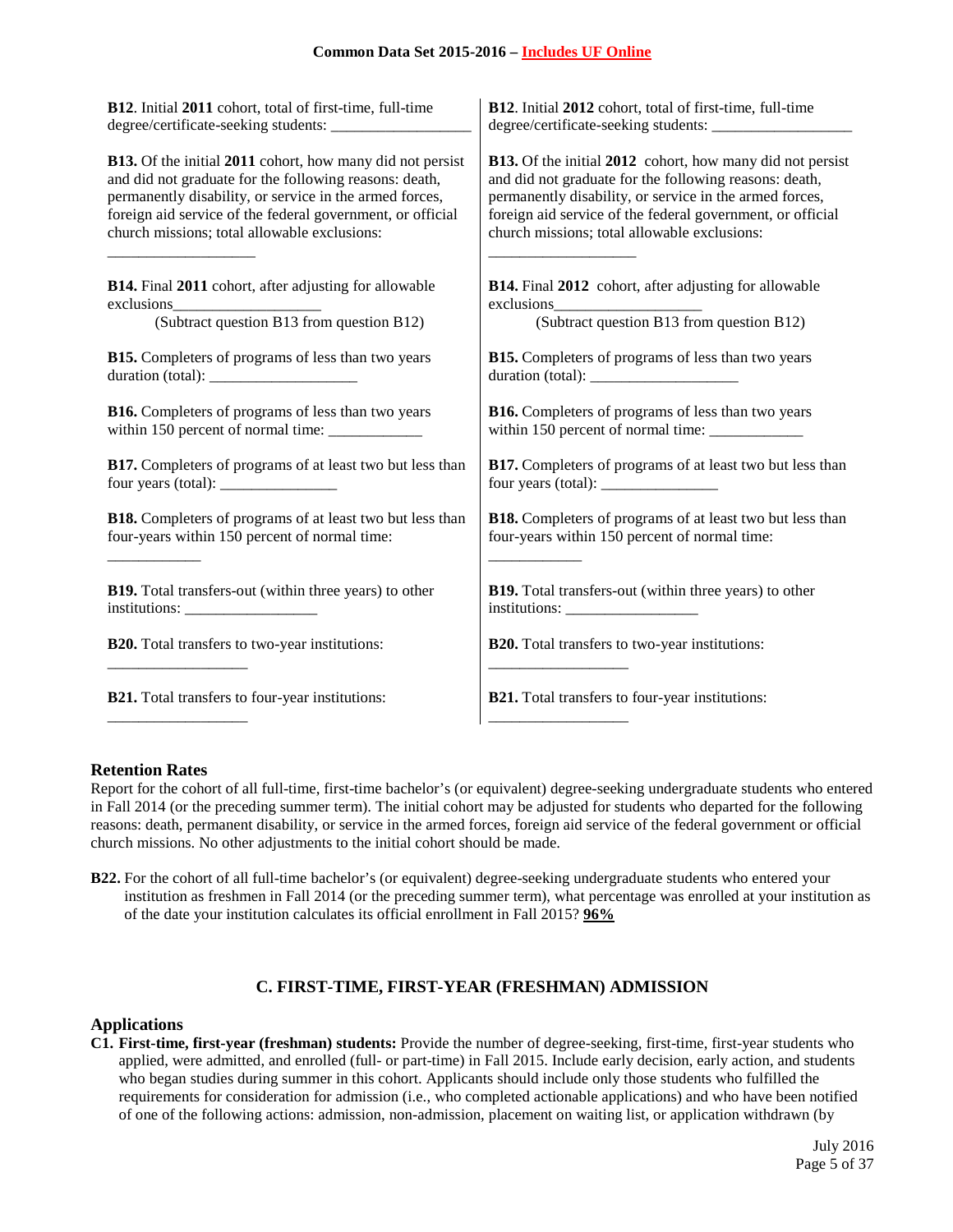applicant or institution). Admitted applicants should include wait-listed students who were subsequently offered admission.

| Total first-time, first-year (freshman) men who applied                                                                                                                                                                                                                                                                                                           | 12,903 |           |
|-------------------------------------------------------------------------------------------------------------------------------------------------------------------------------------------------------------------------------------------------------------------------------------------------------------------------------------------------------------------|--------|-----------|
| Total first-time, first-year (freshman) women who applied                                                                                                                                                                                                                                                                                                         | 16,934 |           |
| Total first-time, first-year (freshman) men who were admitted                                                                                                                                                                                                                                                                                                     | 5,735  |           |
| Total first-time, first-year (freshman) women who were admitted                                                                                                                                                                                                                                                                                                   | 8,502  |           |
| Total full-time, first-time, first-year (freshman) men who enrolled                                                                                                                                                                                                                                                                                               | 2,927  |           |
| Total part-time, first-time, first-year (freshman) men who enrolled                                                                                                                                                                                                                                                                                               | -39    |           |
| Total full-time, first-time, first-year (freshman) women who enrolled                                                                                                                                                                                                                                                                                             |        | 4,179     |
| Total part-time, first-time, first-year (freshman) women who enrolled                                                                                                                                                                                                                                                                                             |        | <u>59</u> |
| C2. Freshman wait-listed students (students who met admission requirements but whose final admission was<br>contingent on space availability)                                                                                                                                                                                                                     |        |           |
| $\mathbf{D}_{\mathbf{z}}$ and $\mathbf{b}_{\mathbf{z}}$ are $\mathbf{f}_{\mathbf{z}}$ and $\mathbf{f}_{\mathbf{z}}$ and $\mathbf{f}_{\mathbf{z}}$ are $\mathbf{f}_{\mathbf{z}}$ and $\mathbf{f}_{\mathbf{z}}$ and $\mathbf{f}_{\mathbf{z}}$ and $\mathbf{f}_{\mathbf{z}}$ and $\mathbf{f}_{\mathbf{z}}$ and $\mathbf{f}_{\mathbf{z}}$ and $\mathbf{f}_{\mathbf{z$ |        |           |

| Do you have a policy of placing students on a waiting list? $\Box$ Yes $\boxtimes$ No |  |
|---------------------------------------------------------------------------------------|--|
| If yes, please answer the questions below for Fall 2015 admissions:                   |  |

| Number of qualified applicants offered a place on waiting list |  |
|----------------------------------------------------------------|--|
| Number accepting a place on the waiting list                   |  |
| Number of wait-listed students admitted                        |  |

Is your waiting list ranked?

If yes, do you release that information to students?

Do you release that information to school counselors?

## **Admission Requirements**

## **C3. High school completion requirement**

Check the appropriate box to identify your high school completion requirement for degree-seeking entering students:

 $\boxtimes$  High school diploma is required and GED is accepted

- $\Box$  High school diploma is required and GED is not accepted
- $\Box$  High school diploma or equivalent is not required

### **C4. Does your institution require or recommend a general college-preparatory program for degree-seeking students?**

- $\boxtimes$  Require
- Recommend

Neither require nor recommend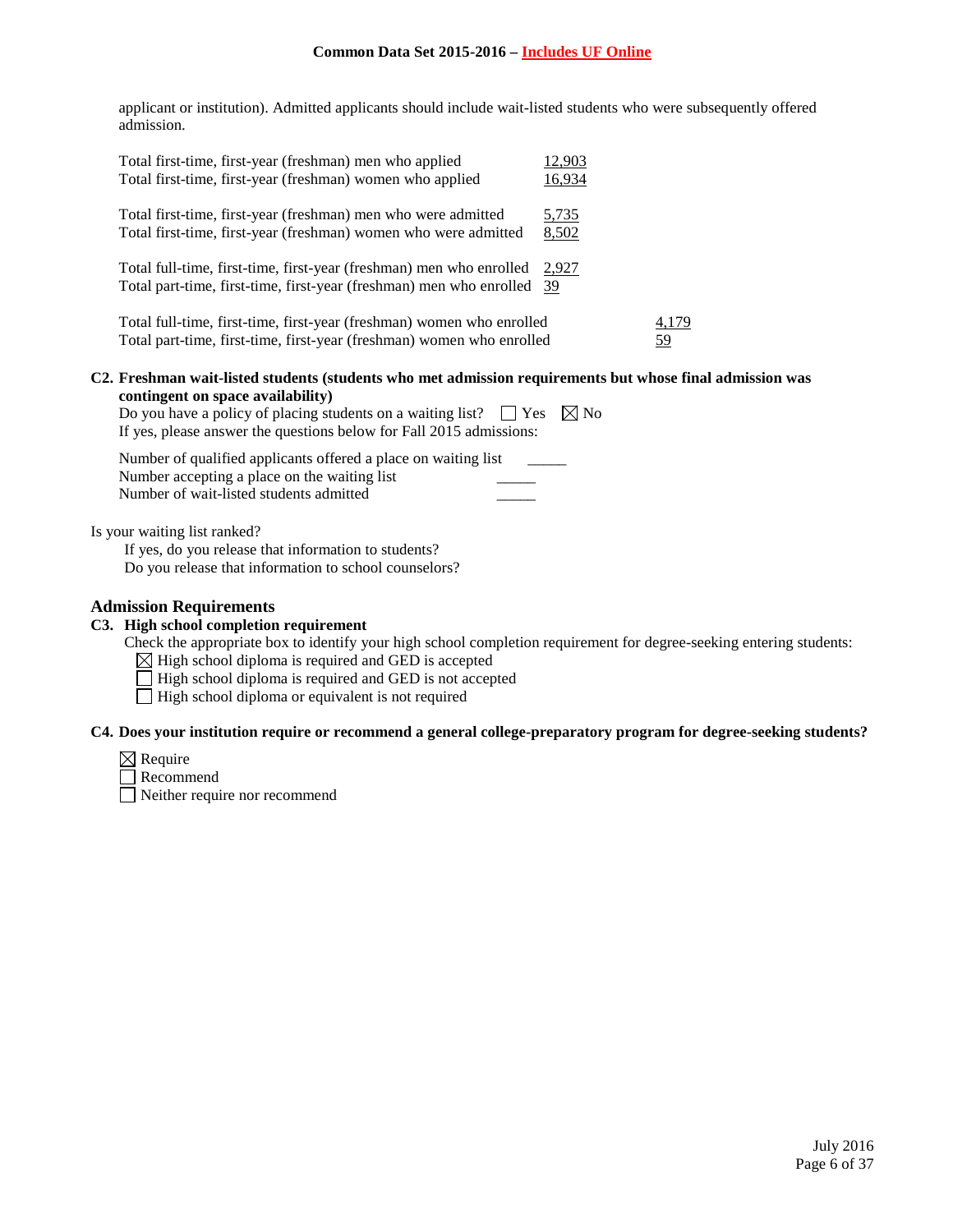**C5. Distribution of high school units required and/or recommended.** Specify the distribution of academic high school course units required and/or recommended of all or most degree-seeking students using Carnegie units (one unit equals one year of study or its equivalent). If you use a different system for calculating units, please convert.

|                                  | <b>Units Required</b>                              | <b>Units Recommended</b> |
|----------------------------------|----------------------------------------------------|--------------------------|
| Total academic units             | 16                                                 |                          |
| English                          | 4 (with substantial<br>writing)                    |                          |
| <b>Mathematics</b>               | 4 (Algebra 1, Formal<br>Geometry, Algebra 2        |                          |
| Science                          | 3                                                  |                          |
| Of these, units that must be lab |                                                    |                          |
| Foreign language                 | 2 (in same language)<br>and must be<br>sequential) |                          |
| Social studies                   | 3                                                  |                          |
| <b>History</b>                   | 0                                                  |                          |
| Academic electives               | $\theta$                                           |                          |
| <b>Computer Science</b>          | 0                                                  |                          |
| Visual/Performing Arts           | 0                                                  |                          |
| Other (specify)                  | 0                                                  |                          |

# **Basis for Selection**

**C6.** Do you have an open admission policy, under which virtually all secondary school graduates or students with GED equivalency diplomas are admitted without regard to academic record, test scores, or other qualifications? If so, check which applies:

Open admission policy as described above for all students \_\_\_

Open admission policy as described above for most students, but

selective admission for out-of-state students \_\_\_

selective admission to some programs \_\_\_

other (explain)

## **C7. Relative importance of each of the following academic and nonacademic factors in your first-time, first-year, degree-seeking (freshman) admission decisions.**

|                                  | <b>Very Important</b> | Important   | <b>Considered</b> | <b>Not Considered</b> |
|----------------------------------|-----------------------|-------------|-------------------|-----------------------|
| Academic                         |                       |             |                   |                       |
| Rigor of secondary school record | $\boxtimes$           |             |                   |                       |
| Class rank                       |                       |             |                   |                       |
| Academic GPA                     | $\boxtimes$           |             |                   |                       |
| Standardized test scores         |                       | $\boxtimes$ |                   |                       |
| <b>Application Essay</b>         | $\boxtimes$           |             |                   |                       |
| Recommendation                   |                       |             |                   | $\boxtimes$           |
| Nonacademic                      |                       |             |                   |                       |
| Interview                        |                       |             |                   | ⊠                     |
| Extracurricular activities       | $\boxtimes$           |             |                   |                       |
| Talent/ability                   | $\boxtimes$           |             |                   |                       |
| Character/personal qualities     | $\boxtimes$           |             |                   |                       |
| First generation                 |                       | $\boxtimes$ |                   |                       |
| Alumni/ae relation               |                       |             |                   |                       |
| Geographical residence           |                       | $\boxtimes$ |                   |                       |
| State residency                  |                       |             |                   |                       |
| Religious affiliation/commitment |                       |             |                   | $\boxtimes$           |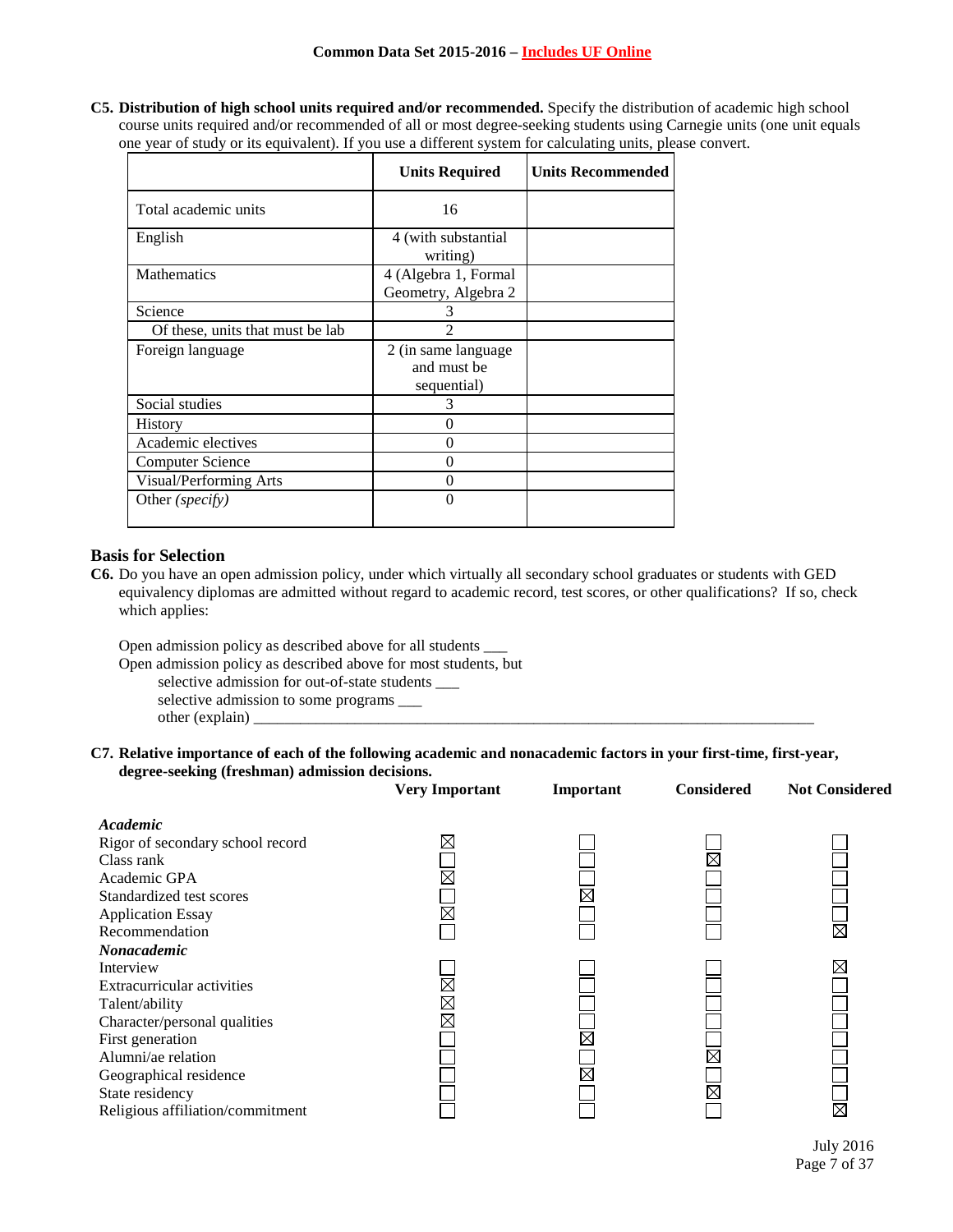| Racial/ethnic status          |   |  |  |
|-------------------------------|---|--|--|
| Volunteer work                | ⋉ |  |  |
| Work experience               |   |  |  |
| Level of applicant's interest |   |  |  |

## **SAT and ACT Policies**

#### **C8. Entrance exams**

A. Does your institution make use of SAT, ACT, or SAT Subject Test scores in **admission** decisions for first-time, first-year, degree-seeking applicants?  $\boxtimes$  Yes  $\Box$  No

If yes, place check marks in the appropriate boxes below to reflect your institution's policies for use in admission for **Fall 2017.**

|                                                                                  |         |           | <b>ADMISSION</b>                  |                                        |                 |
|----------------------------------------------------------------------------------|---------|-----------|-----------------------------------|----------------------------------------|-----------------|
|                                                                                  | Require | Recommend | <b>Require for</b><br><b>Some</b> | <b>Consider If</b><br><b>Submitted</b> | <b>Not Used</b> |
| SAT or ACT<br>ACT only<br>SAT only<br>SAT and SAT Subject Tests or<br><b>ACT</b> |         |           |                                   |                                        |                 |
| <b>SAT Subject Tests</b>                                                         |         |           |                                   |                                        | $\times$        |

B. If your institution will make use of the ACT in admission decisions for first-time, first-year, degree-seeking applicants for Fall 2017 please indicate which ONE of the following applies (regardless of whether the writing score will be used in the admissions process):

\_\_\_ ACT with writing required

\_\_\_ ACT with writing recommended.

\_**X**\_ ACT with or without writing accepted

If your institution will make use of the SAT in admission decisions for first-time, first-year, degree-seeking applicants for Fall 2017 please indicate which ONE of the following applies (regardless of whether the Essay score will be used in the admissions process):

\_\_\_ SAT with Essay component required

\_\_\_ SAT with Essay component recommended

\_**X**\_\_ SAT with or without Essay component accepted

C. Please indicate how your institution will use the SAT or ACT essay component; check all that apply.

|                                              | SAT essay | ACT essay |
|----------------------------------------------|-----------|-----------|
| For admission                                |           |           |
| For placement                                |           |           |
| For advising                                 |           |           |
| In place of an application essay             |           |           |
| As a validity check on the application essay |           |           |
| No college policy as of now                  |           |           |
| Not using essay component                    |           |           |

D. In addition, does your institution use applicants' test scores for academic advising?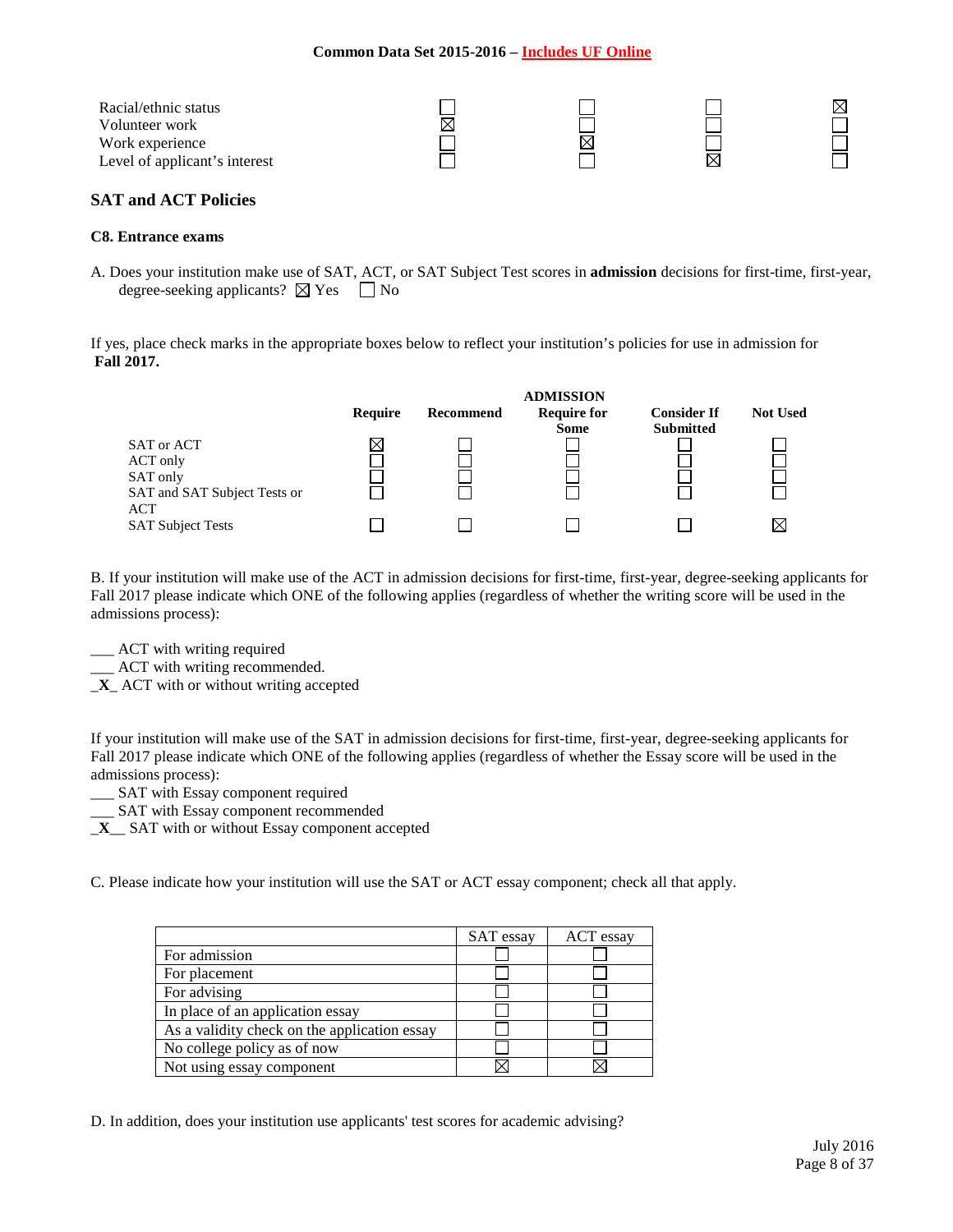$X$ <sub>\_</sub> yes  $\_\_$ no

- E. Latest date by which SAT or ACT scores must be received for fall-term admission: December 31, 2014 Latest date by which SAT Subject Test scores must be received for fall-term admission:  $N/A$
- F. If necessary, use this space to clarify your test policies (e.g., if tests are recommended for some students, or if tests are not required of some students): SAT II scores are used strictly for placement purposes not for admission except for nonregionally accredited schools and home school applicants.

| G. |                          | Please indicate which tests your institution uses for <b>placement</b> (e.g., state tests): |
|----|--------------------------|---------------------------------------------------------------------------------------------|
|    | SAT                      |                                                                                             |
|    | ACT                      |                                                                                             |
|    | <b>SAT Subject Tests</b> | ⊠                                                                                           |
|    | AP                       |                                                                                             |
|    | <b>CLEP</b>              |                                                                                             |
|    | Institutional Exam       |                                                                                             |
|    | State Exam (specify):    |                                                                                             |
|    |                          |                                                                                             |

### **Freshman Profile**

Provide percentages for **ALL enrolled, degree-seeking, full-time and part-time, first-time, first-year (freshman) students**  enrolled in Fall 2015, including students who began studies during summer, international students/nonresident aliens, and students admitted under special arrangements.

**C9. Percent and number of first-time, first-year (freshman) students enrolled in Fall 2015 who submitted national standardized (SAT/ACT) test scores.** Include information for **ALL enrolled, degree-seeking, first-time, first-year (freshman) students who submitted test scores**. Do not include partial test scores (e.g., mathematics scores but not critical reading for a category of students) or combine other standardized test results (such as TOEFL) in this item. Do not convert SAT scores to ACT scores and vice versa.

The 25th percentile is the score that 25 percent scored at or below; the 75th percentile score is the one that 25 percent scored at or above.

| Percent submitting SAT scores | 81%        | Number submitting SAT scores | 5,768 |
|-------------------------------|------------|------------------------------|-------|
| Percent submitting ACT scores | <u>79%</u> | Number submitting ACT scores | 5,644 |

|                             | 25th Percentile | <b>75th Percentile</b> |
|-----------------------------|-----------------|------------------------|
| <b>SAT Critical Reading</b> | 580             | 670                    |
| <b>SAT Math</b>             | 590             | 680                    |
| <b>SAT Writing</b>          | 570             | 670                    |
| <b>SAT Essay</b>            | N/A             | N/A                    |
| <b>ACT</b> Composite        | 27              | 31                     |
| <b>ACT Math</b>             | 25              | 32                     |
| <b>ACT</b> English          | 25              | 30                     |
| <b>ACT Writing</b>          | 8               |                        |

Percent of first-time, first-year (freshman) students with scores in each range:

|         | <b>SAT Critical Reading</b> | <b>SAT Math</b> | <b>SAT Writing</b> |
|---------|-----------------------------|-----------------|--------------------|
| 700-800 | 16%                         | 20%             | 16%                |
| 600-699 | 48%                         | 51%             | 47%                |
| 500-599 | 32%                         | 25%             | 32%                |
| 400-499 | 4%                          | 4%              | 5%                 |
| 300-399 | ${<}1\%$                    | ${<}1\%$        | ${<}1\%$           |
| 200-299 | 0%                          | ${<}1\%$        | ${<}1\%$           |
|         | 100%                        | 100%            | 100%               |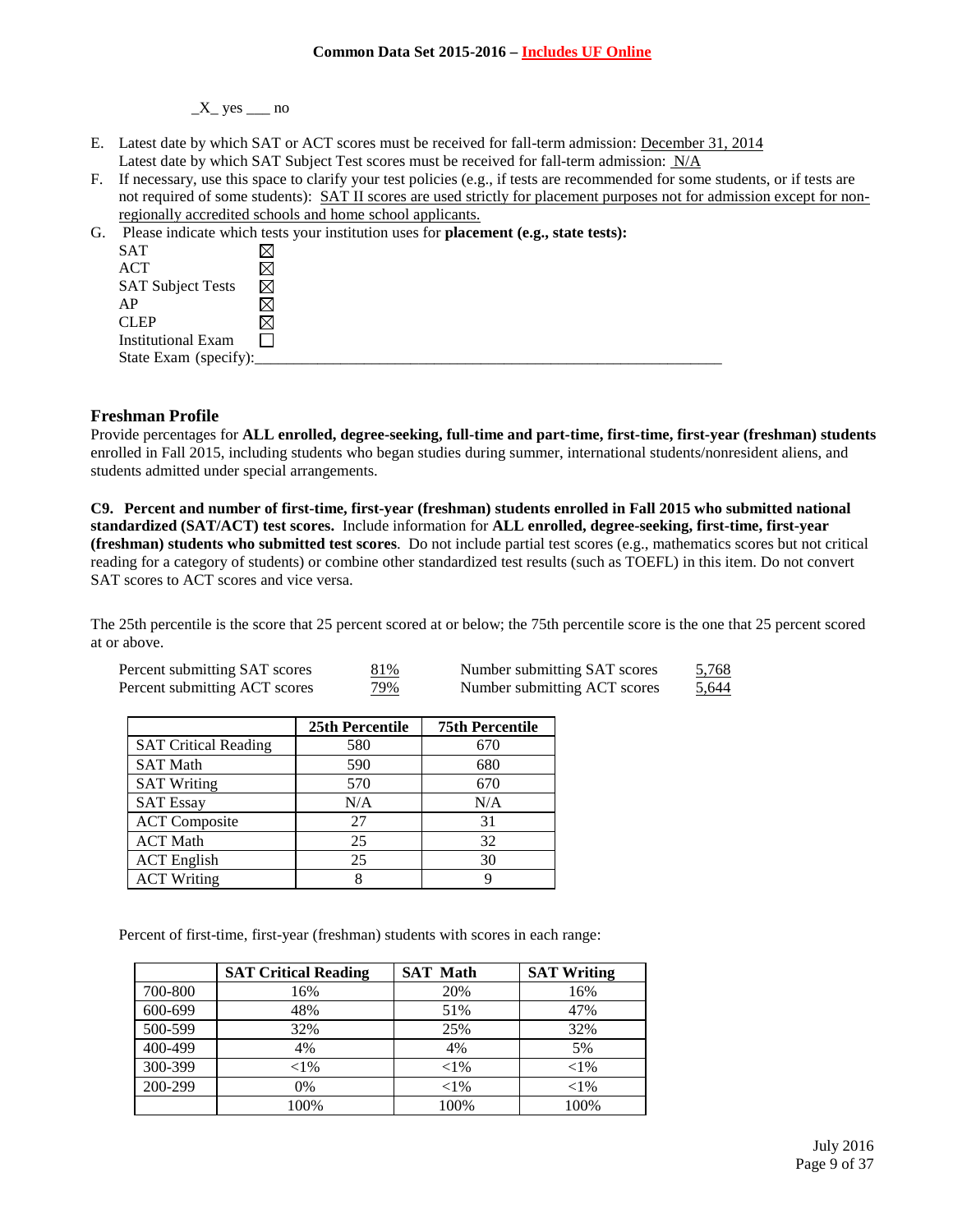|           | <b>ACT</b> | <b>ACT English</b> | <b>ACT Math</b> |
|-----------|------------|--------------------|-----------------|
|           | Composite  |                    |                 |
| $30 - 36$ | 40%        | 45%                | 29%             |
| 24-29     | 51%        | 41%                | 59%             |
| 18-23     | 8%         | 12%                | 11%             |
| $12 - 17$ | ${<}1\%$   | 2%                 | 1%              |
| $6 - 11$  | 0%         | ${<}1\%$           | 0%              |
| Below 6   | 0%         | 0%                 | 0%              |
|           | 100%       | 100%               | 100%            |

### **C10. Percent of all degree-seeking, first-time, first-year (freshman) students who had high school class rank within each of the following ranges (report information for those students from whom you collected high school rank information).**

Percent in top tenth of high school graduating class  $\frac{72\%}{ }$ Percent in top quarter of high school graduating class 96% Percent in top half of high school graduating class 99.7% Percent in bottom half of high school graduating class <1% Percent in bottom quarter of high school graduating class 0% Percent of total first-time, first-year (freshman) students who submitted high school class rank: 90%  $\}$  Top half + bottom half = 100%.

**C11. Percentage of all enrolled, degree-seeking, first-time, first-year (freshman) students who had high school gradepoint averages within each of the following ranges (using 4.0 scale). Report information only for those students from whom you collected high school GPA.**

| Percent who had GPA of 3.75 and higher    | 95%      |
|-------------------------------------------|----------|
| Percent who had GPA between 3.50 and 3.74 | 4%       |
| Percent who had GPA between 3.25 and 3.49 | 1%       |
| Percent who had GPA between 3.00 and 3.24 | ${<}1\%$ |
| Percent who had GPA between 2.50 and 2.99 | ${<}1\%$ |
| Percent who had GPA between 2.0 and 2.49  | ${<}1\%$ |
| Percent who had GPA between 1.0 and 1.99  | 0%       |
| Percent who had GPA below 1.0             | 0%       |
|                                           | 100%     |

### **C12. Average high school GPA of all degree-seeking, first-time, first-year (freshman) students who submitted GPA:** 4.2-4.5

Percent of total first-time, first-year (freshman) students who submitted high school GPA: 99%

## **Admission Policies**

|  | <b>C13. Application fee</b> |  |
|--|-----------------------------|--|
|--|-----------------------------|--|

| Does your institution have an application fee?       | $\boxtimes$ Yes $\Box$ No |  |
|------------------------------------------------------|---------------------------|--|
| Amount of application fee: \$30                      |                           |  |
| Can it be waived for applicants with financial need? | $\boxtimes$ Yes $\Box$ No |  |

## **If you have an application fee and an on-line application option, please indicate policy for students who apply on-line: Same fee: \_X\_**

**Free: \_\_\_\_\_**

**Reduced: \_\_\_\_**

**Can on-line application fee be waived for applicants with financial need? Yes/no** Yes, fee waived if applicant has an SAT or ACT fee waiver form.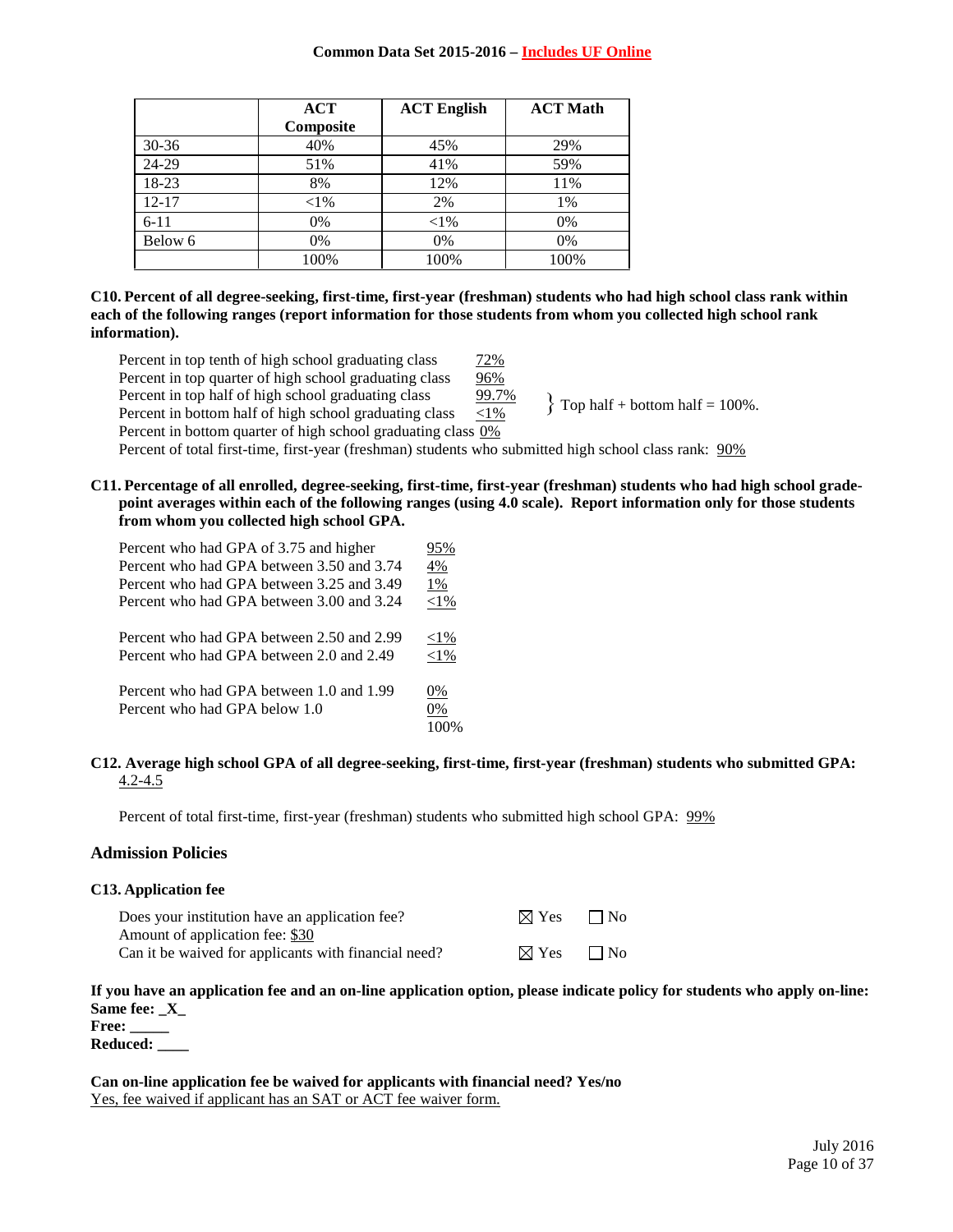### **C14. Application closing date**

Does your institution have an application closing date?  $\boxtimes$  Yes  $\Box$  No Application closing date (fall): November 1, 2015 Priority date: \_\_\_\_\_\_\_\_\_\_

## **C15. Are first-time, first-year students accepted for terms other than the fall?**  $\boxtimes$  Yes  $\Box$  No

### **C16. Notification to applicants of admission decision sent** *(fill in one only)*

On a rolling basis beginning (date): By (date): February 12 for those who met November 1 deadline (second Friday of February). Other:

### **C17. Reply policy for admitted applicants** *(fill in one only)*

Must reply by (date): May 1 No set date: Must reply by May 1 or within \_\_\_\_\_\_ weeks if notified thereafter Other:

Deadline for housing deposit (MMDD): May 1 Amount of housing deposit: \$175 for New/Incoming Students, \$200 for Continuing Students

Refundable if student does not enroll? \_\_\_ Yes, in full

\_\_\_ Yes, in part  $X$ <sub> $N$ o</sub>

**C18. Deferred admission:** Does your institution allow students to postpone enrollment after admission?

 $\Box$  Yes  $\Box$  No

If yes, maximum period of postponement: \_\_\_\_\_\_\_\_

- **C19. Early admission of high school students:** Does your institution allow high school students to enroll as full-time, firsttime, first-year (freshman) students one year or more before high school graduation?  $\boxtimes$  Yes  $\Box$  No
- **C20. Common Application:** Question removed from CDS. (Initiated during 2006-2007 cycle)

## **Early Decision and Early Action Plans**

**C21. Early decision:** Does your institution offer an early decision plan (an admission plan that permits students to apply and be notified of an admission decision well in advance of the regular notification date and that asks students to commit to attending if accepted) for first-time, first-year (freshman) applicants for fall enrollment?  $\square$  Yes  $\boxtimes$  No

If "yes," please complete the following:

| First or only early decision plan closing date<br>First or only early decision plan notification date                         |  |
|-------------------------------------------------------------------------------------------------------------------------------|--|
| Other early decision plan closing date<br>Other early decision plan notification date                                         |  |
| For the Fall 2015 entering class:                                                                                             |  |
| Number of early decision applications received by your institution<br>Number of applicants admitted under early decision plan |  |
| Please provide significant details about your early decision plan:                                                            |  |
|                                                                                                                               |  |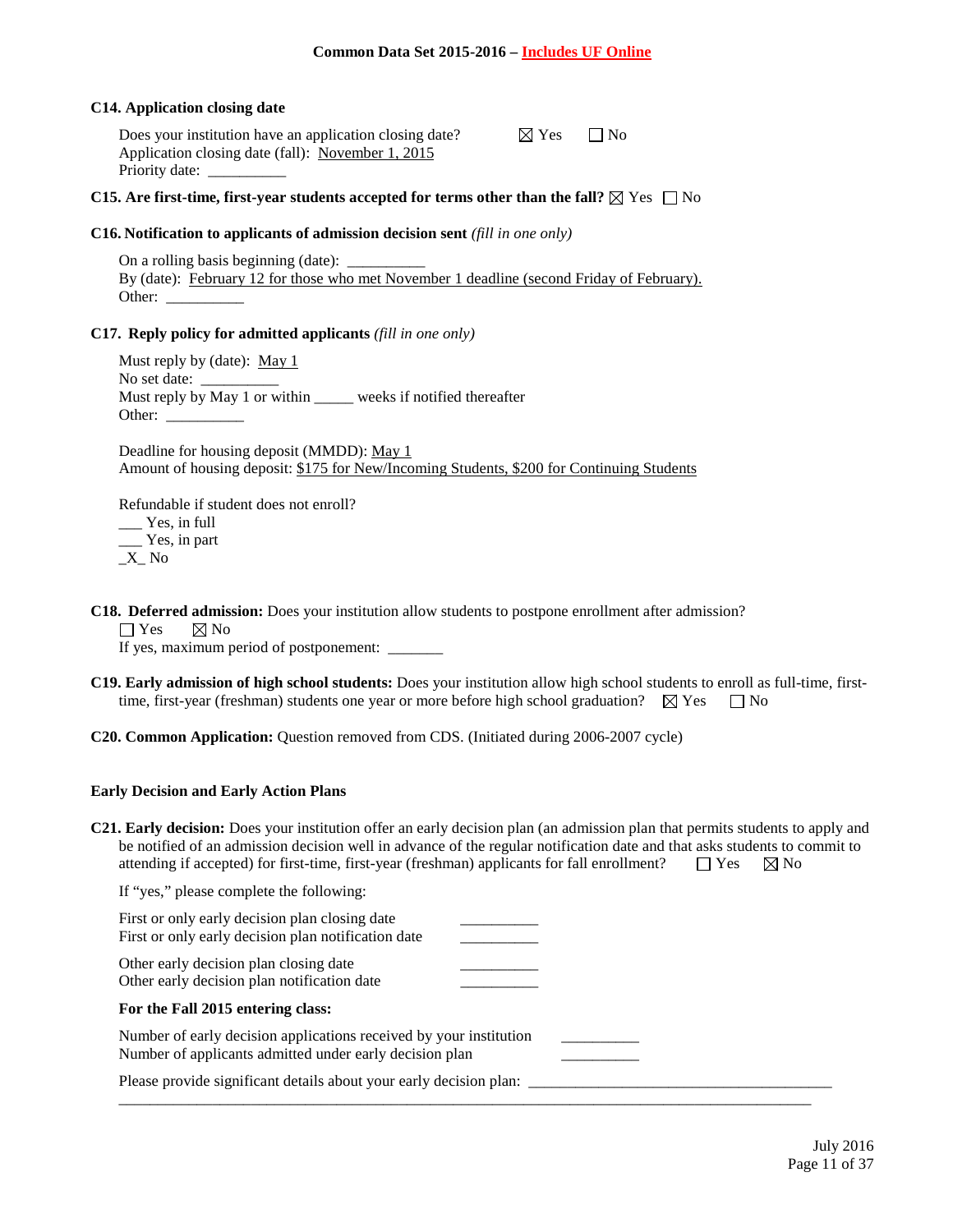**C22. Early action:** Do you have a nonbinding early action plan whereby students are notified of an admission decision well in advance of the regular notification date but do not have to commit to attending your college?

 $\Box$  Yes  $\boxtimes$  No

If "yes," please complete the following:

Early action closing date Early action notification date \_\_\_\_\_\_\_\_\_\_

Is your early action plan a "restrictive" plan under which you limit students from applying to other early plans?

 $\Box$  Yes  $\Box$  No

# **D. TRANSFER ADMISSION**

## **Fall Applicants**

**D1.** Does your institution enroll transfer students?  $\boxtimes$  Yes  $\Box$  No (If no, please skip to Section E) If yes, may transfer students earn advanced standing credit by transferring credits earned from course work completed at other colleges/universities?  $\boxtimes$  Yes  $\Box$  No

**D2.** Provide the number of students who applied, were admitted, and enrolled as degree-seeking transfer students in Fall 2015.

|       | <b>Applicants</b> | <b>Admitted Applicants</b> | <b>Enrolled Applicants</b> |
|-------|-------------------|----------------------------|----------------------------|
| Men   | 3.712             | 1.408                      | 1.093                      |
| Women | 4.287             | 1.639                      | 1.242                      |
| Total | 7.999             | 3,047                      | 2,335                      |

# **Application for Admission**

- **D3.** Indicate terms for which transfers may enroll:<br> $\Box$  Fall  $\Box$  Winter  $\Box$  Sprin  $\Box$  Winter  $\Box$  Spring  $\Box$  Summer
- **D4.** Must a transfer applicant have a minimum number of credits completed or else must apply as an entering freshman?  $\boxtimes$  Yes  $\quad \Box$  No

If yes, what is the minimum number of credits and the unit of measure? 60 transferrable credit hours. There are some exceptions, but freshman and sophomore level transfer eligibility is extremely limited and admission is selective. Lower level transfers are also allowed in the UF Online program.

**D5.** Indicate all items required of transfer students to apply for admission:

|                             | <b>Required</b> | Recommended | <b>Recommended</b> | <b>Required of</b> | Not required |
|-----------------------------|-----------------|-------------|--------------------|--------------------|--------------|
|                             | of All          | of All      | of Some            | Some               |              |
| High school transcript      | л               |             |                    |                    |              |
| College transcript $(s)$    | X               |             |                    |                    |              |
| Essay or personal statement |                 |             |                    |                    | X            |
| Interview                   |                 |             |                    |                    |              |
| Standardized test scores    | v               |             |                    |                    |              |
| Statement of good standing  |                 |             |                    | X                  |              |
| from prior institution(s)   |                 |             |                    |                    |              |

**D6.** If a minimum high school grade point average is required of transfer applicants, specify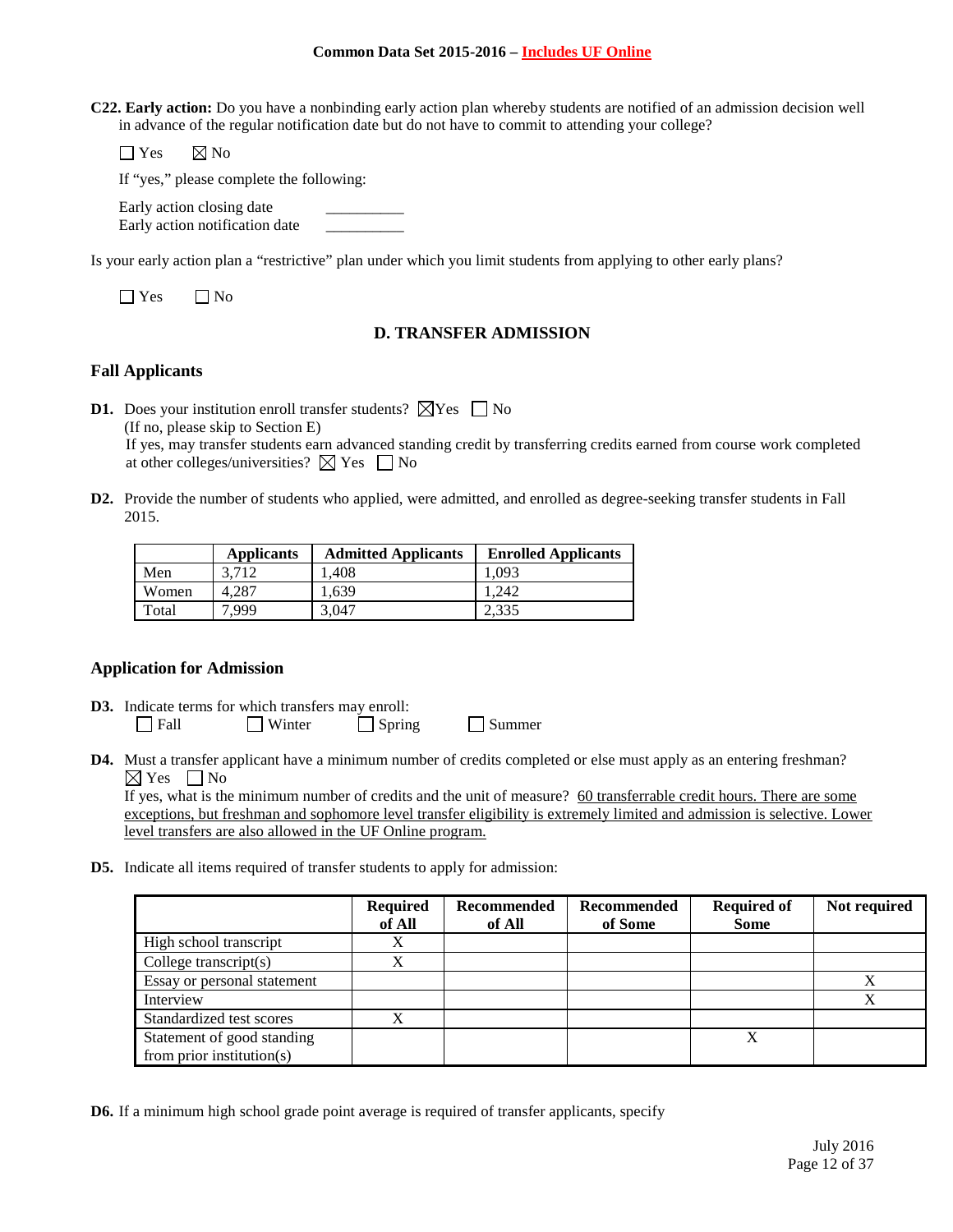\_\_\_\_\_\_\_\_\_\_\_\_\_\_\_\_\_\_\_\_\_\_\_\_\_\_\_\_\_\_\_\_\_\_\_\_\_\_\_\_\_\_\_\_\_\_\_\_\_\_\_\_\_\_\_\_\_\_\_\_\_\_\_\_\_\_\_\_\_\_\_\_\_\_\_\_\_\_\_\_\_\_\_\_\_\_\_\_\_\_\_ \_\_\_\_\_\_\_\_\_\_\_\_\_\_\_\_\_\_\_\_\_\_\_\_\_\_\_\_\_\_\_\_\_\_\_\_\_\_\_\_\_\_\_\_\_\_\_\_\_\_\_\_\_\_\_\_\_\_\_\_\_\_\_\_\_\_\_\_\_\_\_\_\_\_\_\_\_\_\_\_\_\_\_\_\_\_\_\_\_\_\_

(on a 4.0 scale): \_\_\_\_\_\_\_\_\_\_\_\_\_

**D7**. If a minimum college grade point average is required of transfer applicants, specify (on a 4.0 scale): 2.0

**D8**. List any other application requirements specific to transfer applicants:

July 2016 Page 13 of 37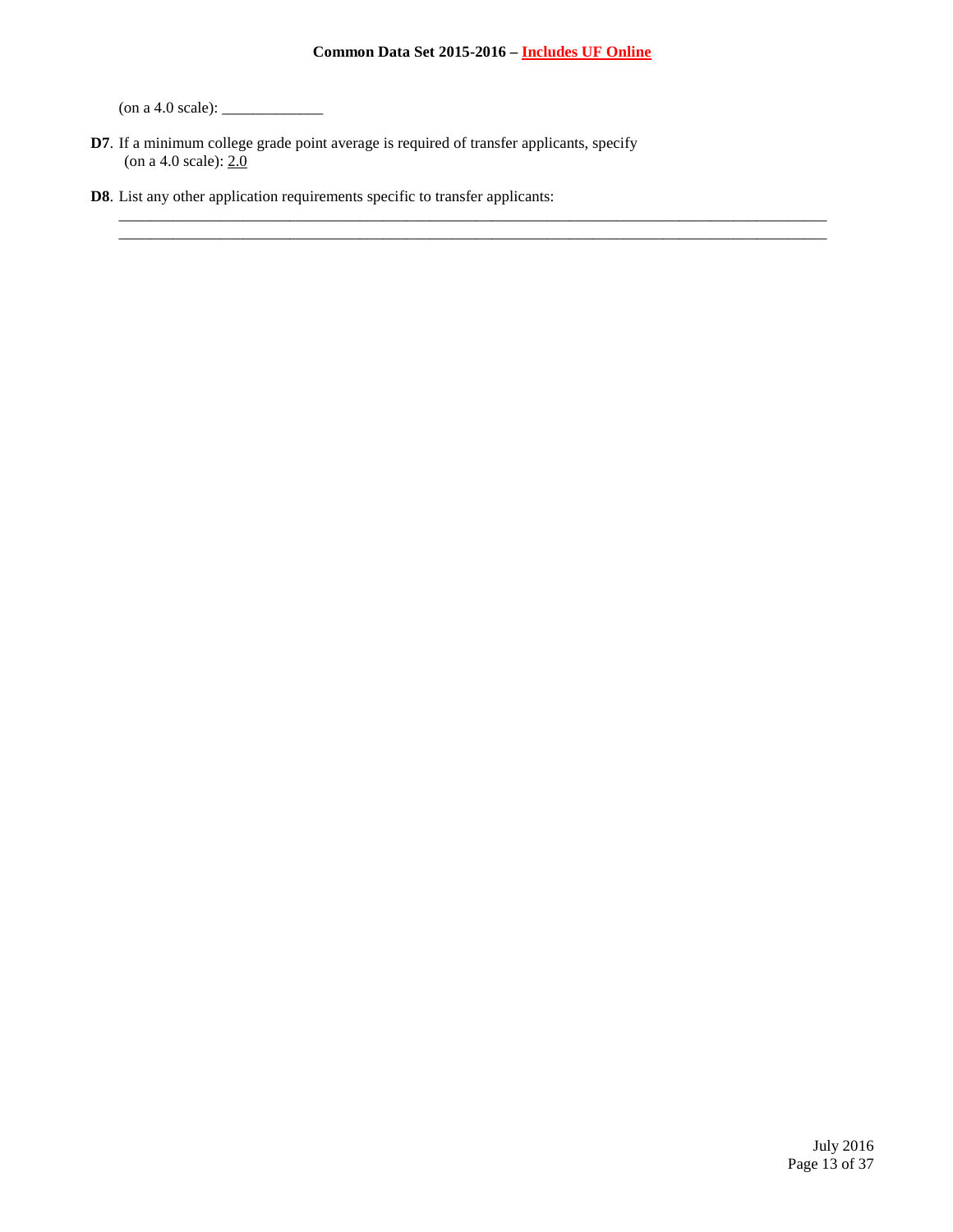**D9.** List application priority, closing, notification, and candidate reply dates for transfer students. If applications are reviewed on a continuous or rolling basis, place a check mark in the "Rolling admission" column.

\_\_\_\_\_\_\_\_\_\_\_\_\_\_\_\_\_\_\_\_\_\_\_\_\_\_\_\_\_\_\_\_\_\_\_\_\_\_\_\_\_\_\_\_\_\_\_\_\_\_\_\_\_\_\_\_\_\_\_\_\_\_\_\_\_\_\_\_\_\_\_\_\_\_\_\_\_\_\_\_\_\_\_\_\_\_\_\_\_ \_\_\_\_\_\_\_\_\_\_\_\_\_\_\_\_\_\_\_\_\_\_\_\_\_\_\_\_\_\_\_\_\_\_\_\_\_\_\_\_\_\_\_\_\_\_\_\_\_\_\_\_\_\_\_\_\_\_\_\_\_\_\_\_\_\_\_\_\_\_\_\_\_\_\_\_\_\_\_\_\_\_\_\_\_\_\_\_\_

|        | <b>Priority Date</b> | <b>Closing Date</b> | <b>Notification Date</b> | <b>Reply Date</b> | <b>Rolling</b><br><b>Admission</b> |
|--------|----------------------|---------------------|--------------------------|-------------------|------------------------------------|
| Fall   |                      |                     |                          |                   |                                    |
| Winter |                      |                     |                          |                   |                                    |
| Spring |                      |                     |                          |                   |                                    |
| Summer |                      |                     |                          |                   |                                    |

- **D10.** Does an open admission policy, if reported, apply to transfer students?  $\Box$  Yes  $\Box$  No
- **D11**. Describe additional requirements for transfer admission, if applicable:

## **Transfer Credit Policies**

- **D12.** Report the lowest grade earned for any course that may be transferred for credit: **D**
- **D13.** Maximum number of credits or courses that may be transferred from a two-year institution: Number: 60 Unit type Semester hours
- **D14**. Maximum number of credits or courses that may be transferred from a four-year institution: Number \_\_\_\_\_\_ Unit type \_\_\_\_\_\_\_\_\_\_\_\_
- **D15.** Minimum number of credits that transfers must complete at your institution to earn an associate degree:  $\frac{36}{9}$
- **D16.** Minimum number of credits that transfers must complete at your institution to earn a bachelor's degree: 30
- **D17.** Describe other transfer credit policies: See [http://www.registrar.ufl.edu/currents/transfercredit.html.](http://www.registrar.ufl.edu/currents/transfercredit.html)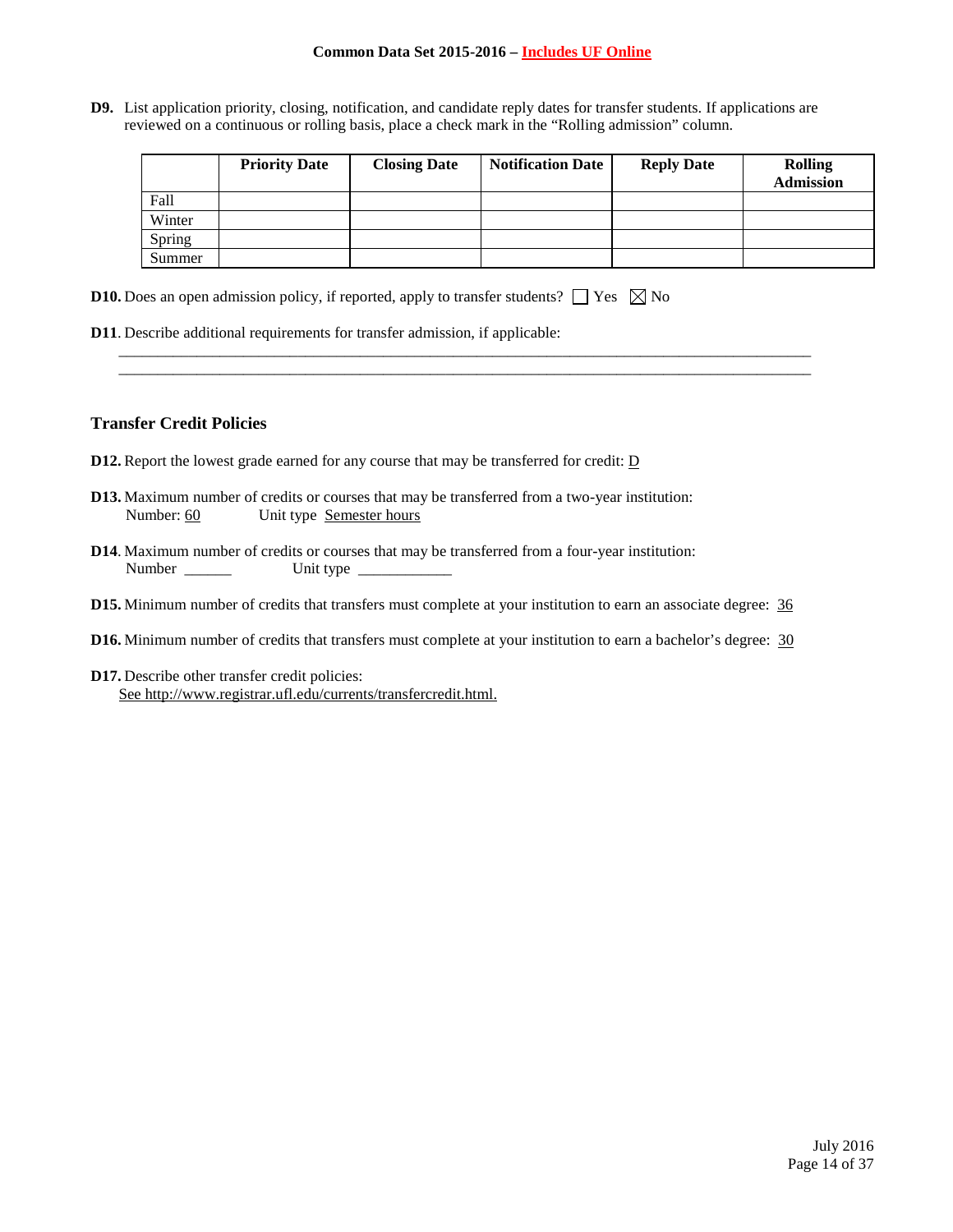# **E. ACADEMIC OFFERINGS AND POLICIES**

**E1. Special study options:** Identify those programs available at your institution. Refer to the glossary for definitions.

 $\boxtimes$  Accelerated program  $\boxtimes$  Honors program  $\boxtimes$  Honors program  $\boxtimes$  Independent study  $\boxtimes$  Cooperative education program  $\boxtimes$  Independen<br>  $\boxtimes$  Cross-registration  $\boxtimes$  Internships  $\overline{\boxtimes}$  Cross-registration<br> $\overline{\boxtimes}$  Distance learning  $\boxtimes$  Distance learning  $\boxtimes$  Liberal arts/career combination  $\boxtimes$  Double major  $\boxtimes$  Student-designed major  $\boxtimes$  Double major<br>  $\boxtimes$  Dual enrollment<br>  $\boxtimes$  Study abroad  $\boxtimes$  Study abroad<br> $\boxtimes$  Teacher certification program  $\boxtimes$  English as a Second Language (ESL)  $\boxtimes$  Teacher certificat  $\boxtimes$  Exchange student program (domestic)  $\boxtimes$  Weekend college  $\boxtimes$  Exchange student program (domestic) External degree program Other (specify):

## **E2. Has been removed from the CDS.**

**E3. Areas in which all or most students are required to complete some course work prior to graduation:**

- $\Box$  Arts/fine arts  $\Box$  Humanities<br>  $\Box$  Computer literacy  $\Box$  Mathematics  $\Box$  Computer literacy  $\boxtimes$  English (including composition)  $\Box$  Philosophy  $\boxtimes$  Foreign languages  $\boxtimes$  Sciences (biological or physical)  $\Box$  History  $\boxtimes$  Social science Other (describe):
	-
	- -
	-

### **Library Collections: The CDS publishers will collect library data again when a new Academic Libraries Survey is in place.**

# **F. STUDENT LIFE**

### **F1. Percentages of first-time, first-year (freshman) degree-seeking students and degree-seeking undergraduates enrolled in Fall 2015 who fit the following categories:**

| First-time, first-year<br>(freshman) students | Undergraduates |
|-----------------------------------------------|----------------|
|                                               |                |
| 8.30%                                         | 4.81%          |
| 16.48%                                        | 19.55%         |
| 24.18%                                        | 23.73%         |
| 79.87%                                        | 23.80%         |
| 20.13%                                        | 76.20%         |
| 0.52%                                         | 5.81%          |
| 18.53%                                        | 20.52%         |
| 18.57%                                        | 21.04%         |
|                                               |                |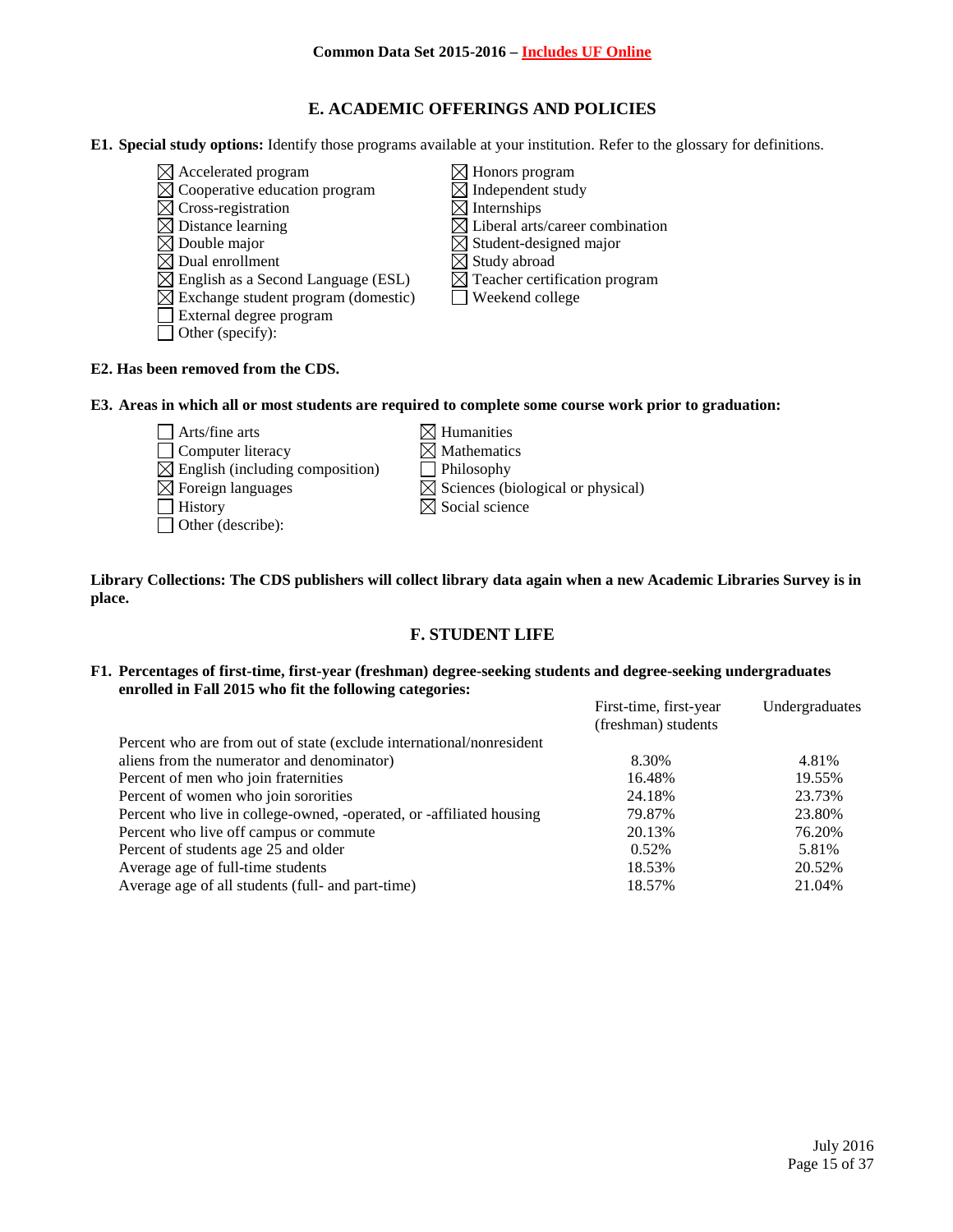**F2. Activities offered** Identify those programs available at your institution.

| <b>Campus Ministries</b><br>Choral groups<br>Concert band<br>Dance<br>Drama/theater<br>$\bowtie$ International Student | $\boxtimes$ Literary magazine<br>$\boxtimes$ Marching band<br>$\boxtimes$ Model UN<br>$\boxtimes$ Music ensembles<br>$\boxtimes$ Musical theater<br>Opera | $\boxtimes$ Radio station<br>$\boxtimes$ Student government<br>$\boxtimes$ Student newspaper<br>$\boxtimes$ Student-run film society<br>$\boxtimes$ Symphony orchestra<br>$\boxtimes$ Television station |  |
|------------------------------------------------------------------------------------------------------------------------|-----------------------------------------------------------------------------------------------------------------------------------------------------------|----------------------------------------------------------------------------------------------------------------------------------------------------------------------------------------------------------|--|
| Organization                                                                                                           |                                                                                                                                                           |                                                                                                                                                                                                          |  |
| $\boxtimes$ Jazz band                                                                                                  | $\boxtimes$ Pep band                                                                                                                                      | $\boxtimes$ Yearbook                                                                                                                                                                                     |  |
| F3. ROTC (program offered in cooperation with Reserve Officers' Training Corps)                                        |                                                                                                                                                           |                                                                                                                                                                                                          |  |
| Army ROTC is offered:<br>On campus<br>At cooperating institution (name): ______                                        |                                                                                                                                                           |                                                                                                                                                                                                          |  |
|                                                                                                                        |                                                                                                                                                           |                                                                                                                                                                                                          |  |
| Naval ROTC is offered:                                                                                                 |                                                                                                                                                           |                                                                                                                                                                                                          |  |
| On campus                                                                                                              |                                                                                                                                                           |                                                                                                                                                                                                          |  |
| At cooperating institution (name):                                                                                     |                                                                                                                                                           |                                                                                                                                                                                                          |  |

Air Force ROTC is offered:

- $\boxtimes$  On campus
- $\Box$  At cooperating institution (name):  $\Box$
- **F4. Housing:** Check all types of college-owned, -operated, or -affiliated housing available for undergraduates at your institution.



- $\boxtimes$  Apartments for married students
- $\overline{\boxtimes}$ Apartments for single students
- Coed dorms  $\boxtimes$  Special housing for disabled students
- Men's dorms  $\boxtimes$  Special housing for international students
- $\Box$  Women's dorms  $\Box$  Fraternity/sorority housing
	- $\Box$  Cooperative housing<br> $\Box$  Theme housing<br> $\Box$  Wellness housing
	-
	-

Other housing options (specify): Living-learning communities for Honors, fine arts, engineering, prehealth, and ROTC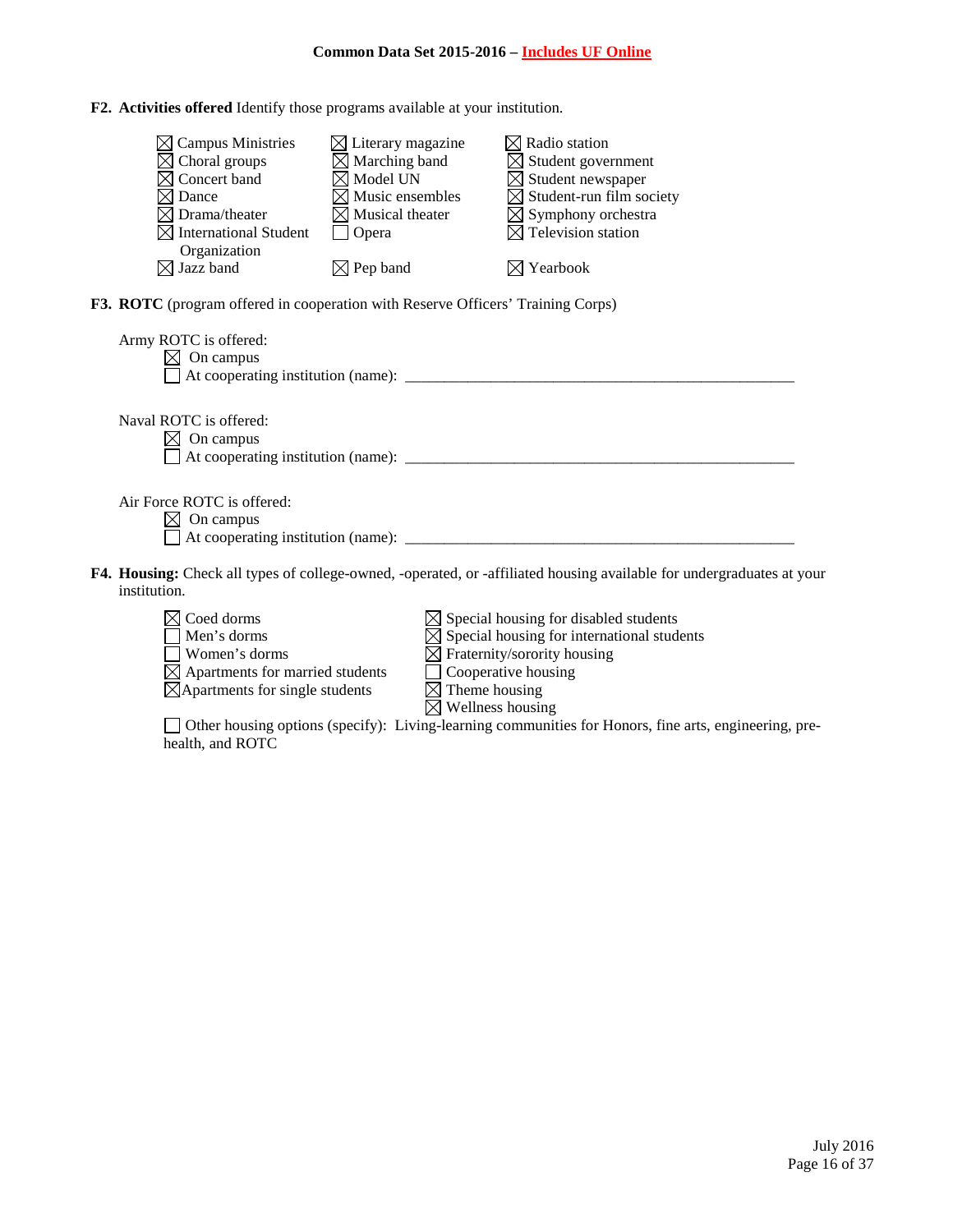# **G. ANNUAL EXPENSES**

# **G0. Please provide the URL of your institution's net price calculator: https://npc.collegeboard.org/student/app/ufl**

### **Provide 2016-2017 academic year costs of attendance for the following categories that are applicable to your institution.**

Check here if your institution's 2016-2017 academic year costs of attendance are not available at this time and provide an approximate date (i.e., month/day) when your institution's final 2016-2017 academic year costs of attendance will be available: \_\_\_\_\_\_\_\_\_\_\_\_\_\_\_

### **G1. Undergraduate full-time tuition, required fees, room and board**

Other:

List the typical tuition, required fees, and room and board for a full-time undergraduate student for the FULL 2016-2017 academic year (30 semester hours or 45 quarter hours for institutions that derive annual tuition by multiplying credit hour cost by number of credits). A full academic year refers to the period of time generally extending from September to June; usually equated to two semesters, two trimesters, three quarters, or the period covered by a four-one-four plan. Room and board is defined as double occupancy and 19 meals per week or the maximum meal plan. **Required fees** include only charges that all full-time students must pay that are *not* included in tuition (e.g., registration, health, or activity fees.) Do *not* include optional fees (e.g., parking, laboratory use).

|                             | <b>FIRST-YEAR</b>           | <b>UNDERGRADUATES</b>       |
|-----------------------------|-----------------------------|-----------------------------|
| PRIVATE INSTITUTION         |                             |                             |
| Tuition:                    |                             |                             |
| <b>PUBLIC INSTITUTION</b>   |                             |                             |
| Tuition:                    |                             |                             |
| In-district:                |                             |                             |
|                             | \$4,477 (tuition)           | \$4,477 (tuition)           |
| In-state (out-of-district): | $$6,381$ (tuition & fees)   | $$6,381$ (tuition & fees)   |
|                             | \$25,694 (tuition)          | \$25,694 (tuition)          |
| Out-of-state:               | \$28,658 (tuition $&$ fees) | \$28,658 (tuition $&$ fees) |
| <b>NONRESIDENT ALIEN:</b>   | \$25,694 (tuition)          | \$25,694 (tuition)          |
| Tuition:                    | \$28,658 (tuition $&$ fees) | \$28,658 (tuition $&$ fees) |
| <b>REQUIRED FEES:</b>       | $$1,904$ (in-state)         | $$1,904$ (in-state)         |
|                             |                             |                             |
|                             | $$2,965$ (out-of-state)     | $$2,965$ (out-of-state)     |
| <b>ROOM AND BOARD:</b>      | \$9,910                     | \$9,910                     |
| (on-campus)                 |                             |                             |
| <b>ROOM ONLY:</b>           | \$5,440                     | \$5,440                     |
| (on-campus)                 |                             |                             |
| <b>BOARD ONLY:</b>          | \$4,470                     | \$4,470                     |
| (on-campus meal plan)       |                             |                             |

Comprehensive tuition and room and board fee (if your college cannot provide separate tuition and room and board fees): \_\_\_\_\_\_\_\_\_\_\_\_\_\_\_\_\_\_\_\_\_\_\_

| G2. Number of credits per term a student can take for the stated full-time tuition                     | minimum              | maximum                                |
|--------------------------------------------------------------------------------------------------------|----------------------|----------------------------------------|
| G3. Do tuition and fees vary by year of study (e.g., sophomore, junior, senior)?                       | $ $ $ $ Yes          | $\boxtimes$ No                         |
| G4. Do tuition and fees vary by undergraduate instructional program?                                   | $\Box$ Yes $\Box$ No |                                        |
| If yes, what percentage of full-time undergraduates pay more than the tuition and fees reported in G1? |                      |                                        |
| G5. Provide the estimated expenses for a typical full-time undergraduate student:                      |                      | $\mathbf{v}$ $\mathbf{v}$ $\mathbf{v}$ |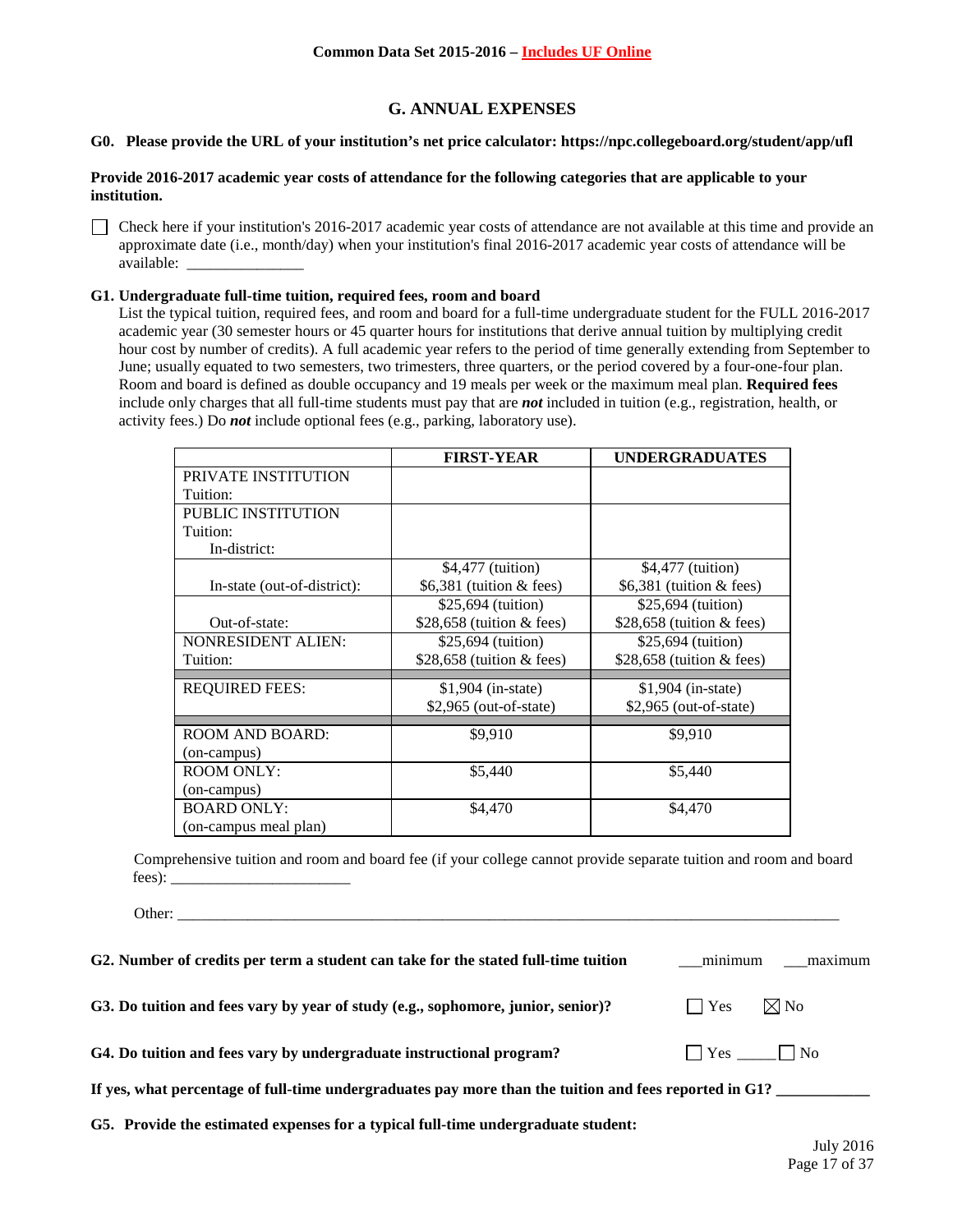|                                                                                                                                     | <b>Residents</b> | <b>Commuters</b> | <b>Commuters</b>     |
|-------------------------------------------------------------------------------------------------------------------------------------|------------------|------------------|----------------------|
|                                                                                                                                     |                  | (living at home) | (not living at home) |
| Books and supplies:                                                                                                                 | \$1,210          | \$1,210          | \$1,210              |
| Room only:                                                                                                                          | \$5,440          | \$0              | \$5,440              |
| Board only:                                                                                                                         | \$4,470          | \$990            | \$4,470              |
| Room and board total (if<br>your college cannot provide<br>separate room and board<br>figures for commuters not<br>living at home): |                  |                  |                      |
| Transportation:                                                                                                                     | \$1,090          | \$1,090          | \$1,090              |
| Other expenses:                                                                                                                     | \$2,660          | \$2,660          | \$2,660              |

# **G6. Undergraduate per-credit-hour charges (tuition only):**

| <b>PRIVATE INSTITUTIONS:</b> |          |
|------------------------------|----------|
|                              |          |
| PUBLIC INSTITUTIONS          |          |
| In-district:                 |          |
|                              | \$149.24 |
| In-state (out-of-district):  |          |
|                              | \$856.45 |
| Out-of-state:                |          |
| <b>NONRESIDENT ALIENS:</b>   | \$856.45 |
|                              |          |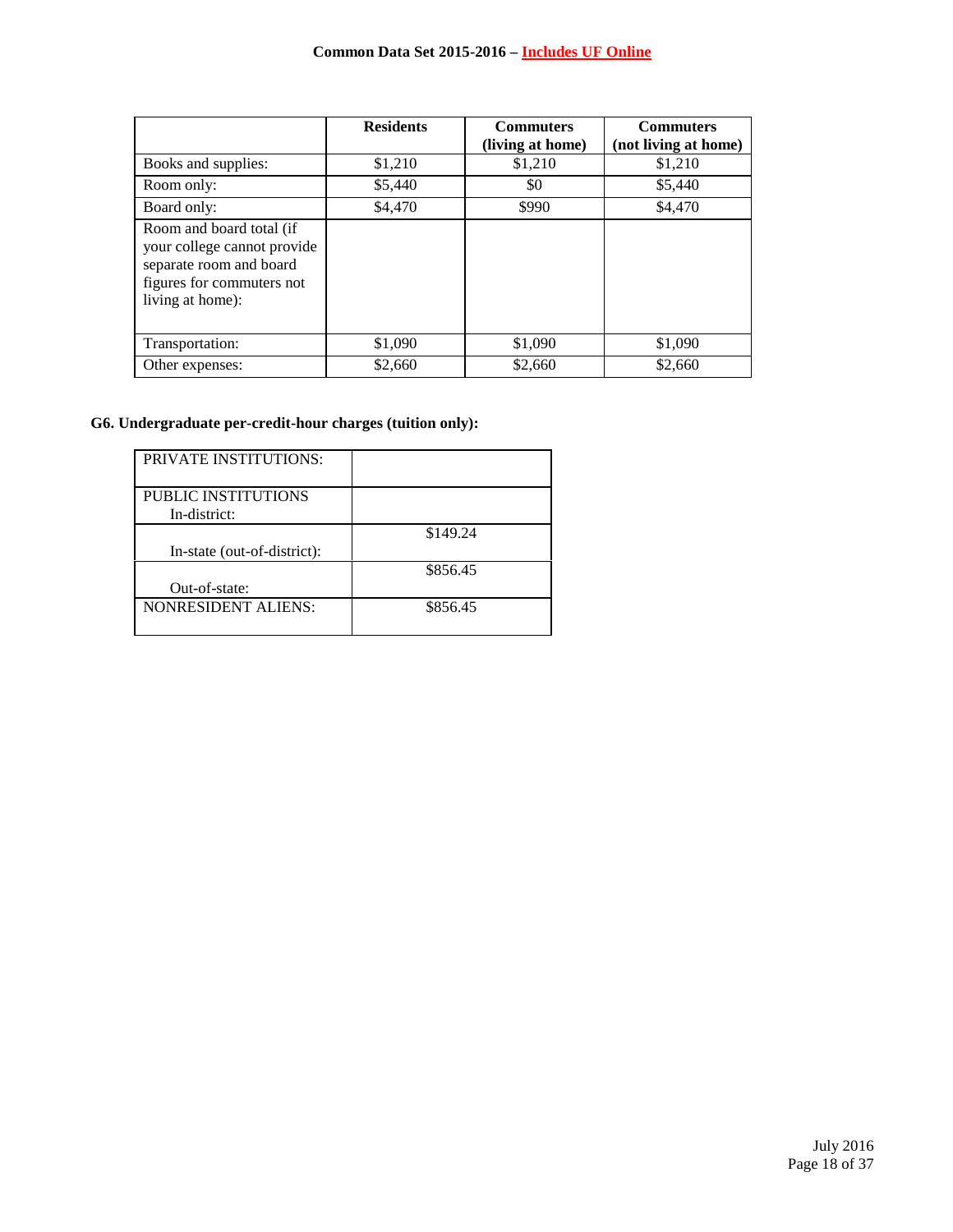# **H. FINANCIAL AID**

## **Please refer to the following financial aid definitions when completing Section H.**

**Awarded aid:** The dollar amounts offered to financial aid applicants.

**Financial aid applicant:** Any applicant who submits **any one of** the institutionally required financial aid applications/forms, such as the FAFSA.

**Indebtedness:** Aggregate dollar amount borrowed through any loan program (federal, state, subsidized, unsubsidized, private, etc.; excluding parent loans) while the student was enrolled at an institution. Student loans co-signed by a parent are assumed to be the responsibility of the student and **should** be included.

**Institutional scholarships and grants**: Endowed scholarships, annual gifts and tuition funded grants for which the institution determines the recipient.

**Financial need:** As determined by your institution using the federal methodology and/or your institution's own standards.

**Need-based aid:** College-funded or college-administered award from institutional, state, federal, or other sources for which a student must have financial need to qualify. This includes both institutional and non-institutional student aid (grants, jobs, and loans).

**Need-based scholarship or grant aid:** Scholarships and grants from institutional, state, federal, or other sources for which a student must have financial need to qualify.

**Need-based self-help aid:** Loans and jobs from institutional, state, federal, or other sources for which a student must demonstrate financial need to qualify.

**Non-need-based scholarship or grant aid:** Scholarships and grants, gifts, or merit-based aid from institutional, state, federal, or other sources (including unrestricted funds or gifts and endowment income) awarded solely on the basis of academic achievement, merit, or any other non-need-based reason. When reporting questions H1 and H2, non-need-based aid that is used to meet need should be counted as need-based aid.

**Note: Suggested order of precedence for counting non-need money as need-based:**

Non-need institutional grants Non-need tuition waivers Non-need athletic awards Non-need federal grants Non-need state grants Non-need outside grants Non-need student loans Non-need parent loans Non-need work

**Non-need-based self-help aid:** Loans and jobs from institutional, state, or other sources for which a student need not demonstrate financial need to qualify.

**External scholarships and grants:** Scholarships and grants received from outside (private) sources that students bring with them (e.g., Kiwanis, National Merit scholarships). The institution may process paperwork to receive the dollars, but it has no role in determining the recipient or the dollar amount awarded.

**Work study and employment**: Federal and state work study aid, and any employment packaged by your institution in financial aid awards.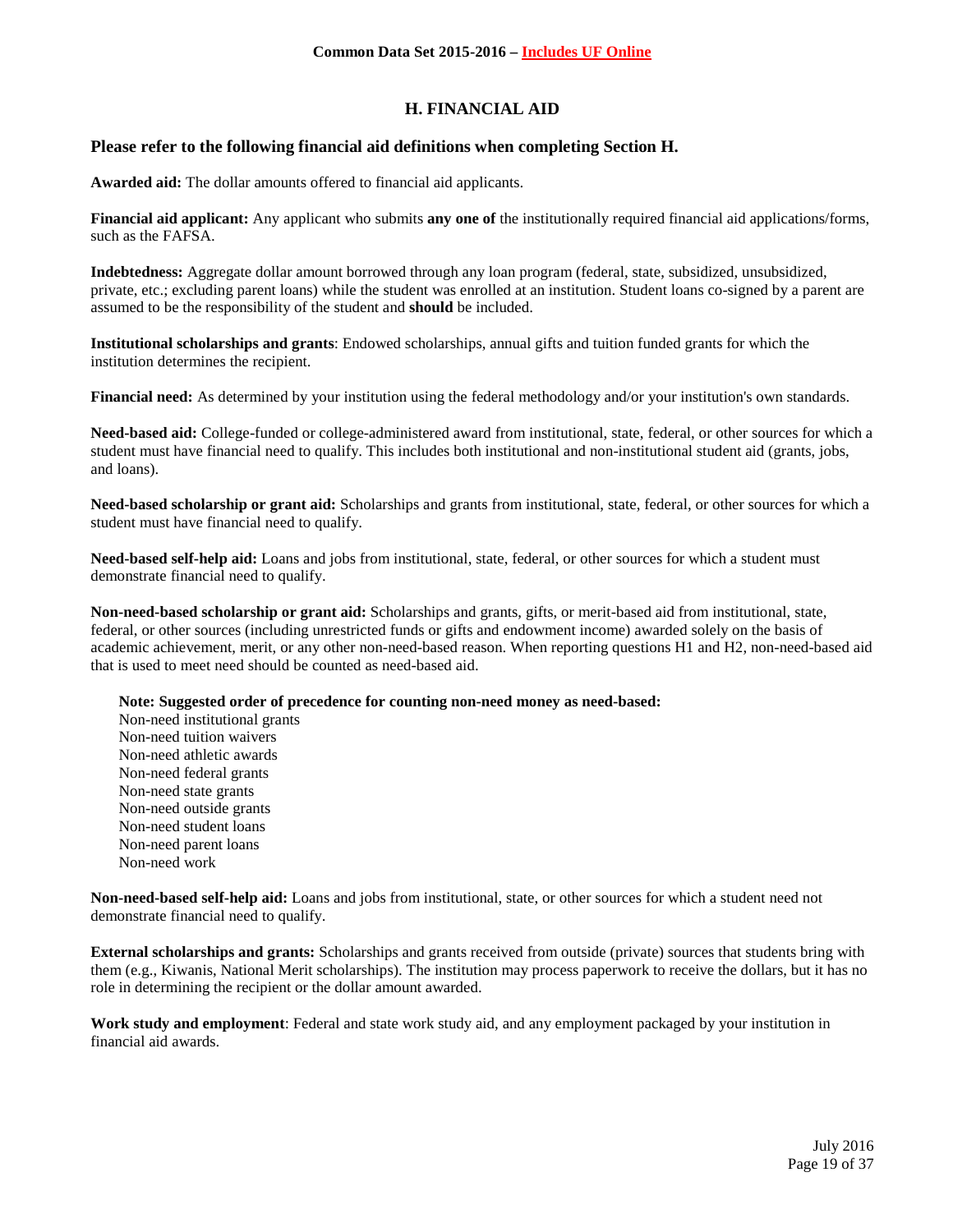## **Aid Awarded to Enrolled Undergraduates**

**H1.** Enter total dollar amounts **awarded** to enrolled full-time and less than full-time degree-seeking undergraduates **(using the same cohort reported in CDS Question B1, "total degree-seeking" undergraduates)** in the following categories. (Note: If the data being reported are final figures for the 2014-2015 academic year (see the next item below), use the 2014-2015 academic year's CDS Question B1 cohort.) Include aid awarded to international students (i.e., those not qualifying for federal aid). **Aid that is non-need-based but that was used to meet need should be reported in the need-based aid column. (For a suggested order of precedence in assigning categories of aid to cover need, see the entry for "non-need-based scholarship or grant aid" on the last page of the definitions section.)**

Indicate the academic year for which data are reported for **items H1**, **H2**, **H2A**, and **H6** below:  $\Box$  2015-2016 estimated or  $\boxtimes$  2014-2015 final

Which needs-analysis methodology does your institution use in awarding institutional aid? **(Formerly H3)**  $X$  Federal methodology (FM)

\_\_\_ Institutional methodology (IM)

\_\_\_ Both FM and IM

|                                                                                                                                                                                         | Need-based<br>(Include non-need-based<br>aid use to meet need.) | Non-need-based<br>(Exclude non-need-based<br>aid use to meet need.) |
|-----------------------------------------------------------------------------------------------------------------------------------------------------------------------------------------|-----------------------------------------------------------------|---------------------------------------------------------------------|
|                                                                                                                                                                                         | \$                                                              | \$                                                                  |
| Scholarships/Grants                                                                                                                                                                     |                                                                 |                                                                     |
| Federal                                                                                                                                                                                 | \$46,270,309                                                    | \$1,645,627                                                         |
| State (i.e., all states, not only the state in<br>which your institution is located)                                                                                                    | \$7,020,959                                                     | \$66,545,542                                                        |
| Institutional: Endowed scholarships,<br>annual gifts and tuition funded grants,<br>awarded by the college, excluding athletic<br>aid and tuition waivers (which are<br>reported below). | \$25,958,947                                                    | \$18,629,301                                                        |
| Scholarships/grants from external sources<br>(e.g., Kiwanis, National Merit) not<br>awarded by the college                                                                              | \$81,000                                                        | \$12,531,445                                                        |
| <b>Total Scholarships/Grants</b>                                                                                                                                                        | \$79,331,215                                                    | \$99,351,915                                                        |
| <b>Self-Help</b>                                                                                                                                                                        |                                                                 |                                                                     |
| Student loans from all sources (excluding<br>parent loans)                                                                                                                              | \$37,908,697                                                    | \$33,251,743                                                        |
| Federal Work-Study                                                                                                                                                                      | \$1,826,760                                                     |                                                                     |
| State and other (e.g., institutional) work-<br>study/employment (Note: Excludes<br>Federal Work-Study captured above.)                                                                  | \$89,330                                                        | \$10,941,085                                                        |
| <b>Total Self-Help</b>                                                                                                                                                                  | \$39,824,787                                                    | \$44,192,828                                                        |
| <b>Parent Loans</b>                                                                                                                                                                     | \$0                                                             | \$13,539,124                                                        |
| <b>Tuition Waivers</b><br>Note: Reporting is optional. Report tuition<br>waivers in this row if you choose to report<br>them. Do not report tuition waivers<br>elsewhere.               | \$0                                                             | \$10,630,901                                                        |
| <b>Athletic Awards</b>                                                                                                                                                                  | \$0                                                             | \$9,772,927                                                         |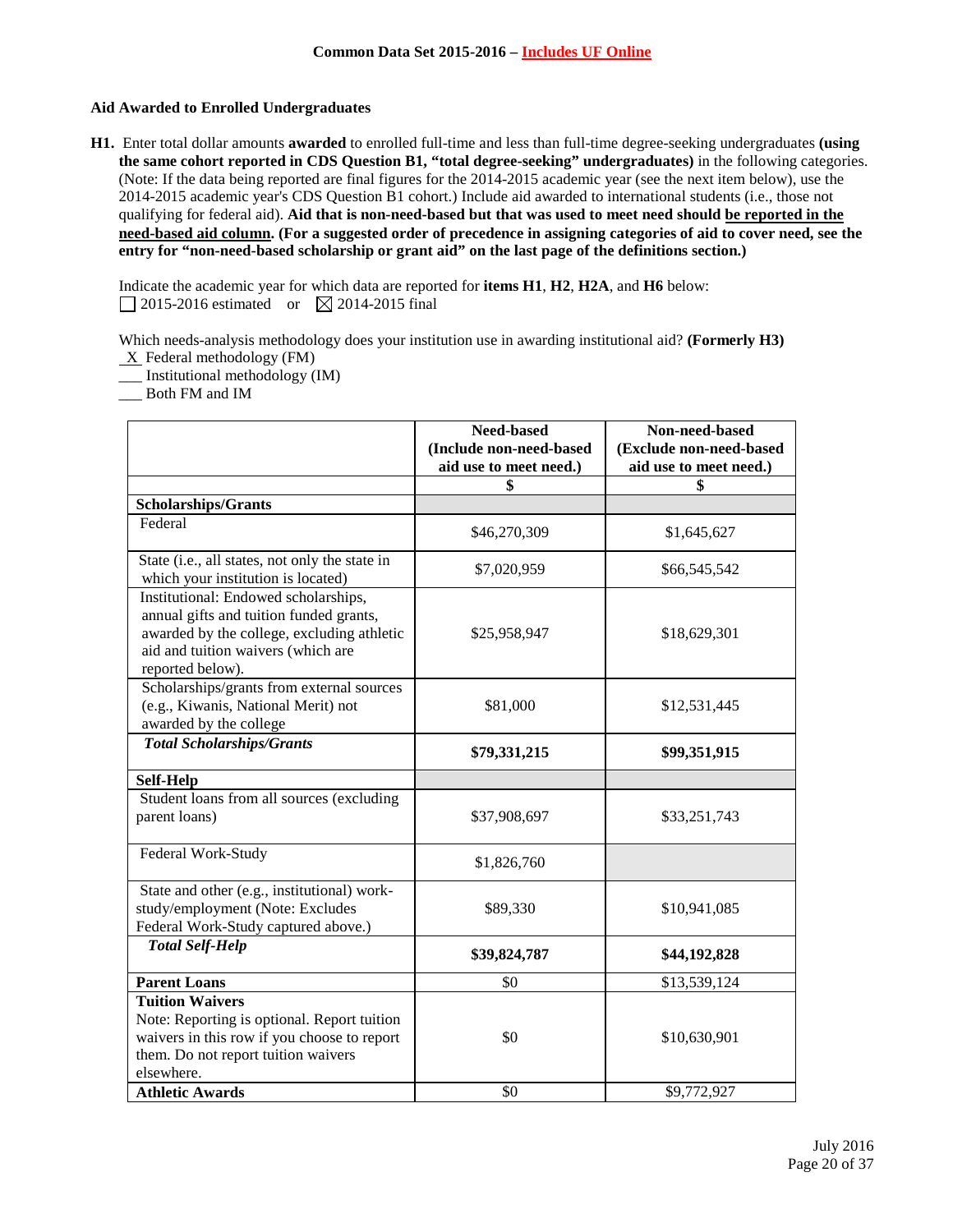**H2. Number of Enrolled Students Awarded Aid:** List the number of degree-seeking full-time and less-than-full-time undergraduates who applied for and were awarded financial aid from any source. **Aid that is non-need-based but that**  was used to meet need should be counted as need-based aid. Numbers should reflect the cohort awarded the dollars reported in H1. Note: In the chart below, students may be counted in more than one row, and full-time freshmen should also be counted as full-time undergraduates.

|                |                                                                                                                                                  | <b>First-time</b><br><b>Full-time</b> | <b>Full-time</b><br>Undergrad | <b>Less Than</b><br><b>Full-time</b> |
|----------------|--------------------------------------------------------------------------------------------------------------------------------------------------|---------------------------------------|-------------------------------|--------------------------------------|
|                |                                                                                                                                                  | Freshmen                              | (Incl. Fresh)                 | Undergrad                            |
| a)             | Number of degree-seeking undergraduate students (CDS Item B1 if<br>reporting on Fall 2015 cohort)                                                | 6,483                                 | 32,758                        | Include in<br>full-time              |
| b)             | Number of students in line a who applied for need-based financial aid                                                                            | 5,467                                 | 24,017                        |                                      |
| $\mathbf{c}$   | Number of students in line <b>b</b> who were determined to have financial need                                                                   | 3,344                                 | 17,522                        |                                      |
| $\mathbf{d}$   | Number of students in line c who were awarded any financial aid                                                                                  | 3,296                                 | 17,217                        |                                      |
| e)             | Number of students in line d who were awarded any need-based<br>scholarship or grant aid                                                         | 2,041                                 | 11,356                        |                                      |
| f)             | Number of students in line d who were awarded any need-based self-help<br>aid                                                                    | 1,340                                 | 8,534                         |                                      |
| g)             | Number of students in line d who were awarded any non-need-based<br>scholarship or grant aid                                                     | 2,881                                 | 13,184                        |                                      |
| h)             | Number of students in line <b>d</b> whose need was fully met (exclude PLUS<br>loans, unsubsidized loans, and private alternative loans)          | 902                                   | 4,370                         |                                      |
| $\mathbf{i}$   | On average, the percentage of need that was met of students who were<br>awarded any need-based aid. Exclude any aid that was awarded in excess   |                                       |                               | $\%$                                 |
|                | of need as well as any resources that were awarded to replace EFC<br>(PLUS loans, unsubsidized loans, and private alternative loans)             | 99%                                   | 94%                           |                                      |
| $\mathbf{j}$   | The average financial aid package of those in line <b>d.</b> Exclude any<br>resources that were awarded to replace EFC (PLUS loans, unsubsidized |                                       |                               |                                      |
|                | loans, and private alternative loans)                                                                                                            | \$12,522                              | \$12,275                      | \$                                   |
| $\bf k$        | Average need-based scholarship or grant award of those in line e                                                                                 |                                       |                               |                                      |
|                |                                                                                                                                                  | \$7,874                               | \$6,975                       | \$                                   |
| $\overline{1}$ | Average need-based self-help award (excluding PLUS loans,<br>unsubsidized loans, and private alternative loans) of those in line f               | \$3,963                               | \$4,750                       | \$                                   |
| m)             | Average need-based loan (excluding PLUS loans, unsubsidized loans,                                                                               |                                       |                               |                                      |
|                | and private alternative loans) of those in line f who were awarded a need-                                                                       |                                       |                               |                                      |
|                | based loan                                                                                                                                       | \$3,990                               | \$4,768                       | \$                                   |

**H2A. Number of Enrolled Students Awarded Non-need-based Scholarships and Grants:** List the number of degreeseeking full-time and less-than-full-time undergraduates who had no financial need and who were awarded institutional non-need-based scholarship or grant aid. Numbers should reflect the cohort awarded the dollars reported in H1. Note: In the chart below, students may be counted in more than one row, and full-time freshmen should also be counted as full-time undergraduates.

|          |                                                                                                                                                                                                                      | <b>First-time</b><br><b>Full-time</b><br>Freshmen | <b>Full-time</b><br>Undergrad<br>(Incl. Fresh) | <b>Less Than</b><br><b>Full-time</b><br>Undergrad |
|----------|----------------------------------------------------------------------------------------------------------------------------------------------------------------------------------------------------------------------|---------------------------------------------------|------------------------------------------------|---------------------------------------------------|
| n)       | Number of students in line <b>a</b> who had no financial need and who were<br>awarded institutional non-need-based scholarship or grant aid (exclude<br>those who were awarded athletic awards and tuition benefits) | 321                                               | 1,667                                          |                                                   |
| $\Omega$ | Average dollar amount of institutional non-need-based scholarship and<br>grant aid awarded to students in line <b>n</b>                                                                                              | \$2,131                                           | \$2,468                                        | <sup>\$</sup>                                     |
| p)       | Number of students in line a who were awarded an institutional non-<br>need-based athletic scholarship or grant                                                                                                      | 86                                                | 482                                            |                                                   |
| q)       | Average dollar amount of institutional non-need-based athletic<br>scholarships and grants awarded to students in line <b>p</b>                                                                                       | \$16,666                                          | 20,276                                         | S.                                                |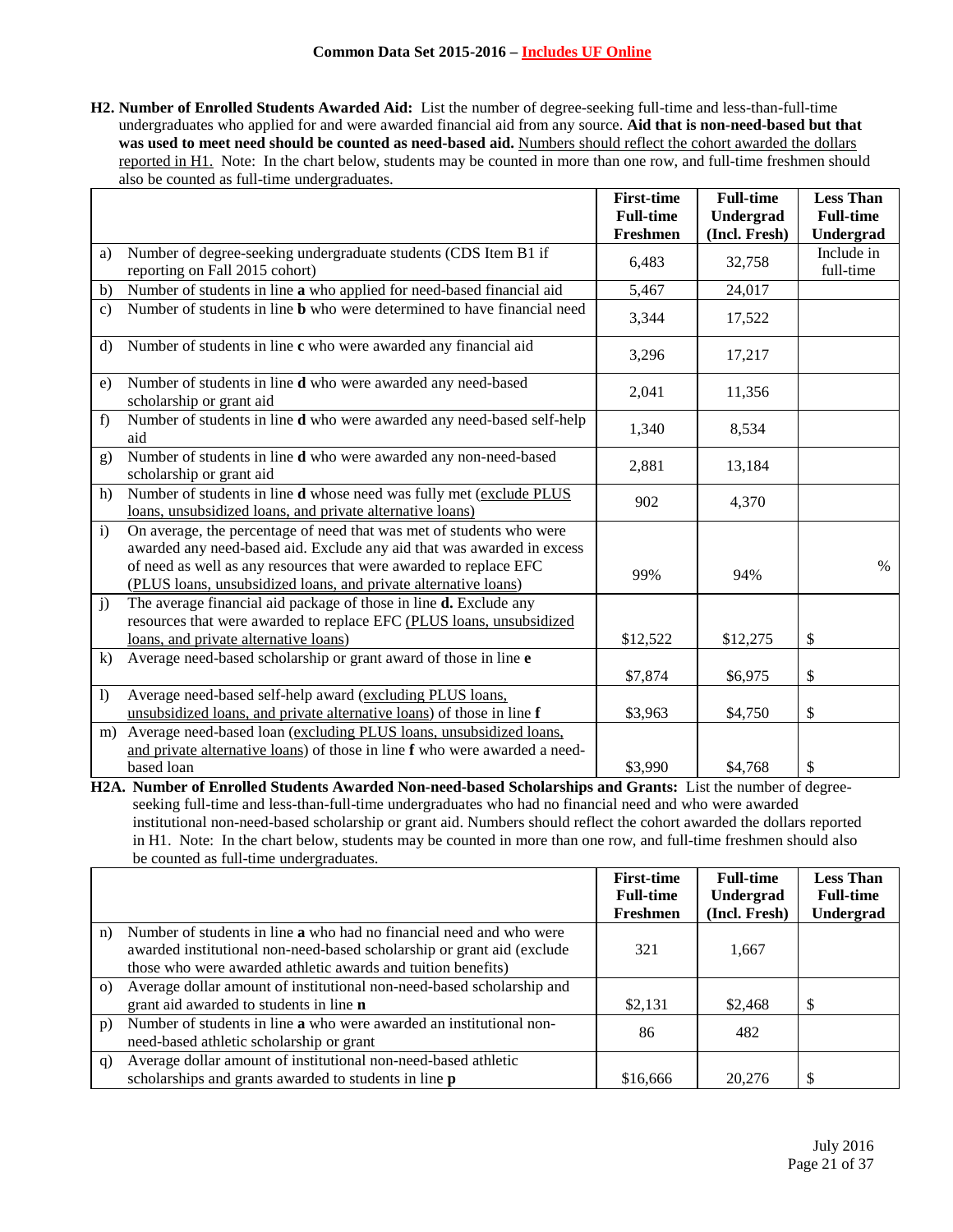Note: These are the graduates and loan types to include and exclude in order to fill out CDS H4 and H5. Include:

- \* 2015 undergraduate class: all students who started at your institution as first-time students and received a bachelor's degree between July 1, 2014 and June 30, 2015.
- \* only loans made to students who borrowed while enrolled at your institution.
- co-signed loans.

## Exclude:

- \* students who transferred in.<br>\* money berrowed at other in
- \* money borrowed at other institutions.<br>\* parent loans
- parent loans
- \* students who did not graduate or who graduated with another degree or certificate (but no bachelor's degree.

H4. Provide the number of students in the 2015 undergraduate class who started at your institution as first-time students and received a bachelor's degree between July 1, 2014 and June 30, 2015. Exclude students who transferred into your institution. 6,243

H5. Number and percent of students in class (defined in H4 above) borrowing from federal, non-federal, and any loan sources, and the average (or mean) amount borrowed

|              |                                                                                                                                                                                                                                                              | Number in the<br>class (defined in<br>H <sub>4</sub> above) who<br>borrowed | Percent of the<br>class (defined<br>above) who<br>borrowed<br>$(n \text{earest } 1\%)$ | Average per-undergraduate-<br>borrower cumulative principal<br>borrowed, of those in the first<br>column (nearest \$1) |
|--------------|--------------------------------------------------------------------------------------------------------------------------------------------------------------------------------------------------------------------------------------------------------------|-----------------------------------------------------------------------------|----------------------------------------------------------------------------------------|------------------------------------------------------------------------------------------------------------------------|
| a)           | Any loan program: Federal Perkins,<br>Federal Stafford Subsidized and<br>Unsubsidized, institutional, state,<br>private loans that your institution is<br>aware of, etc. Include both Federal<br>Direct Student Loans and Federal<br>Family Education Loans. | 2,695                                                                       | 43%                                                                                    | \$21,028                                                                                                               |
| b)           | Federal loan programs: Federal<br>Perkins, Federal Stafford Subsidized<br>and Unsubsidized. Include both<br>Federal Direct Student Loans and<br>Federal Family Education Loans.                                                                              | 2,665                                                                       | 43%                                                                                    | \$20,337                                                                                                               |
| $\mathbf{c}$ | Institutional loan programs.                                                                                                                                                                                                                                 | 35                                                                          | 1%                                                                                     | \$3,982                                                                                                                |
| $\rm d$      | State loan programs.                                                                                                                                                                                                                                         | $\Omega$                                                                    | $0\%$                                                                                  | \$0                                                                                                                    |
| e)           | Private alternative loans made by a<br>bank or lender.                                                                                                                                                                                                       | 184                                                                         | 3%                                                                                     | \$14,199                                                                                                               |

**Aid to Undergraduate Degree-seeking Nonresident Aliens** (Note: Report numbers and dollar amounts for the same academic year checked in item H1.)

**H6.** Indicate your institution's policy regarding institutional scholarship and grant aid for undergraduate degree-seeking nonresident aliens:

- Institutional need-based scholarship or grant aid is available
- Institutional non-need-based scholarship or grant aid is available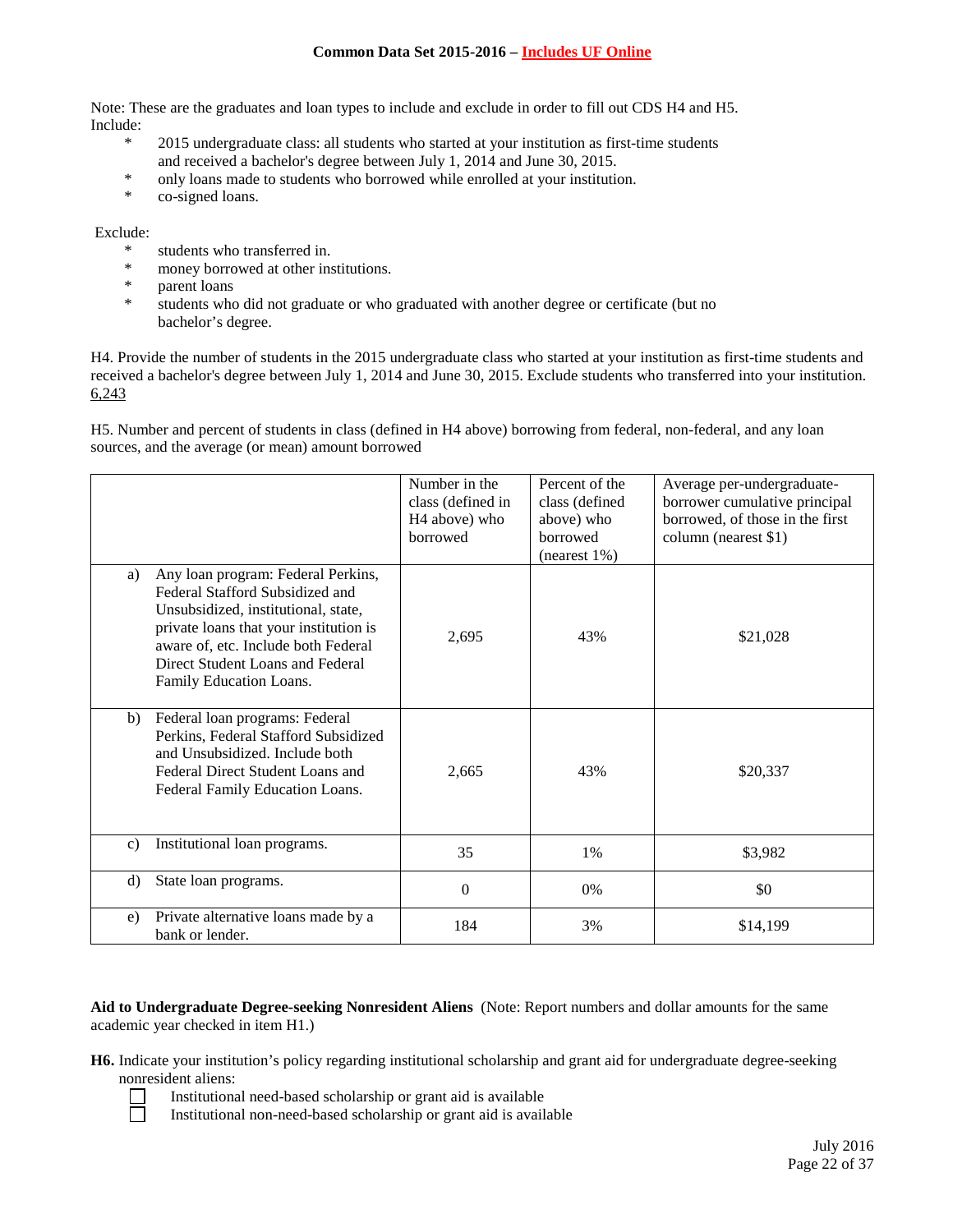$\boxtimes$ Institutional scholarship and grant aid is not available

If institutional financial aid is available for undergraduate degree-seeking nonresident aliens, provide the number of undergraduate degree-seeking nonresident aliens who were awarded need-based or non-need-based aid:

Average dollar amount of institutional financial aid awarded to undergraduate degree-seeking nonresident aliens:  $\frac{12}{2}$ 

Total dollar amount of institutional financial aid awarded to undergraduate degree-seeking nonresident aliens:  $\mathbb S$ 

**H7.** Check off all financial aid forms nonresident alien first-year financial aid applicants must submit:

|                         | Institution's own financial aid form              |
|-------------------------|---------------------------------------------------|
|                         | CSS/Financial Aid PROFILE                         |
|                         | International Student's Financial Aid Application |
| $\overline{\mathbb{Z}}$ | International Student's Certification of Finances |
|                         | Other:                                            |

### **Process for First-Year/Freshman Students**

**H8.** Check off all financial aid forms domestic first-year (freshman) financial aid applicants must submit:

| $\boxtimes$ | <b>FAFSA</b>                         |
|-------------|--------------------------------------|
|             | Institution's own financial aid form |
|             | CSS/Financial Aid PROFILE            |
|             | State aid form                       |
|             | Noncustodial PROFILE                 |
|             | Business/Farm Supplement             |
|             | Other:                               |

**H9.** Indicate filing dates for first-year (freshman) students:

Priority date for filing required financial aid forms: 3/15 Deadline for filing required financial aid forms: \_ No deadline for filing required forms (applications processed on a rolling basis): \_\_\_\_\_\_\_\_\_\_\_\_\_\_\_\_\_\_\_\_\_\_\_\_\_\_\_

**H10.** Indicate notification dates for first-year (freshman) students (answer a or b):

- a.) Students notified on or about (date): \_\_\_\_\_\_\_\_\_\_\_\_\_
- b.) Students notified on a rolling basis: yes/no YES If yes, starting date:  $4/15$

**H11.** Indicate reply dates:

Students must reply by (date): \_\_\_\_\_\_\_\_\_\_\_\_\_\_\_\_\_\_ or within \_\_\_\_\_\_\_\_\_ weeks of notification.

### **Types of Aid Available**

Please check off all types of aid available to undergraduates at your institution:

**H12.** Loans

 $\boxtimes$ 

FEDERAL DIRECT STUDENT LOAN PROGRAM (DIRECT LOAN) Direct Subsidized Stafford Loans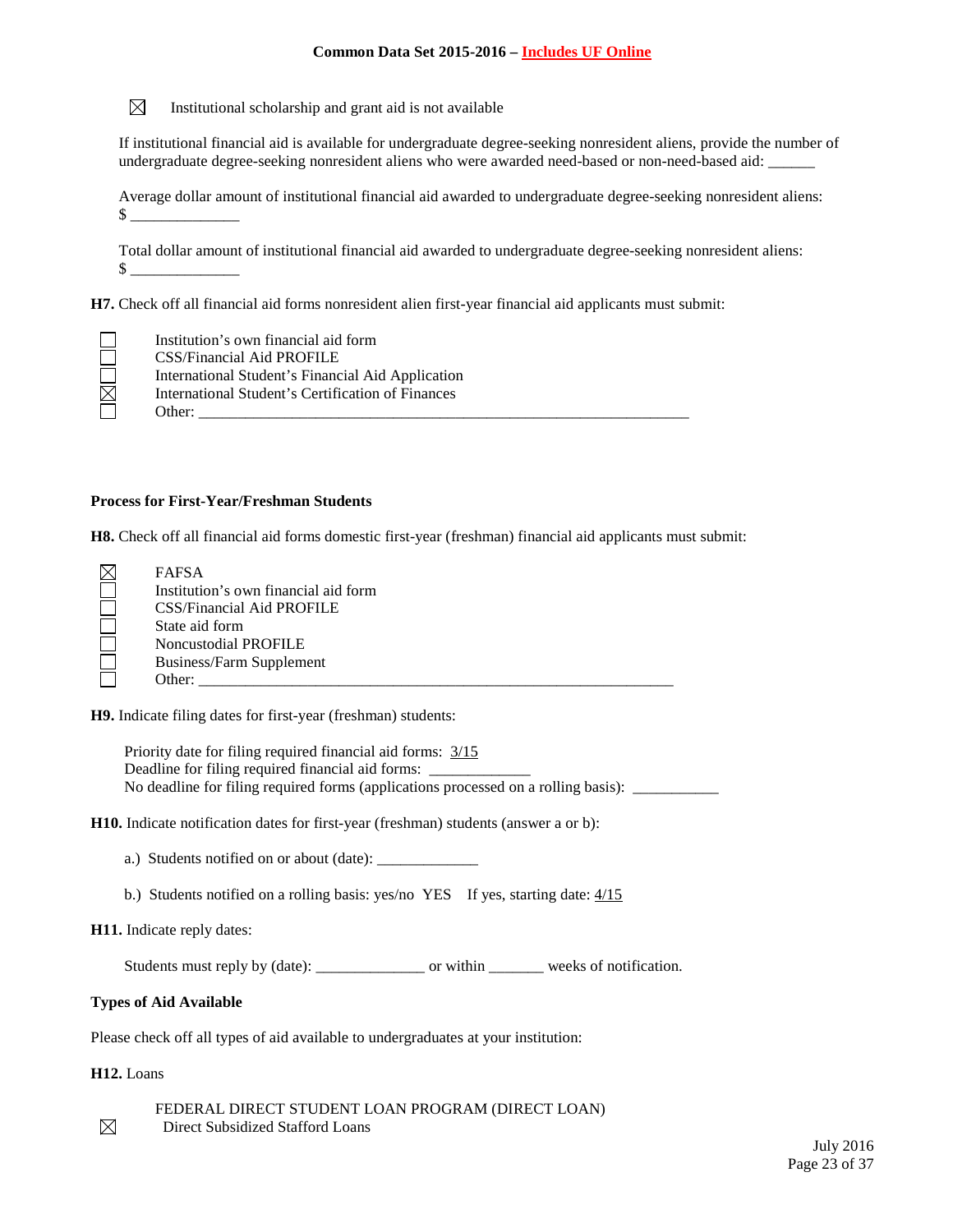| Direct Unsubsidized Stafford Loans<br>Direct PLUS Loans                                                                                              |
|------------------------------------------------------------------------------------------------------------------------------------------------------|
| <b>Federal Perkins Loans</b><br><b>Federal Nursing Loans</b><br>State Loans<br>College/university loans from institutional funds<br>Other (specify): |

**H13.** Scholarships and Grants

|              | NEED-BASED:                                                          |
|--------------|----------------------------------------------------------------------|
|              | <b>Federal Pell</b>                                                  |
| OMMMMM       | <b>SEOG</b>                                                          |
|              | State scholarships/grants                                            |
|              | Private scholarships                                                 |
|              | College/university scholarship or grant aid from institutional funds |
|              | United Negro College Fund                                            |
| $\mathbf{L}$ | Federal Nursing Scholarship                                          |
|              | Other (specify):                                                     |
|              |                                                                      |

**H14.** Check off criteria used in awarding institutional aid. Check all that apply.

| Non-need | <b>Need-based</b> |                    | Non-need | <b>Need-based</b> |                          |
|----------|-------------------|--------------------|----------|-------------------|--------------------------|
|          |                   | Academics          |          |                   | Leadership               |
| Х        |                   | Alumni affiliation |          |                   | Minority status          |
| △        |                   | Art                |          |                   | Music/drama              |
| X        |                   | Athletics          |          |                   | Religious affiliation    |
|          |                   | Job skills         |          |                   | State/district residency |
|          |                   | <b>ROTC</b>        |          |                   |                          |

**H15**. If your institution has recently implemented any major financial aid policy, program, or initiative to make your institution more affordable to incoming students such as replacing loans with grants, or waiving costs for families below a certain income level please provide details below: \_\_\_\_\_\_\_\_\_\_\_\_\_\_\_\_\_\_\_\_\_\_\_\_\_\_\_\_\_\_

\_\_\_\_\_\_\_\_\_\_\_\_\_\_\_\_\_\_\_\_\_\_\_\_\_\_\_\_\_\_\_\_\_\_\_\_\_\_\_\_\_\_\_\_\_\_\_\_\_\_\_\_\_\_\_\_\_\_\_\_\_\_\_\_\_\_\_\_\_\_\_\_\_\_\_\_\_\_\_\_\_\_

\_\_\_\_\_\_\_\_\_\_\_\_\_\_\_\_\_\_\_\_\_\_\_\_\_\_\_\_\_\_\_\_\_\_\_\_\_\_\_\_\_\_\_\_\_\_\_\_\_\_\_\_\_\_\_\_\_\_\_\_\_\_\_\_\_\_\_\_\_\_\_\_\_\_\_\_\_\_\_\_\_\_\_\_\_\_\_\_\_\_\_\_\_\_\_\_\_\_

 $\_$  ,  $\_$  ,  $\_$  ,  $\_$  ,  $\_$  ,  $\_$  ,  $\_$  ,  $\_$  ,  $\_$  ,  $\_$  ,  $\_$  ,  $\_$  ,  $\_$  ,  $\_$  ,  $\_$  ,  $\_$  ,  $\_$  ,  $\_$  ,  $\_$  ,  $\_$  ,  $\_$  ,  $\_$  ,  $\_$  ,  $\_$  ,  $\_$  ,  $\_$  ,  $\_$  ,  $\_$  ,  $\_$  ,  $\_$  ,  $\_$  ,  $\_$  ,  $\_$  ,  $\_$  ,  $\_$  ,  $\_$  ,  $\_$  ,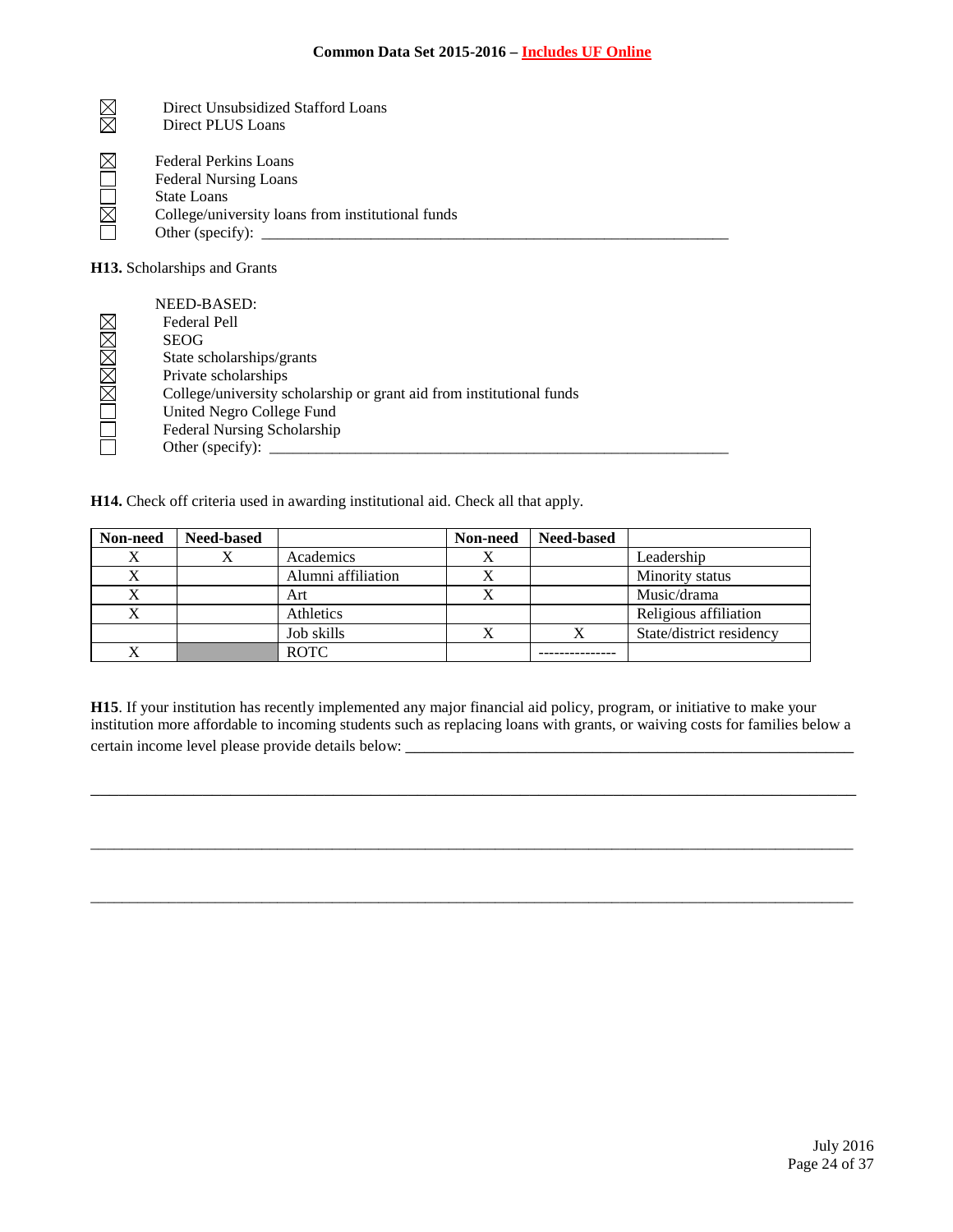# **I. INSTRUCTIONAL FACULTY AND CLASS SIZE**

### **I-1. Please report the number of instructional faculty members in each category for Fall 2015. Include faculty who are on your institution's payroll on the census date your institution uses for IPEDS/AAUP.**

The following definition of full-time instructional faculty is used by the American Association of University Professors (AAUP) in its annual Faculty Compensation Survey (the part time definitions are not used by AAUP). Instructional Faculty is defined as those members of the instructional-research staff whose major regular assignment is instruction, including those with released time for research. Use the chart below to determine inclusions and exclusions:

|                                                                                                                                                                                                                                             | Full-time | Part-time                                                                   |
|---------------------------------------------------------------------------------------------------------------------------------------------------------------------------------------------------------------------------------------------|-----------|-----------------------------------------------------------------------------|
| (a) instructional faculty in preclinical and clinical medicine, faculty<br>who are not paid (e.g., those who donate their services or are in the<br>military), or research-only faculty, post-doctoral fellows, or pre-<br>doctoral fellows | Exclude   | Include only if<br>they teach one or<br>more non-clinical<br>credit courses |
| (b) administrative officers with titles such as dean of students,<br>librarian, registrar, coach, and the like, even though they may<br>devote part of their time to classroom instruction and may have<br>faculty status                   | Exclude   | Include if they<br>teach one or more<br>non-clinical credit<br>courses      |
| $(C)$ other administrators/staff who teach one or more non-clinical<br>credit courses even though they do not have faculty status                                                                                                           | Exclude   | Include                                                                     |
| (d) undergraduate or graduate students who assist in the instruction<br>of courses, but have titles such as teaching assistant, teaching<br>fellow, and the like                                                                            | Exclude   | Exclude                                                                     |
| (e) faculty on sabbatical or leave with pay                                                                                                                                                                                                 | Include   | Exclude                                                                     |
| (f) faculty on leave without pay                                                                                                                                                                                                            | Exclude   | Exclude                                                                     |
| (g) replacement faculty for faculty on sabbatical leave or leave with<br>pay                                                                                                                                                                | Exclude   | Include                                                                     |

*Full-time instructional faculty:* faculty employed on a full-time basis for instruction (including those with released time for research)

*Part-time instructional faculty:* Adjuncts and other instructors being paid solely for part-time classroom instruction. Also includes full-time faculty teaching less than two semesters, three quarters, two trimesters, or two four-month sessions. Employees who are not considered full-time instruction faculty but who teach one or more non-clinical credit courses may be counted as part-time faculty.

*Minority faculty*: includes faculty who designate themselves as Black, non-Hispanic; American Indian or Alaska Native; Asian, Native Hawaiian or other Pacific Islander, or Hispanic.

*Doctorate*: includes such degrees as Doctor of Philosophy, Doctor of Education, Doctor of Juridical Science, and Doctor of Public Health in any field such as arts, sciences, education, engineering, business, and public administration. Also includes terminal degrees formerly designated as "first professional," including dentistry (DDS or DMD), medicine (MD), optometry (OD), osteopathic medicine (DO), pharmacy (DPharm or BPharm), podiatric medicine (DPM), veterinary medicine (DVM), chiropractic (DC or DCM), or law (JD).

*Terminal master's degree*: a master's degree that is considered the highest degree in a field: example, M. Arch (in architecture) and MFA (master of fine arts in art or theater).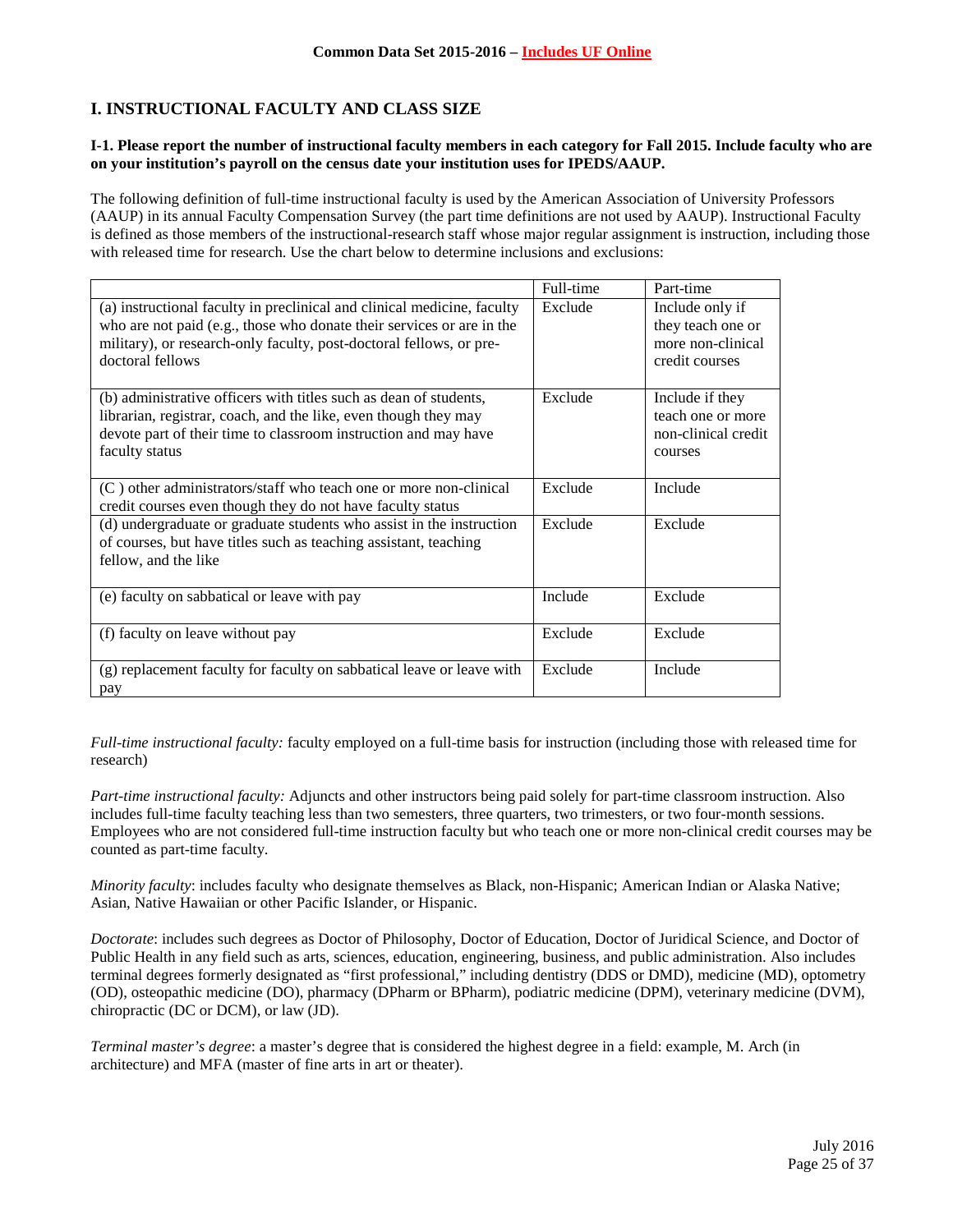|                                                        | <b>Full-time</b> | Part-time | <b>Total</b> |
|--------------------------------------------------------|------------------|-----------|--------------|
| Total number of instructional faculty<br>a.)           | 3,543            | 372       | 3,915        |
| Total number who are members of<br>b.                  | 921              | 97        | 1,018        |
| minority groups                                        |                  |           |              |
| Total number who are women<br>c.                       | 1,266            | 183       | 1,449        |
| Total number who are men<br>d.                         | 2,277            | 189       | 2,466        |
| Total number who are nonresident aliens<br>e.)         | 140              | 5         | 145          |
| (international)                                        |                  |           |              |
| Total number with doctorate, or other<br>$f_{\cdot}$ ) | 3,025            | 296       | 3,321        |
| terminal degree                                        |                  |           |              |
| Total number whose highest degree is a<br>$g_{\cdot}$  | 141              | 9         | 150          |
| master's but not a terminal master's                   |                  |           |              |
| h.) Total number whose highest degree is a             | 19               | 1         | 20           |
| bachelor's                                             |                  |           |              |
| Total number whose highest degree is<br>i.)            | 358              | 66        | 424          |
| unknown or other (Note: Items $f$ , $g$ , $h$ , and    |                  |           |              |
| <b>i</b> must sum up to item <b>a</b> .)               |                  |           |              |
| j.) Total number in stand-alone                        | 286              | 21        | 307          |
| graduate/professional programs in which                |                  |           |              |
| faculty teach virtually only graduate-level            |                  |           |              |
| students                                               |                  |           |              |

## **I-2. Student to Faculty Ratio**

Report the Fall 2015 ratio of full-time equivalent students (full-time plus 1/3 part time) to full-time equivalent instructional faculty (full time plus 1/3 part time). In the ratio calculations, exclude both faculty and students in stand-alone graduate or professional programs such as medicine, law, veterinary, dentistry, social work, business, or public health in which faculty teach virtually only graduate level students. Do not count undergraduate or graduate student teaching assistants as faculty.

Fall 2015 Student to Faculty ratio: 20.7 to 1 (based on  $43,455$  students and 2,104 faculty).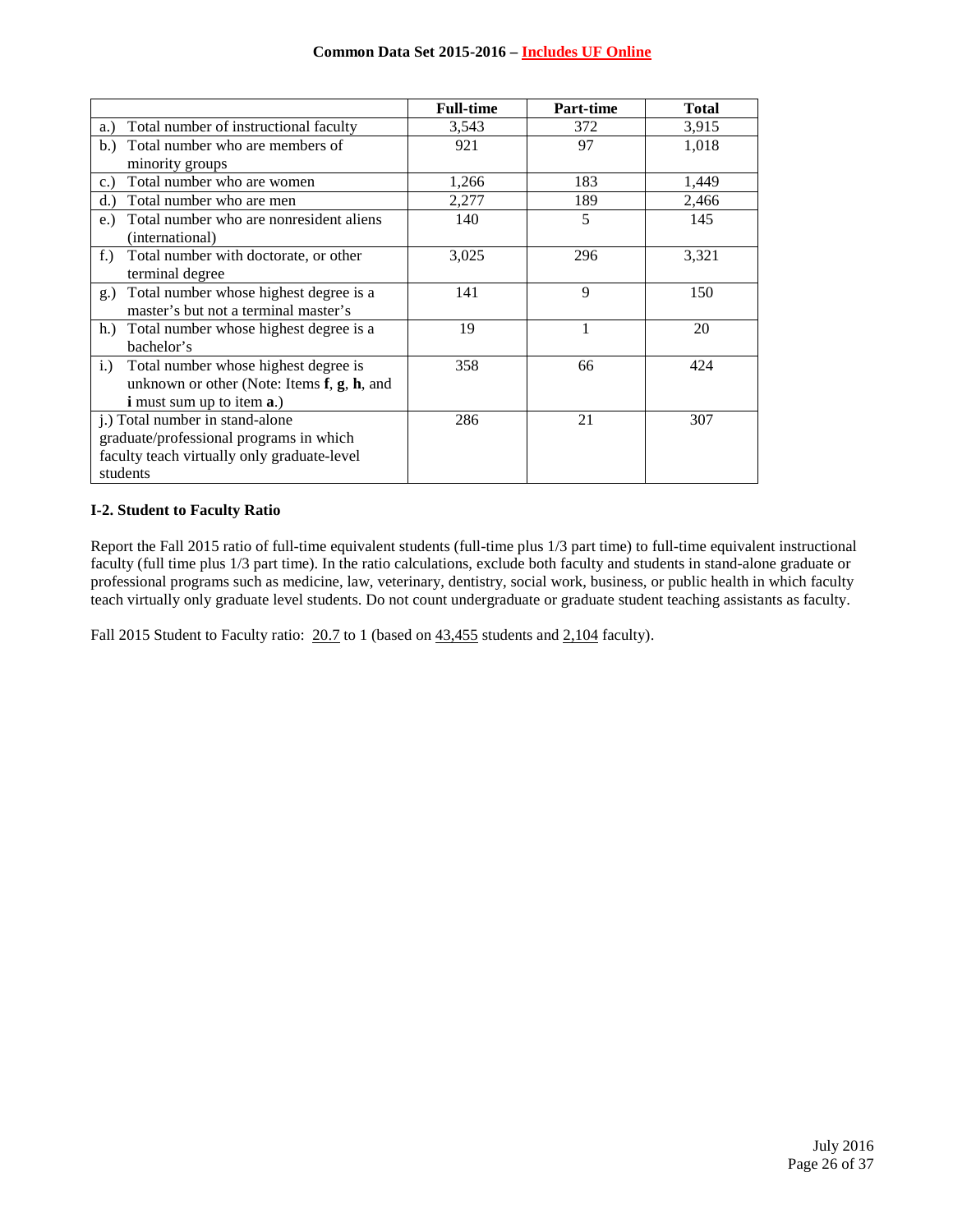## **I-3. Undergraduate Class Size**

In the table below, please use the following definitions to report information about the size of classes and class sections offered in the Fall 2015 term.

*Class Sections:* A class section is an organized course offered for credit, identified by discipline and number, meeting at a stated time or times in a classroom or similar setting, and not a subsection such as a laboratory or discussion session. Undergraduate class sections are defined as any sections in which at least one degree-seeking undergraduate student is enrolled for credit. Exclude distance learning classes and noncredit classes and individual instruction such as dissertation or thesis research, music instruction, or one-to-one readings. Exclude students in independent study, co-operative programs, internships, foreign language taped tutor sessions, practicums, and all students in one-on-one classes. Each class section should be counted only once and should not be duplicated because of course catalog cross-listings.

*Class Subsections:* A class subsection includes any subsection of a course, such as laboratory, recitation, and discussion subsections that are supplementary in nature and are scheduled to meet separately from the lecture portion of the course. Undergraduate subsections are defined as any subsections of courses in which degree-seeking undergraduate students enrolled for credit. As above, exclude noncredit classes and individual instruction such as dissertation or thesis research, music instruction, or one-to-one readings. Each class subsection should be counted only once and should not be duplicated because of cross-listings.

Using the above definitions, please report for each of the following class-size intervals the number of *class sections* and *class subsections* offered in Fall 2015. For example, a lecture class with 800 students who met at another time in 40 separate labs with 20 students should be counted once in the "100+" column in the class section column and 40 times under the "20-29" column of the class subsections table.

| Undergraduate Class Size (provide numbers) |       |         |         |         |           |       |        |       |
|--------------------------------------------|-------|---------|---------|---------|-----------|-------|--------|-------|
|                                            | $2-9$ | $10-19$ | $20-29$ | $30-39$ | 40-49     | 50-99 | $100+$ | Total |
| <b>CLASS</b><br><b>SECTIONS</b>            | 652   | 924     | 687     | 274     | 204       | 294   | 211    | 3,246 |
|                                            |       |         |         |         |           |       |        |       |
|                                            | $2-9$ | 10-19   | $20-29$ | 30-39   | $40 - 49$ | 50-99 | $100+$ | Total |
| <b>CLASS SUB-</b>                          | 53    | 414     | 387     | 242     | 62        | 23    | 18     | 1,199 |
| <b>SECTIONS</b>                            |       |         |         |         |           |       |        |       |

#### **Number of Class Sections with Undergraduates Enrolled**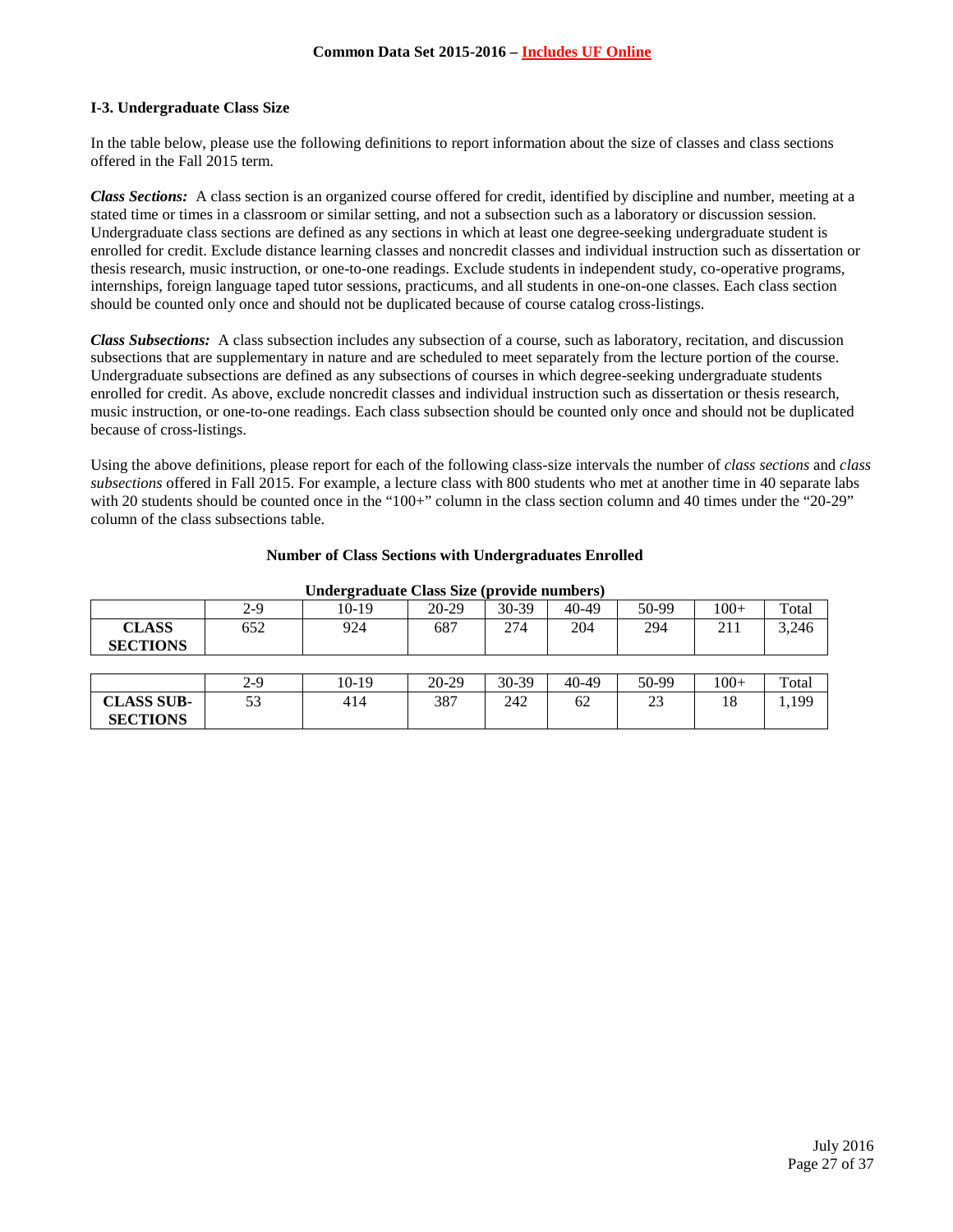## **J. Disciplinary areas of DEGREES CONFERRED**

## **Degrees conferred between July 1, 2014 and June 30, 2015**

For each of the following discipline areas, provide the percentage of diplomas/certificates, associate, and bachelor's degrees awarded. To determine the percentage, use majors, not headcount (e.g., students with one degree but a double major will be represented twice). Calculate the percentage from your institution's IPEDS Completions by using the sum of 1<sup>st</sup> and 2<sup>nd</sup> majors for each CIP code as the numerator and the sum of the Grand Total by 1st Majors and the Grand Total by 2nd major as the denominator. If you prefer, you can compute the percentages using 1<sup>st</sup> majors only.

| Category                            | Diploma/            | <b>Associate</b> | Bachelor's | <b>CIP 2010</b>      |
|-------------------------------------|---------------------|------------------|------------|----------------------|
|                                     | <b>Certificates</b> |                  |            | <b>Categories to</b> |
|                                     |                     |                  |            | <b>Include</b>       |
| Agriculture                         |                     |                  | 5.98       | 1                    |
| Natural resources and               |                     |                  | 1.31       | 3                    |
| conservation                        |                     |                  |            |                      |
| Architecture                        |                     |                  | 1.01       | $\overline{4}$       |
| Area, ethnic, and gender studies    |                     |                  | 0.23       | $\overline{5}$       |
| Communication/journalism            |                     |                  | 8.29       | $\overline{9}$       |
| Communication technologies          |                     |                  |            | 10                   |
| Computer and information            |                     |                  | 0.91       | 11                   |
| sciences                            |                     |                  |            |                      |
| Personal and culinary services      |                     |                  |            | 12                   |
| Education                           |                     |                  | 2.37       | 13                   |
| Engineering                         |                     |                  | 13.18      | 14                   |
| Engineering technologies            |                     |                  | 0.59       | 15                   |
| Foreign languages, literatures, and |                     |                  | 2.46       | 16                   |
| linguistics                         |                     |                  |            |                      |
| Family and consumer sciences        |                     |                  | 1.77       | 19                   |
| Law/legal studies                   |                     |                  |            | 22                   |
| English                             |                     |                  | 2.25       | 23                   |
| Liberal arts/general studies        |                     | 100.00           |            | 24                   |
| Library science                     |                     |                  |            | 25                   |
| Biological/life sciences            |                     |                  | 10.03      | 26                   |
| Mathematics and statistics          |                     |                  | 1.39       | 27                   |
| Military science and military       |                     |                  |            | 28 and 29            |
| technologies                        |                     |                  |            |                      |
| Interdisciplinary studies           |                     |                  | 1.76       | 30                   |
| Parks and recreation                |                     |                  | 2.55       | 31                   |
| Philosophy and religious studies    |                     |                  | 0.71       | 38                   |
| Theology and religious vocations    |                     |                  |            | 39                   |
| Physical sciences                   |                     |                  | 2.25       | 40                   |
| Science technologies                |                     |                  |            | 41                   |
| Psychology                          |                     |                  | 5.47       | 42                   |
| Homeland Security, law              |                     |                  | 0.19       | 43                   |
| enforcement, firefighting, and      |                     |                  |            |                      |
| protective services                 |                     |                  |            |                      |
| Public administration and social    |                     |                  |            | 44                   |
| services                            |                     |                  |            |                      |
| Social sciences                     |                     |                  | 12.12      | 45                   |
| Construction trades                 |                     |                  |            | 46                   |
| Mechanic and repair technologies    |                     |                  |            | 47                   |
| Precision production                |                     |                  |            | 48                   |
| Transportation and materials        |                     |                  |            | 49                   |
| moving                              |                     |                  |            |                      |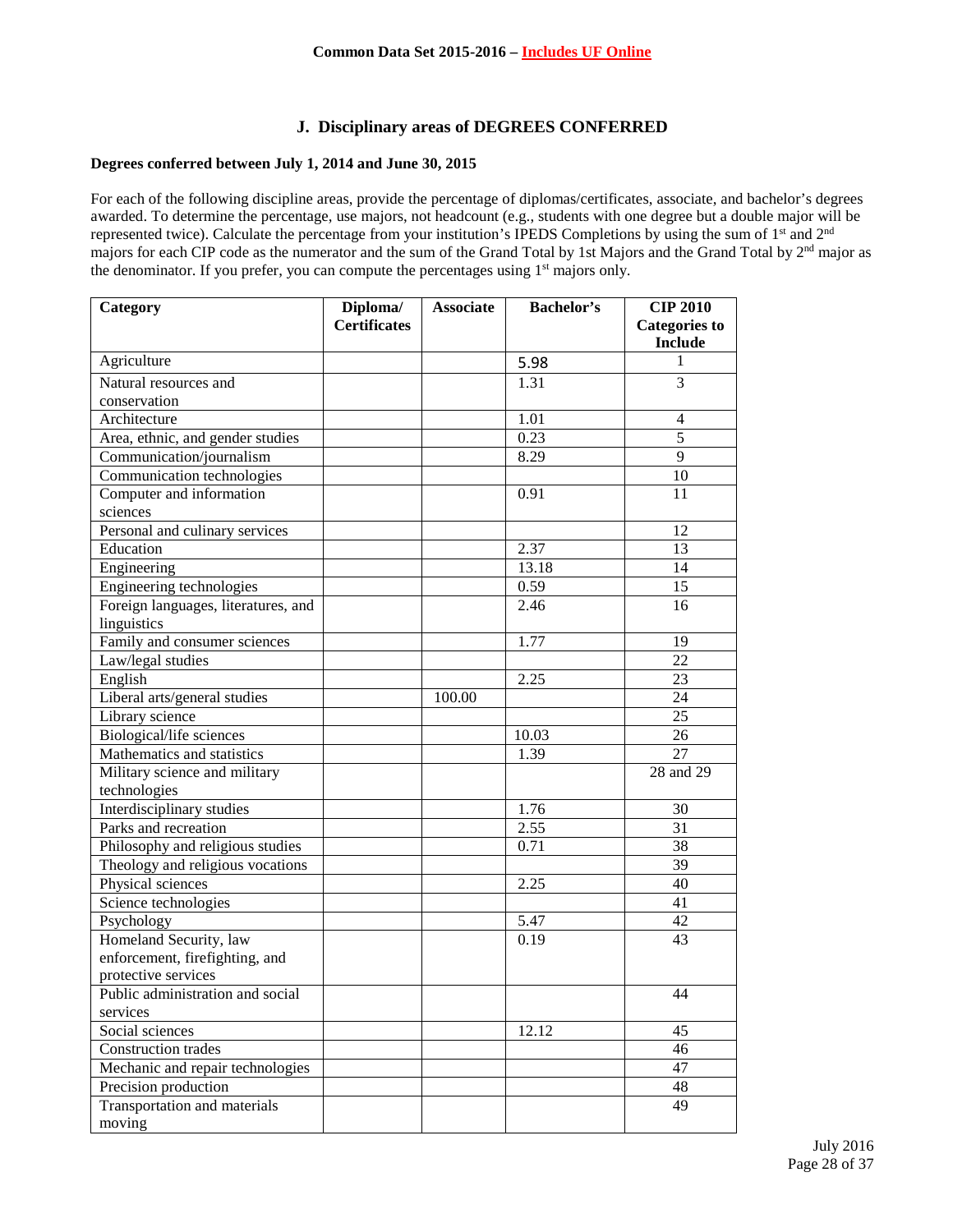| Visual and performing arts     |      |      | 2.95  | 50 |
|--------------------------------|------|------|-------|----|
| Health professions and related |      |      | 7.30  | 51 |
| programs                       |      |      |       |    |
| Business/marketing             |      |      | 11.54 | 52 |
| History                        |      |      | 1.39  | 54 |
|                                |      |      |       |    |
| Other                          |      |      |       |    |
| <b>TOTAL</b>                   | 100% | 100% | 100%  |    |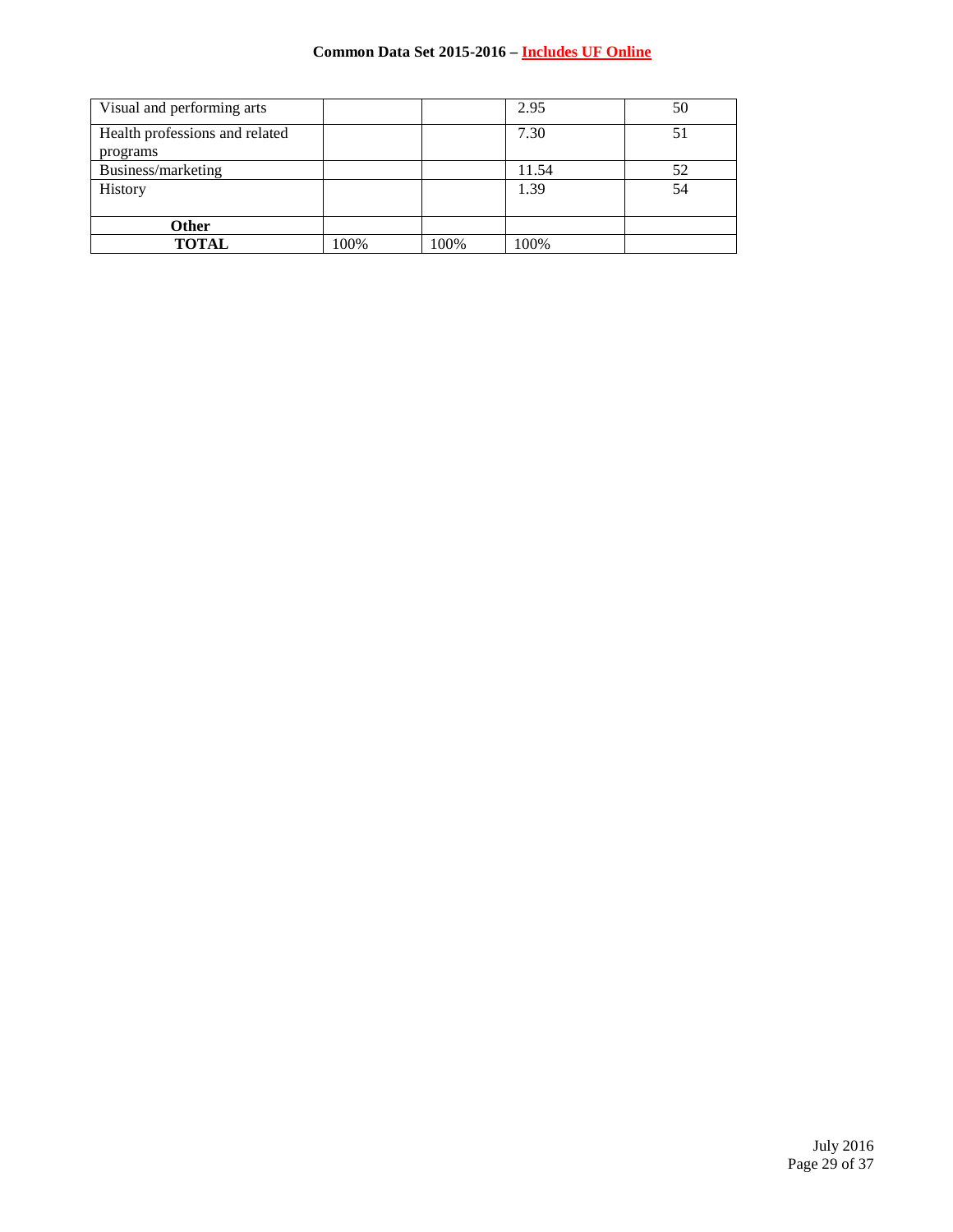## **Common Data Set Definitions**

### All definitions related to the financial aid section appear at the end of the Definitions document.

♦ Items preceded by an asterisk (\*) represent definitions agreed to among publishers which do not appear on the CDS document but may be present on individual publishers' surveys.

**\*Academic advisement:** Plan under which each student is assigned to a faculty member or a trained adviser, who, through regular meetings, helps the student plan and implement immediate and long-term academic and vocational goals.

**Accelerated program:** Completion of a college program of study in fewer than the usual number of years, most often by attending summer sessions and carrying extra courses during the regular academic term**.**

**Admitted student:** Applicant who is offered admission to a degree-granting program at your institution.

**\*Adult student services:** Admission assistance, support, orientation, and other services expressly for adults who have started college for the first time, or who are re-entering after a lapse of a few years.

**American Indian or Alaska Native:** A person having origins in any of the original peoples of North and South America (including Central America) and maintaining tribal affiliation or community attachment.

**Applicant (first-time, first year):** An individual who has fulfilled the institution's requirements to be considered for admission (including payment or waiving of the application fee, if any) and who has been notified of one of the following actions: admission, nonadmission, placement on waiting list, or application withdrawn (by applicant or institution).

**Application fee:** That amount of money that an institution charges for processing a student's application for acceptance. This amount is *not* creditable toward tuition and required fees, nor is it refundable if the student is not admitted to the institution.

**Asian:** A person having origins in any of the original peoples of the Far East, Southeast Asia, or the Indian subcontinent, including, for example, Cambodia, China, India, Japan, Korea, Malaysia, Pakistan, the Philippine Islands, Thailand, and Vietnam.

**Associate degree:** An award that normally requires at least two but less than four years of full-time equivalent college work.

**Bachelor's degree:** An award (baccalaureate or equivalent degree, as determined by the Secretary of the U.S. Department of Education) that normally requires at least four years but *not* more than five years of full-time equivalent college-level work. This includes ALL bachelor's degrees conferred in a five-year cooperative (work-study plan) program. (A cooperative plan provides for alternate class attendance and employment in business, industry, or government; thus, it allows students to combine actual work experience with their college studies.) Also, it includes bachelor's degrees in which the normal four years of work are completed in three years.

**Black or African American***:* A person having origins in any of the black racial groups of Africa.

**Board (charges):** Assume average cost for 19 meals per week or the maximum meal plan.

**Books and supplies (costs):** Average cost of books and supplies. Do not include unusual costs for special groups of students (e.g., engineering or art majors), unless they constitute the majority of students at your institution.

**Calendar system:** The method by which an institution structures most of its courses for the academic year.

**Campus Ministry:** Religious student organizations (denominational or nondenominational) devoted to fostering religious life on college campuses. May also refer to Campus Crusade for Christ, an interdenominational Christian organization.

**\*Career and placement services:** A range of services, including (often) the following: coordination of visits of employers to campus; aptitude and vocational testing; interest inventories, personal counseling; help in resume writing, interviewing, launching the job search; listings for those students desiring employment and those seeking permanent positions; establishment of a permanent reference folder; career resource materials.

**Carnegie units:** One year of study or the equivalent in a secondary school subject.

### **Certificate:** See **Postsecondary award, certificate, or diploma.**

**Class rank:** The relative numerical position of a student in his or her graduating class, calculated by the high school on the basis of grade-point average, whether weighted or unweighted.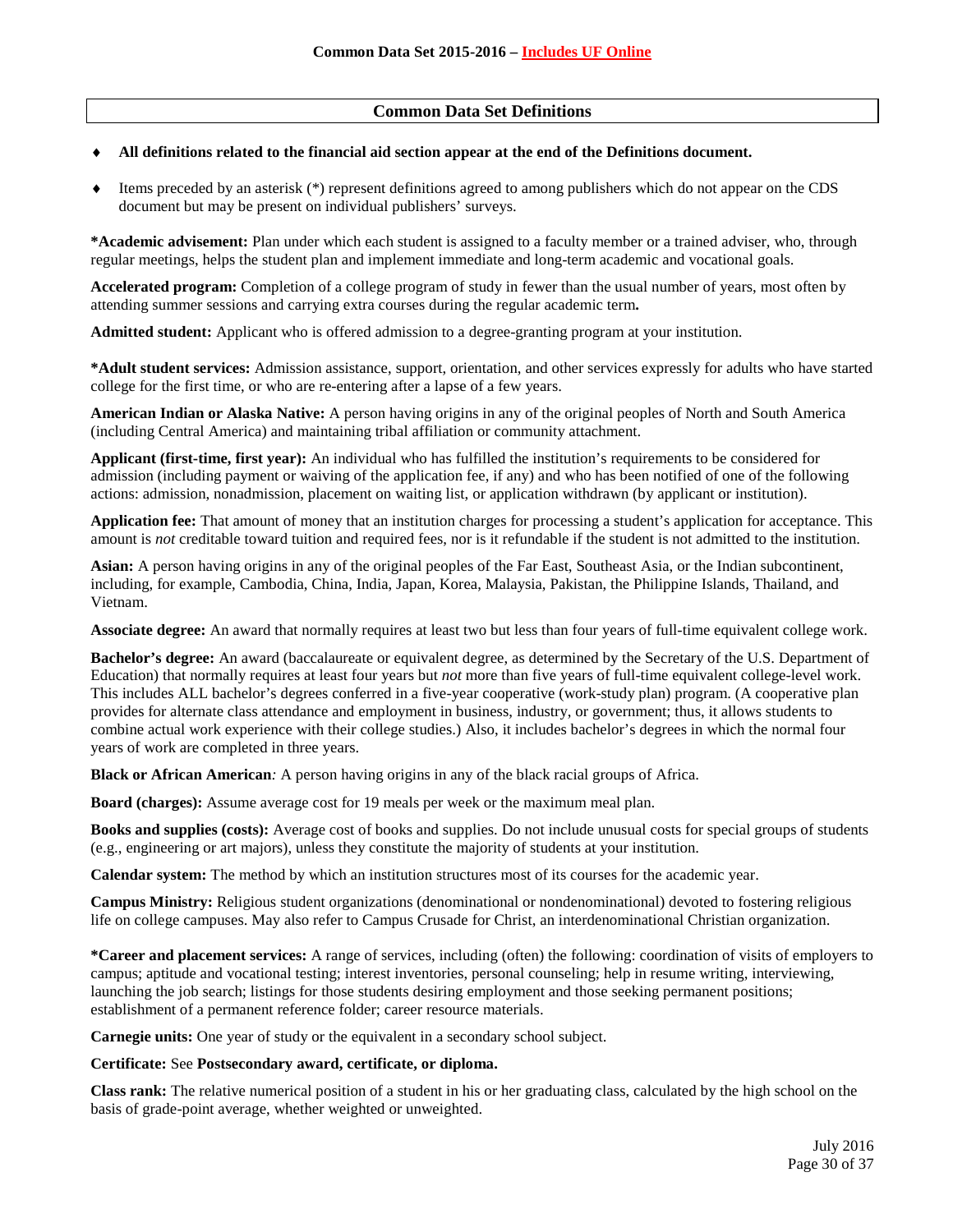**College-preparatory program:** Courses in academic subjects (English, history and social studies, foreign languages, mathematics, science, and the arts) that stress preparation for college or university study.

**Common Application:** The standard application form distributed by the National Association of Secondary School Principals for a large number of private colleges who are members of the Common Application Group.

**\*Community service program:** Referral center for students wishing to perform volunteer work in the community or participate in volunteer activities coordinated by academic departments.

**Commuter:** A student who lives off campus in housing that is not owned by, operated by, or affiliated with the college. This category includes students who commute from home and students who have moved to the area to attend college.

**Contact hour:** A unit of measure that represents an hour of scheduled instruction given to students. Also referred to as clock hour.

**Continuous basis (for program enrollment):** A calendar system classification that is used by institutions that enroll students at any time during the academic year. For example, a cosmetology school or a word processing school might allow students to enroll and begin studies at various times, with no requirement that classes begin on a certain date.

**Cooperative education program:** A program that provides for alternate class attendance and employment in business, industry, or government.

**Cooperative housing:** College-owned, -operated, or -affiliated housing in which students share room and board expenses and participate in household chores to reduce living expenses.

**\*Counseling service:** Activities designed to assist students in making plans and decisions related to their education, career, or personal development.

**Credit:** Recognition of attendance or performance in an instructional activity (course or program) that can be applied by a recipient toward the requirements for a degree, diploma, certificate, or other formal award.

**Credit course:** A course that, if successfully completed, can be applied toward the number of courses required for achieving a degree, diploma, certificate, or other formal award.

**Credit hour:** A unit of measure representing an hour (50 minutes) of instruction over a 15-week period in a semester or trimester system or a 10-week period in a quarter system. It is applied toward the total number of hours needed for completing the requirements of a degree, diploma, certificate, or other formal award.

**Cross-registration:** A system whereby students enrolled at one institution may take courses at another institution without having to apply to the second institution.

**Deferred admission:** The practice of permitting admitted students to postpone enrollment, usually for a period of one academic term or one year.

**Degree:** An award conferred by a college, university, or other postsecondary education institution as official recognition for the successful completion of a program of studies.

**Degree-seeking students:** Students enrolled in courses for credit who are recognized by the institution as seeking a degree or formal award. At the undergraduate level, this is intended to include students enrolled in vocational or occupational programs.

**Differs by program (calendar system):** A calendar system classification that is used by institutions that have occupational/vocational programs of varying length. These schools may enroll students at specific times depending on the program desired. For example, a school might offer a two-month program in January, March, May, September, and November; and a three-month program in January, April, and October.

### **Diploma:** See **Postsecondary award, certificate, or diploma.**

**Distance learning:** An option for earning course credit at off-campus locations via cable television, internet, satellite classes, videotapes, correspondence courses, or other means.

**Doctor's degree-research/scholarship**: A Ph.D. or other doctor's degree that requires advanced work beyond the master's level, including the preparation and defense of a dissertation based on original research, or the planning and execution of an original project demonstrating substantial artistic or scholarly achievement. Some examples of this type of degree may include Ed.D., D.M.A., D.B.A., D.Sc., D.A., or D.M, and others, as designated by the awarding institution.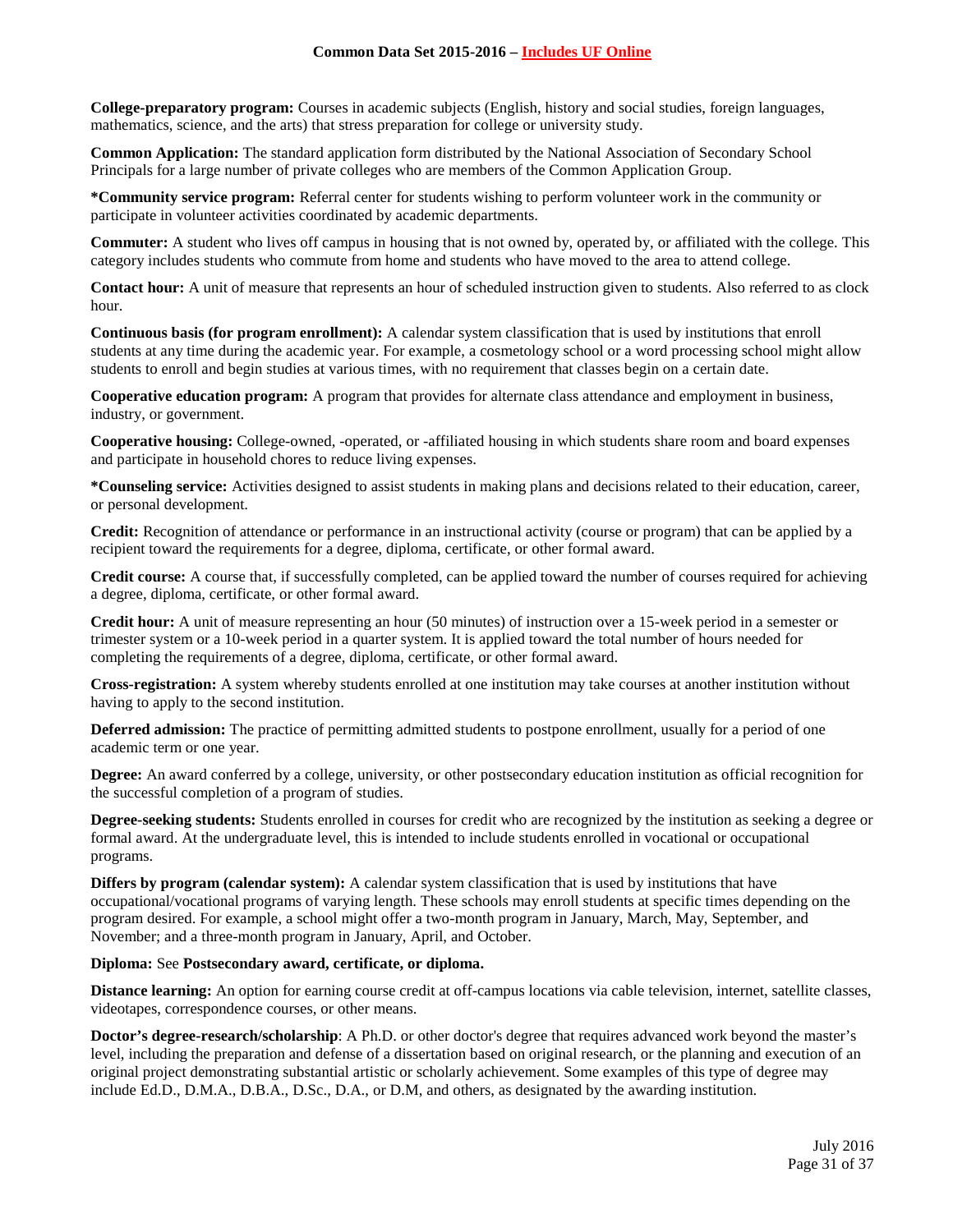**Doctor's degree-professional practice**: A doctor's degree that is conferred upon completion of a program providing the knowledge and skills for the recognition, credential, or license required for professional practice. The degree is awarded after a period of study such that the total time to the degree, including both pre-professional and professional preparation, equals at least six full-time equivalent academic years. Some of these degrees were formerly classified as "first-professional" and may include: Chiropractic (D.C. or D.C.M.); Dentistry (D.D.S. or D.M.D.); Law (L.L.B. or J.D.); Medicine (M.D.); Optometry (O.D.); Osteopathic Medicine (D.O); Pharmacy (Pharm.D.); Podiatry (D.P.M., Pod.D., D.P.); or, Veterinary Medicine (D.V.M.), and others, as designated by the awarding institution.

**Doctor's degree-other**: A doctor's degree that does not meet the definition of a doctor's degree - research/scholarship or a doctor's degree - professional practice.

**Double major:** Program in which students may complete two undergraduate programs of study simultaneously.

**Dual enrollment:** A program through which high school students may enroll in college courses while still enrolled in high school. Students are not required to apply for admission to the college in order to participate.

**Early action plan:** An admission plan that allows students to apply and be notified of an admission decision well in advance of the regular notification dates. If admitted, the candidate is not committed to enroll; the student may reply to the offer under the college's regular reply policy.

**Early admission:** A policy under which students who have not completed high school are admitted and enroll full time in college, usually after completion of their junior year.

**Early decision plan:** A plan that permits students to apply and be notified of an admission decision (and financial aid offer if applicable) well in advance of the regular notification date. Applicants agree to accept an offer of admission and, if admitted, to withdraw their applications from other colleges. There are three possible decisions for early decision applicants: admitted, denied, or not admitted but forwarded for consideration with the regular applicant pool, without prejudice.

**English as a Second Language (ESL):** A course of study designed specifically for students whose native language is not English.

**Exchange student program-domestic:** Any arrangement between a student and a college that permits study for a semester or more at another college **in the United States** without extending the amount of time required for a degree. **See also Study abroad**.

**External degree program:** A program of study in which students earn credits toward a degree through independent study, college courses, proficiency examinations, and personal experience. External degree programs require minimal or no classroom attendance.

**Extracurricular activities (as admission factor):** Special consideration in the admissions process given for participation in both school and nonschool-related activities of interest to the college, such as clubs, hobbies, student government, athletics, performing arts, etc.

First-time student: A student attending any institution for the first time at the level enrolled. Includes students enrolled in the fall term who attended a postsecondary institution for the first time at the same level in the prior summer term. Also includes students who entered with advanced standing (college credit earned before graduation from high school).

**First-time, first-year (freshman) student:** A student attending any institution for the first time at the undergraduate level. Includes students enrolled in the fall term who attended college for the first time in the prior summer term. Also includes students who entered with advanced standing (college credits earned before graduation from high school).

**First-year student:** A student who has completed less than the equivalent of 1 full year of undergraduate work; that is, less than 30 semester hours (in a 120-hour degree program) or less than 900 contact hours.

**Freshman:** A first-year undergraduate student.

**\*Freshman/new student orientation:** Orientation addressing the academic, social, emotional, and intellectual issues involved in beginning college. May be a few hours or a few days in length; at some colleges, there is a fee.

**Full-time student (undergraduate):** A student enrolled for 12 or more semester credits, 12 or more quarter credits, or 24 or more contact hours a week each term.

**Geographical residence (as admission factor):** Special consideration in the admission process given to students from a particular region, state, or country of residence.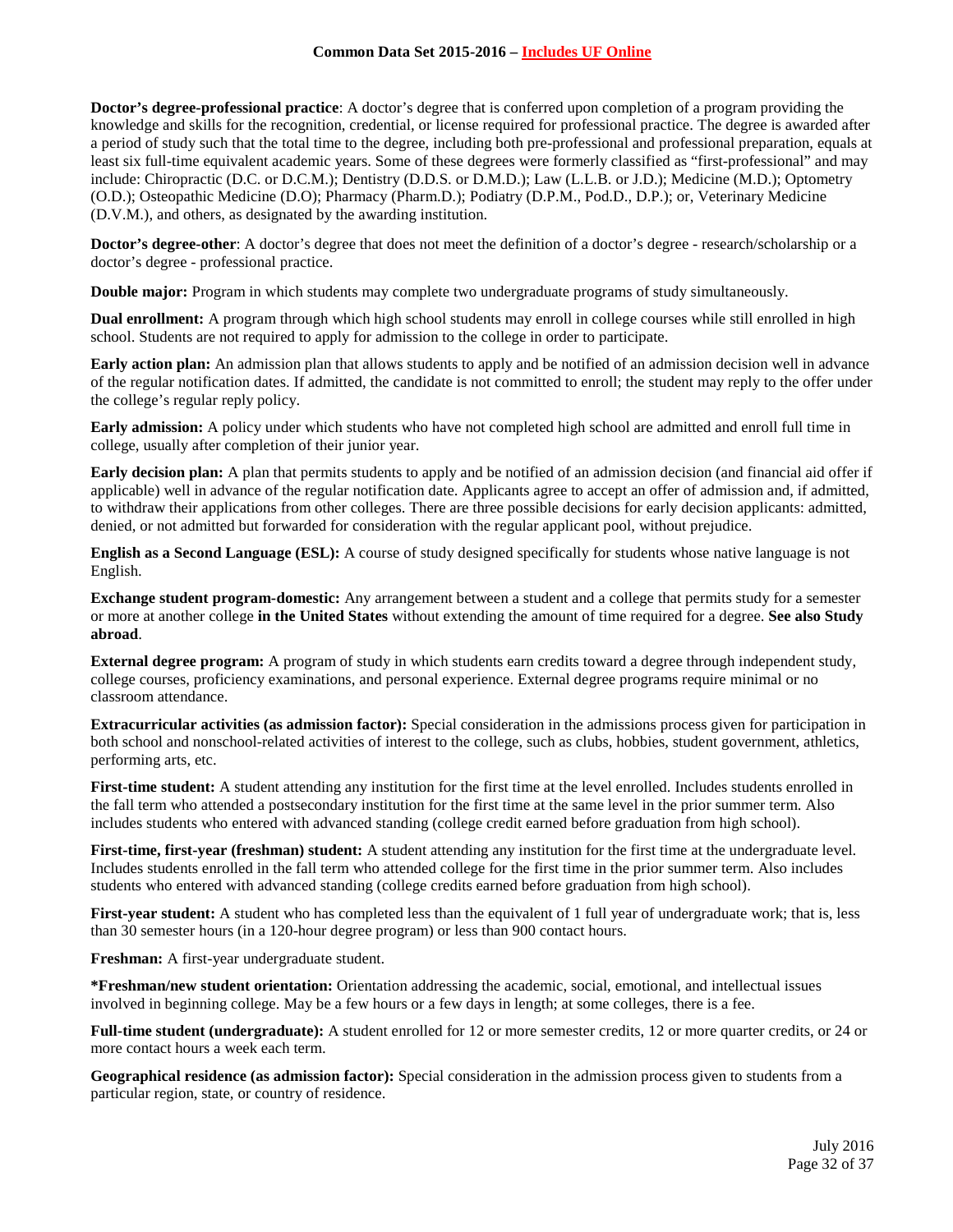**Grade-point average (academic high school GPA):** The sum of grade points a student has earned in secondary school divided by the number of courses taken. The most common system of assigning numbers to grades counts four points for an A, three points for a B, two points for a C, one point for a D, and no points for an E or F. Unweighted GPA's assign the same weight to each course. Weighting gives students additional points for their grades in advanced or honors courses.

**Graduate student:** A student who holds a bachelor's or equivalent, and is taking courses at the post-baccalaureate level.

**\*Health services:** Free or low cost on-campus primary and preventive health care available to students.

**High school diploma or recognized equivalent:** A document certifying the successful completion of a prescribed secondary school program of studies, or the attainment of satisfactory scores on the Tests of General Educational Development (GED), or another state-specified examination.

**Hispanic or Latino:** A person of Mexican, Puerto Rican, Cuban, South or Central American, or other Spanish culture or origin, regardless of race.

**Honors program:** Any special program for very able students offering the opportunity for educational enrichment, independent study, acceleration, or some combination of these.

**Independent study:** Academic work chosen or designed by the student with the approval of the department concerned, under an instructor's supervision, and usually undertaken outside of the regular classroom structure.

**In-state tuition:** The tuition charged by institutions to those students who meet the state's or institution's residency requirements.

**International student:** See **Nonresident alien.**

**International student group:** Student groups that facilitate cultural dialogue, support a diverse campus, assist international students in acclimation and creating a social network.

**Internship:** Any short-term, supervised work experience usually related to a student's major field, for which the student earns academic credit. The work can be full- or part-time, on- or off-campus, paid or unpaid.

**\*Learning center:** Center offering assistance through tutors, workshops, computer programs, or audiovisual equipment in reading, writing, math, and skills such as taking notes, managing time, taking tests.

**\*Legal services:** Free or low cost legal advice for a range of issues (personal and other).

**Liberal arts/career combination:** Program in which a student earns undergraduate degrees in two separate fields, one in a liberal arts major and the other in a professional or specialized major, whether on campus or through cross-registration.

**Master's degree**: An award that requires the successful completion of a program of study of generally one or two full-time equivalent academic years of work beyond the bachelor's degree. Some of these degrees, such as those in Theology (M.Div., M.H.L./Rav) that were formerly classified as "first-professional", may require more than two full-time equivalent academic years of work.

**Minority affiliation (as admission factor):** Special consideration in the admission process for members of designated racial/ethnic minority groups.

**\*Minority student center:** Center with programs, activities, and/or services intended to enhance the college experience of students of color.

**Model United Nations:** A simulation activity focusing on conflict resolution, globalization, and diplomacy. Assuming roles as foreign ambassadors and "delegates," students conduct research, engage in debate, draft resolutions, and may participate in a national Model UN conference.

**Native Hawaiian or Other Pacific Islander:** A person having origins in any of the original peoples of Hawaii, Guam, Samoa, or other Pacific Islands.

**Nonresident alien:** A person who is not a citizen or national of the United States and who is in this country on a visa or temporary basis and does not have the right to remain indefinitely.

**\*On-campus day care:** Licensed day care for students' children (usually age 3 and up); usually for a fee.

**Open admission:** Admission policy under which virtually all secondary school graduates or students with GED equivalency diplomas are admitted without regard to academic record, test scores, or other qualifications.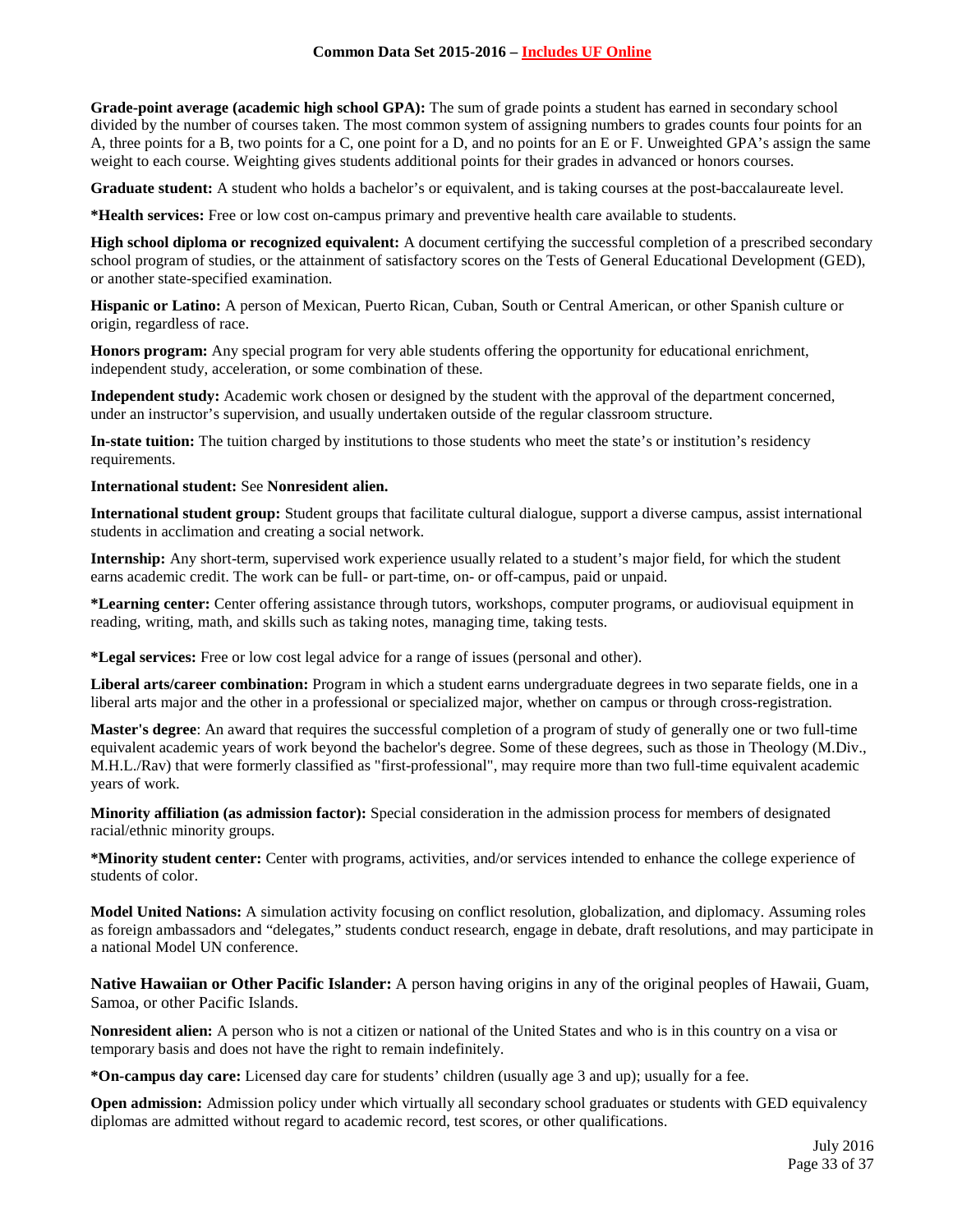**Other expenses (costs):** Include average costs for clothing, laundry, entertainment, medical (if not a required fee), and furnishings.

**Out-of-state tuition:** The tuition charged by institutions to those students who do not meet the institution's or state's residency requirements.

**Part-time student (undergraduate):** A student enrolled for fewer than 12 credits per semester or quarter, or fewer than 24 contact hours a week each term.

**\*Personal counseling**: One-on-one or group counseling with trained professionals for students who want to explore personal, educational, or vocational issues.

**Post-baccalaureate certificate:** An award that requires completion of an organized program of study requiring 18 credit hours beyond the bachelor's; designed for persons who have completed a baccalaureate degree but do not meet the requirements of academic degrees carrying the title of master.

**Post-master's certificate:** An award that requires completion of an organized program of study of 24 credit hours beyond the master's degree but does not meet the requirements of academic degrees at the doctoral level.

**Postsecondary award, certificate, or diploma:** Includes the following three IPEDS definitions for postsecondary awards, certificates, and diplomas of varying durations and credit/contact hour requirements—

*Less Than 1 Academic Year:* Requires completion of an organized program of study at the postsecondary level (below the baccalaureate degree) in less than 1 academic year (2 semesters or 3 quarters) or in less than 900 contact hours by a student enrolled full-time.

*At Least 1 But Less Than 2 Academic Years:* Requires completion of an organized program of study at the postsecondary level (below the baccalaureate degree) in at least 1 but less than 2 full-time equivalent academic years, or designed for completion in at least 30 but less than 60 credit hours, or in at least 900 but less than 1,800 contact hours.

*At Least 2 But Less Than 4 Academic Years:* Requires completion of an organized program of study at the postsecondary level (below the baccalaureate degree) in at least 2 but less than 4 full-time equivalent academic years, or designed for completion in at least 60 but less than 120 credit hours, or in at least 1,800 but less than 3,600 contact hours.

**Private institution:** An educational institution controlled by a private individual(s) or by a nongovernmental agency, usually supported primarily by other than public funds, and operated by other than publicly elected or appointed officials.

**Private for-profit institution:** A private institution in which the individual(s) or agency in control receives compensation, other than wages, rent, or other expenses for the assumption of risk.

**Private nonprofit institution:** A private institution in which the individual(s) or agency in control receives no compensation, other than wages, rent, or other expenses for the assumption of risk. These include both independent nonprofit schools and those affiliated with a religious organization.

### **Proprietary institution:** See **Private for-profit institution.**

**Public institution:** An educational institution whose programs and activities are operated by publicly elected or appointed school officials, and which is supported primarily by public funds.

**Quarter calendar system:** A calendar system in which the academic year consists of three sessions called quarters of about 12 weeks each. The range may be from 10 to 15 weeks. There may be an additional quarter in the summer.

**Race/ethnicity:** Category used to describe groups to which individuals belong, identify with, or belong in the eyes of the community. The categories do not denote scientific definitions of anthropological origins. A person may be counted in only one group.

**Race/ethnicity unknown:** Category used to classify students or employees whose race/ethnicity is not known and whom institutions are unable to place in one of the specified racial/ethnic categories.

**Religious affiliation/commitment (as admission factor):** Special consideration given in the admission process for affiliation with a certain church or faith/religion, commitment to a religious vocation, or observance of certain religious tenets/lifestyle.

**\*Religious counseling:** One-on-one or group counseling with trained professionals for students who want to explore religious problems or issues.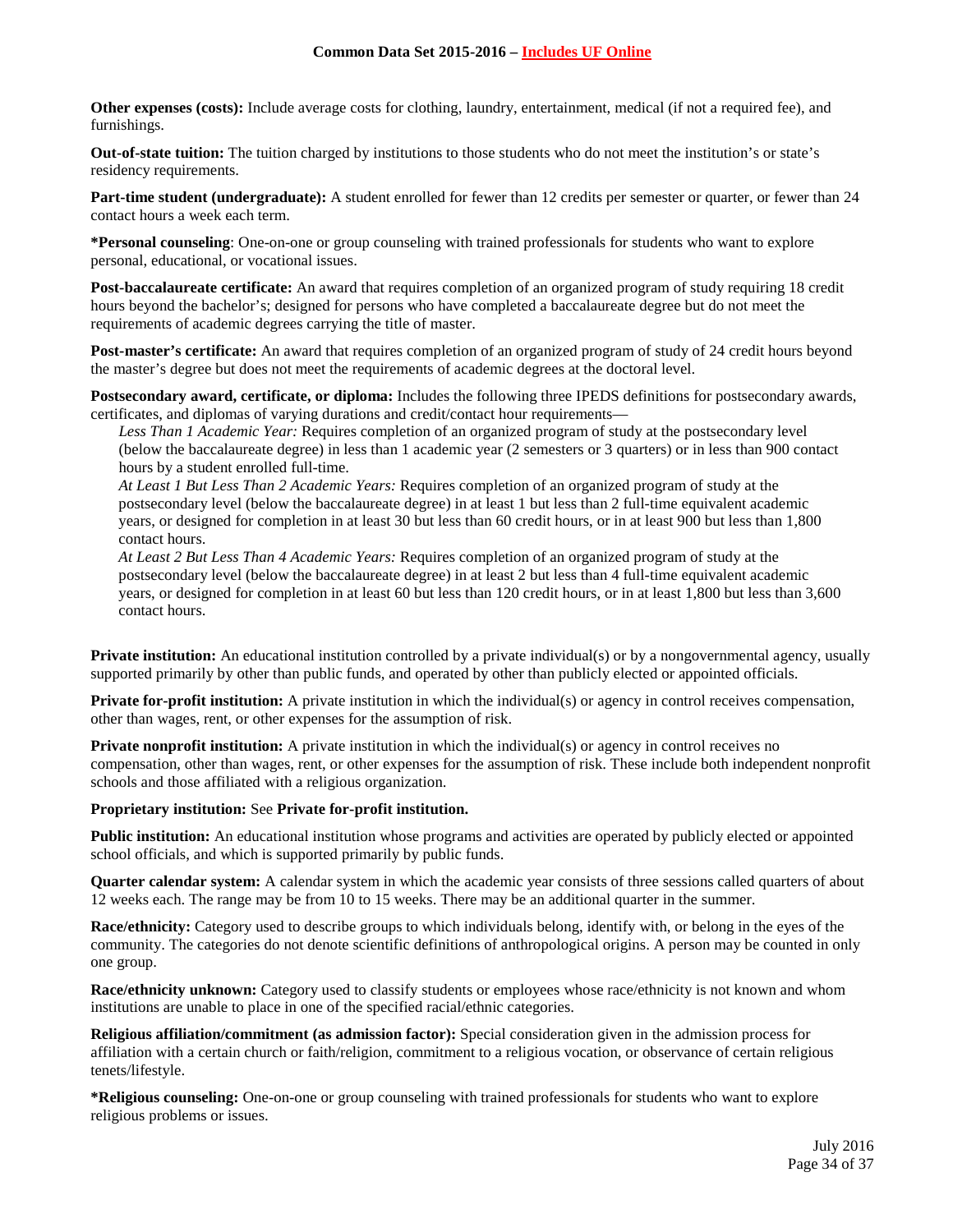**\*Remedial services:** Instructional courses designed for students deficient in the general competencies necessary for a regular postsecondary curriculum and educational setting.

**Required fees:** Fixed sum charged to students for items not covered by tuition and required of such a large proportion of all students that the student who does NOT pay is the exception. Do not include application fees or optional fees such as lab fees or parking fees.

**Resident alien or other eligible non-citizen:** A person who is not a citizen or national of the United States and who has been admitted as a legal immigrant for the purpose of obtaining permanent resident alien status (and who holds either an alien registration card [Form I-551 or I-151], a Temporary Resident Card [Form I-688], or an Arrival-Departure Record [Form I-94] with a notation that conveys legal immigrant status, such as Section 207 Refugee, Section 208 Asylee, Conditional Entrant Parolee or Cuban-Haitian).

**Room and board (charges)—on campus:** Assume double occupancy in institutional housing and 19 meals per week (or maximum meal plan).

**Secondary school record (as admission factor):** Information maintained by the secondary school that may include such things as the student's high school transcript, class rank, GPA, and teacher and counselor recommendations.

**Semester calendar system:** A calendar system that consists of two semesters during the academic year with about 16 weeks for each semester of instruction. There may be an additional summer session.

**Student-designed major:** A program of study based on individual interests, designed with the assistance of an adviser.

**Study abroad:** Any arrangement by which a student completes part of the college program studying in another country. Can be at a campus abroad or through a cooperative agreement with some other U.S. college or an institution of another country.

**\*Summer session:** A summer session is shorter than a regular semester and not considered part of the academic year. It is not the third term of an institution operating on a trimester system or the fourth term of an institution operating on a quarter calendar system. The institution may have 2 or more sessions occurring in the summer months. Some schools, such as vocational and beauty schools, have year-round classes with no separate summer session.

**Talent/ability (as admission factor):** Special consideration given to students with demonstrated talent/abilities in areas of interest to the institution (e.g., sports, the arts, languages, etc.).

**Teacher certification program:** Program designed to prepare students to meet the requirements for certification as teachers in elementary, middle/junior high, and secondary schools.

**Transfer applicant:** An individual who has fulfilled the institution's requirements to be considered for admission (including payment or waiving of the application fee, if any) and who has previously attended another college or university and earned college-level credit.

**Transfer student:** A student entering the institution for the first time but known to have previously attended a postsecondary institution at the same level (e.g., undergraduate). The student may transfer with or without credit.

**Transportation (costs):** Assume two round trips to student's hometown per year for students in institutional housing or daily travel to and from your institution for commuter students.

**Trimester calendar system:** An academic year consisting of 3 terms of about 15 weeks each.

**Tuition:** Amount of money charged to students for instructional services. Tuition may be charged per term, per course, or per credit.

**\*Tutoring:** May range from one-on-one tutoring in specific subjects to tutoring in an area such as math, reading, or writing. Most tutors are college students; at some colleges, they are specially trained and certified.

**Unit:** a standard of measurement representing hours of academic instruction (e.g., semester credit, quarter credit, contact hour).

**Undergraduate:** A student enrolled in a four- or five-year bachelor's degree program, an associate degree program, or a vocational or technical program below the baccalaureate.

**\*Veteran's counseling:** Helps veterans and their dependents obtain benefits for their selected program and provides certifications to the Veteran's Administration. May also provide personal counseling on the transition from the military to a civilian life.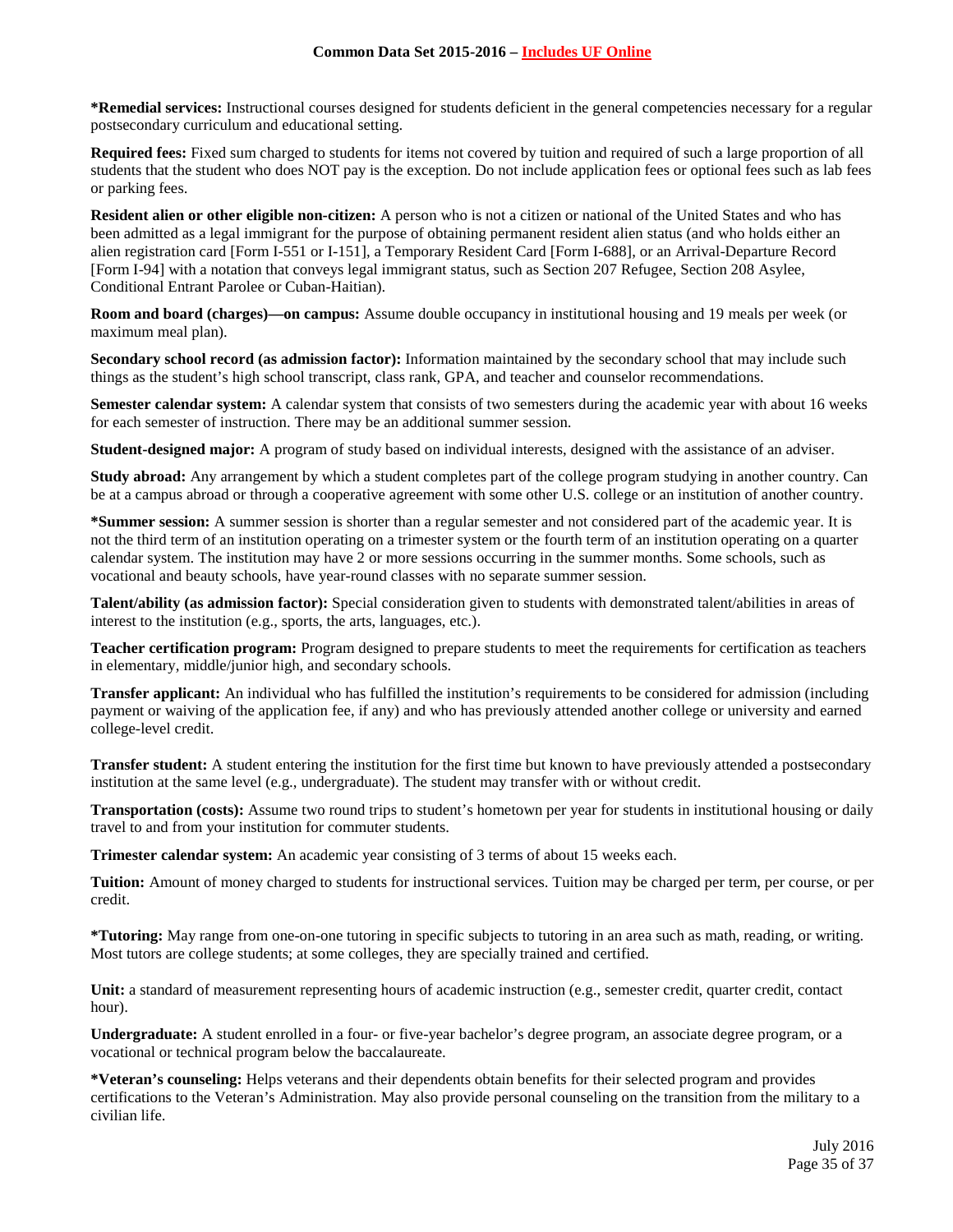**\*Visually impaired:** Any person whose sight loss is not correctable and is sufficiently severe as to adversely affect educational performance.

**Volunteer work (as admission factor):** Special consideration given to students for activity done on a volunteer basis (e.g., tutoring, hospital care, working with the elderly or disabled) as a service to the community or the public in general.

Wait list: List of students who meet the admission requirements but will only be offered a place in the class if space becomes available.

**Weekend college:** A program that allows students to take a complete course of study and attend classes only on weekends.

**White:** A person having origins in any of the original peoples of Europe, the Middle East, or North Africa.

**\*Women's center:** Center with programs, academic activities, and/or services intended to promote an understanding of the evolving roles of women.

**Work experience (as admission factor):** Special consideration given to students who have been employed prior to application, whether for relevance to major, demonstration of employment-related skills, or as explanation of student's academic and extracurricular record.